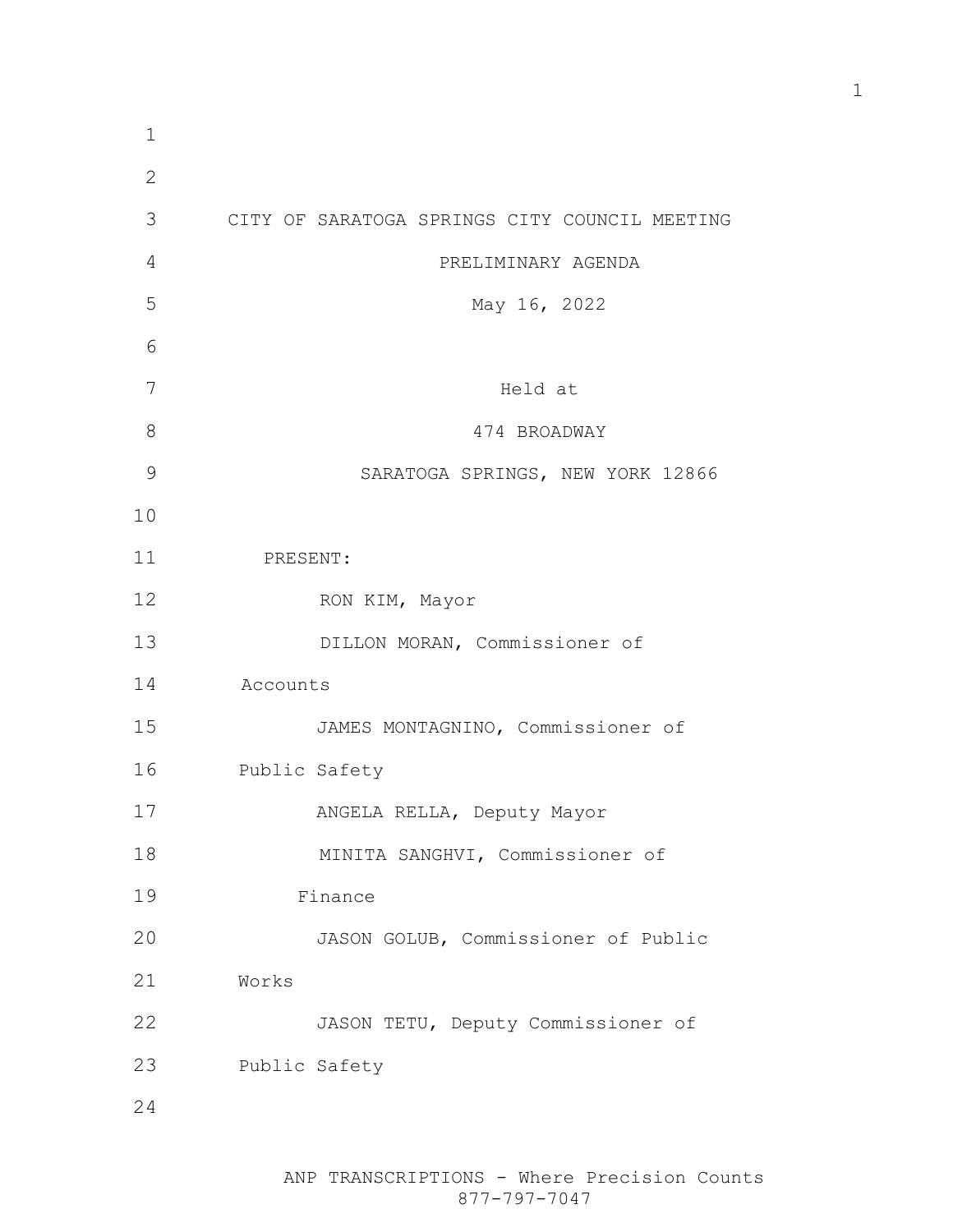| $\mathbf 1$  |                                                             |
|--------------|-------------------------------------------------------------|
| $\mathbf{2}$ | COMMISSIONER MORAN: And                                     |
| 3            | Commissioner Montagnino, I don't see                        |
| 4            | him?                                                        |
| 5            | DEPUTY COMMISSIONER TETU: He is                             |
| 6            | late Commissioner, and I will be                            |
| 7            | standing in his place. Hopefully he'll                      |
| 8            | arrive before he -- he's up.                                |
| 9            | COMMISSIONER MORAN: Thank you,                              |
| 10           | Deputy.                                                     |
| 11           | DEPUTY COMMISSIONER TETU: You're                            |
| 12           | welcome.                                                    |
| 13           | COMMISSIONER MORAN: Nice to see                             |
| 14           | everybody today. How are you doing                          |
| 15           | Tony?                                                       |
| 16           | CITY ATTORNEY IZZO: I'm okay. How                           |
| 17           | are you doing?                                              |
| 18           | COMMISSIONER MORAN: Good. No, I                             |
| 19           | heard you're under the weather. It's                        |
| 20           | nice to see you.                                            |
| 21           | DEPUTY MAYOR RELLA: Okay. Thank                             |
| 22           | you Commissioner Moran. We have five                        |
| 23           | items for public hearing, the public                        |
| 24           | hearing will start at 6:45 p.m. We have                     |
|              | ANP TRANSCRIPTIONS - Where Precision Counts<br>877-797-7047 |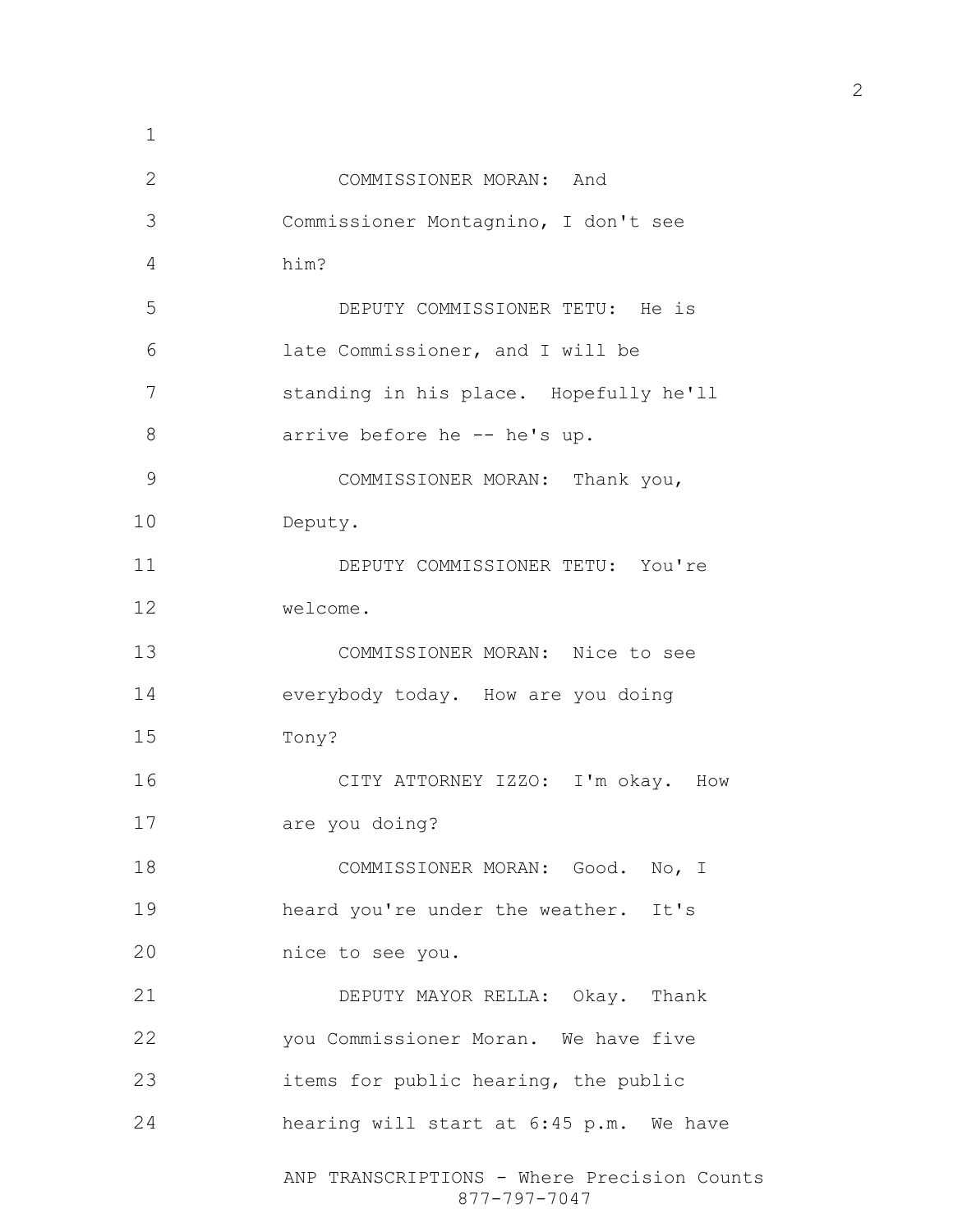Saratoga Springs City Council Meeting ANP TRANSCRIPTIONS - Where Precision Counts 877-797-7047 a hearing on -- public hearing on UDO Amendment 1, remove uses from the Greenbelt. A public hearing on UDO Amendment 2, land use boards criteria for the Greenbelt. A public hearing on UDO Amendment 3, enhanced stream and wetland protections. And a public hearing on UDO Amendment 4, to amend land disturbance activity permit. And our final -- final public hearing will be to amend the city code regarding alcohol sales and use. COMMISSIONER GOLUB: Looking at it. I was like looking straight up in the air. (Indiscernible). DEPUTY MAYOR RELLA: Alright. Any questions on the public hearings? COMMISSIONER SANGHVI: You said they start at 6:45? DEPUTY MAYOR RELLA: They do. COMMISSIONER SANGHVI: Okay. DEPUTY MAYOR RELLA: Then we will have a public comment. Right now we have no presentation scheduled and no executive session scheduled and then we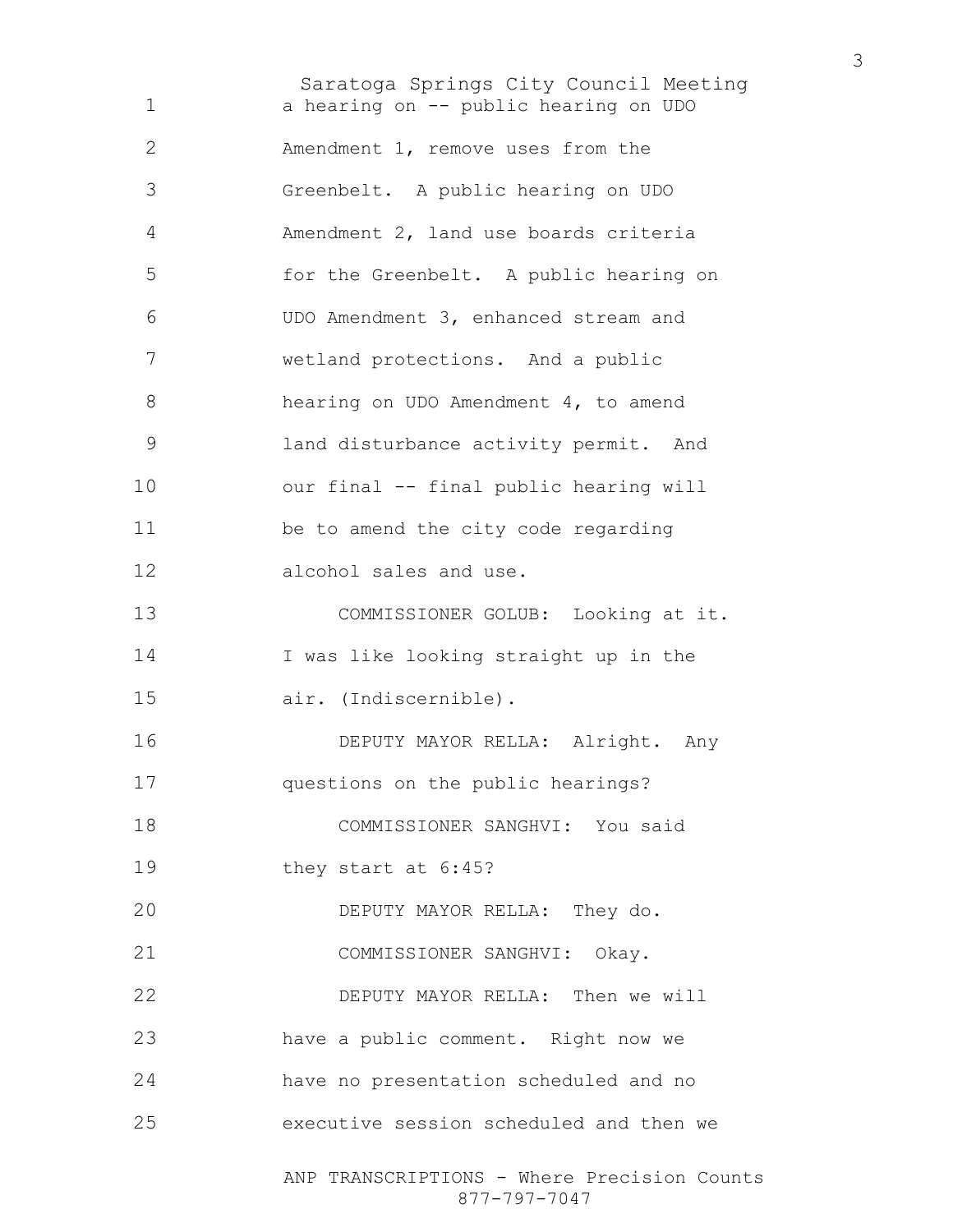Saratoga Springs City Council Meeting will move on to the Supervisor's Agenda. So, Supervisor Veitch and then Supervisor Gaston. Next we will have the Consent Agenda, do we have any discussion on the Consent Agenda items? COMMISSIONER MORAN: I will check - 7 - I'm not sure if we've had any temporary outdoor dining permits approved since last meeting. So, I'll double check on that. Is this sort of like intended to be a standing item or only when we bring things forward? 13 DEPUTY MAYOR RELLA: So, I saw Commissioner Moran that -- I think there is one –- COMMISSIONER MORAN: Okay, great. 17 DEPUTY MAYOR RELLA: -- one permit on there. COMMISSIONER MORAN: Perfect, thank you. DEPUTY MAYOR RELLA: For I believe Tea and Honey, Saratoga Tea and Honey. COMMISSIONER MORAN: Okay. Sure. DEPUTY COMMISSIONER CONNORS: Saratoga Tea and Honey.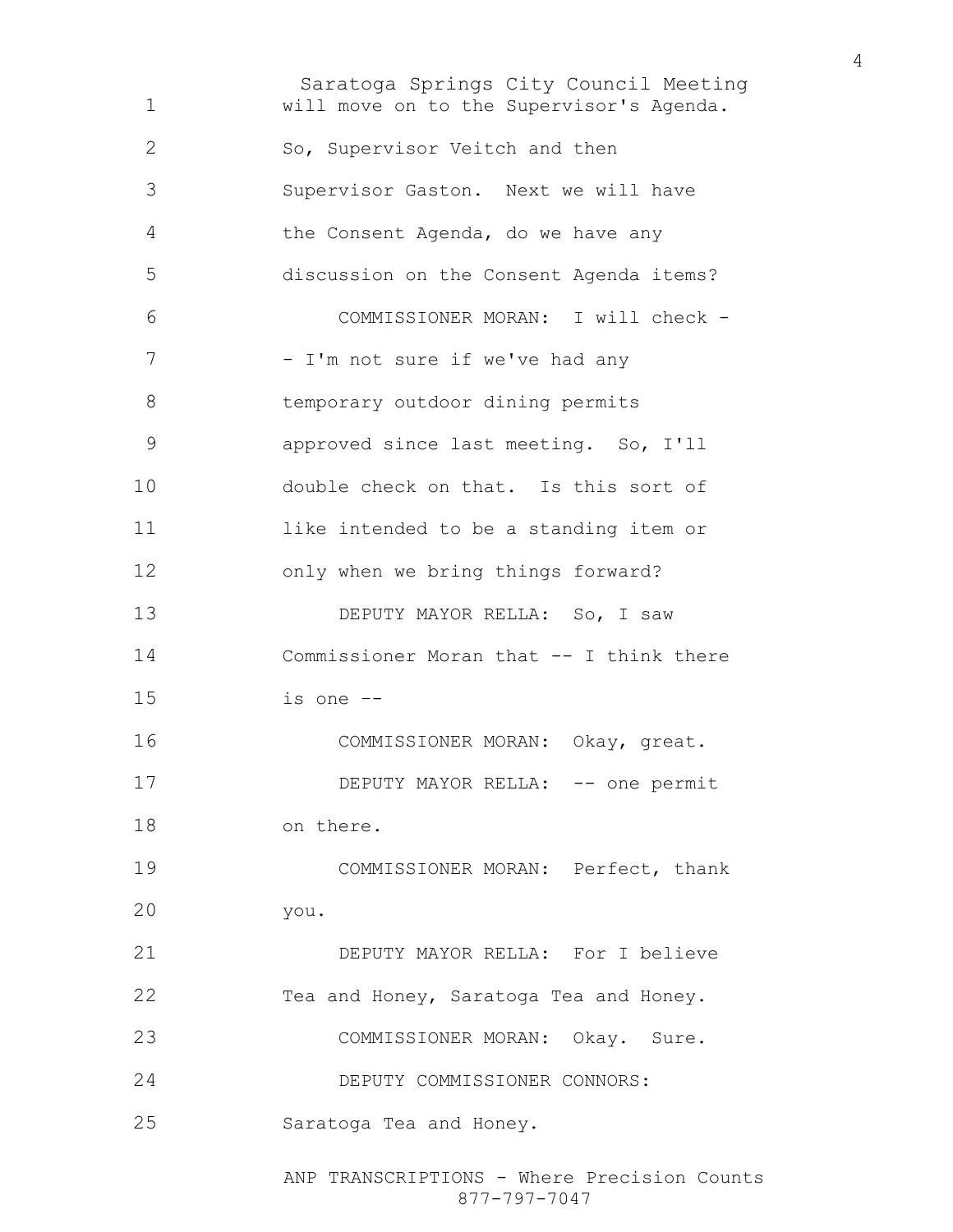Saratoga Springs City Council Meeting COMMISSIONER MORAN: Yeah sure. Thank you. DEPUTY MAYOR RELLA: And so any other comments on the Consent Agenda? COMMISSIONER SANGHVI: No. DEPUTY MAYOR RELLA: Great. Mayor, 7 are you -- do you want to take over for your agenda? MAYOR KIM: Sure. Thanks, Angela. For the Mayor's Agenda, there's an announcement on the Saratoga High Mock 12 Trial Team. For those of you don't 13 know, they had -- they actually won their -- their competition, so we want to recognize them and they're going to be here. 17 The second item I -- I'm going to **pull for my agenda, we hope to honor** this gentleman who's sort of been instrumental in organizing the Asian American Pacific Islanders in the capital region, including Saratoga County, but unfortunately he's not able to make it. 25 The third item also we had hoped --

ANP TRANSCRIPTIONS - Where Precision Counts 877-797-7047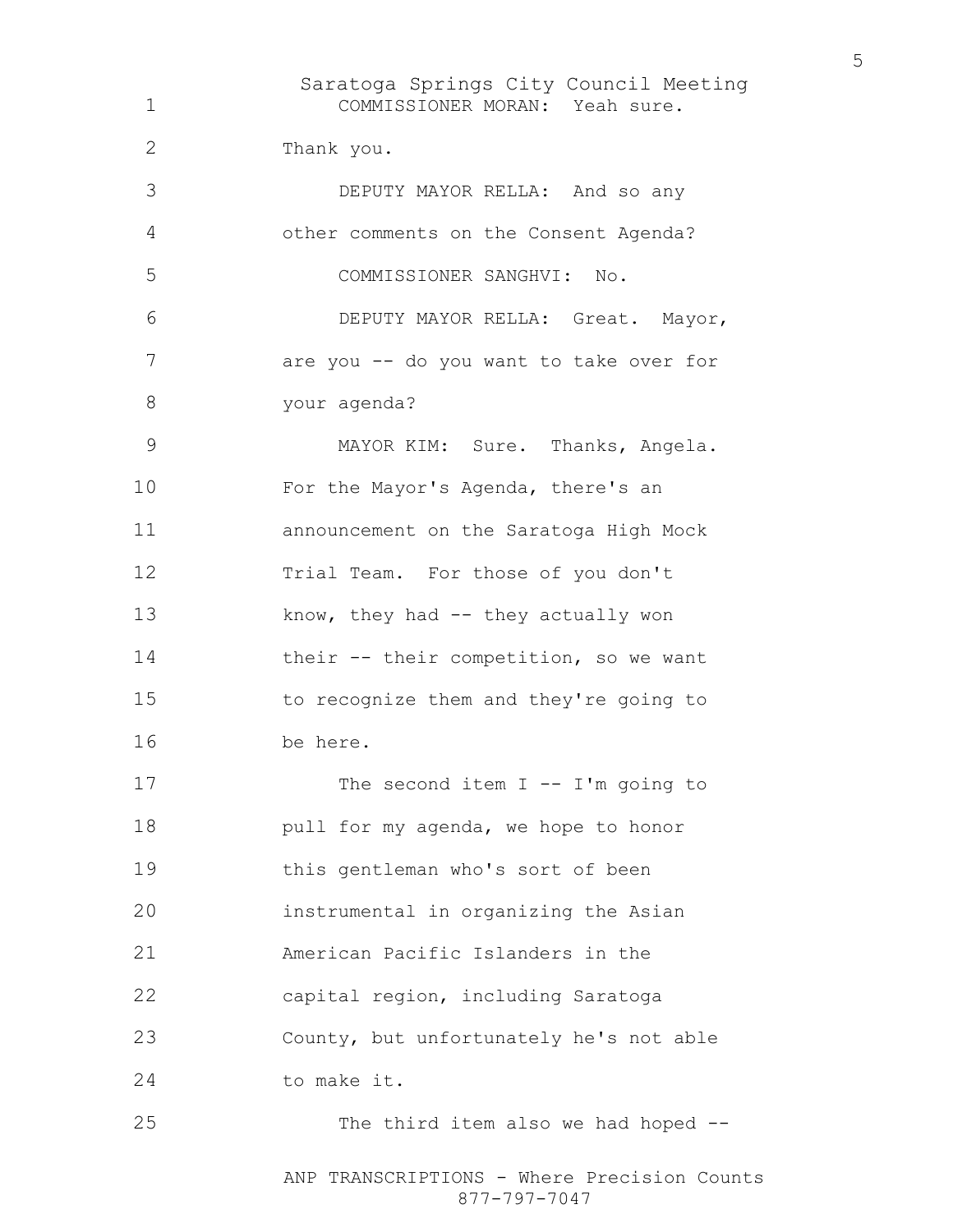Saratoga Springs City Council Meeting I'm sorry, we are appointing as the chair to the ethics board, Susan Barden of our -- of our staff. As most of you know, Brendan Trudy (ph.) who had been on it has -- has resigned. He's going to be helping out for an upcoming meeting, but otherwise we felt like we 8 should appoint a new -- new chair. There is also an appointment to the CDGB Advisory Committee, that'll be Alexis Brown. We are announcing the -- our fifth item is to announce the CDPHP Cycle Program will be launching the bike 14 racks are already out there. Sixth, we're going to talk about a little -- little bit about the Civilian Review Board procedure and sort of how we're going to deal with the applications, etcetera. The way the -- the resolution, the ordinance that we passed reads, we have to wait, I think, 22 to the June meeting to appoint anyone because of time. The seventh item is a discussion and vote to approve invoices for our

> ANP TRANSCRIPTIONS - Where Precision Counts 877-797-7047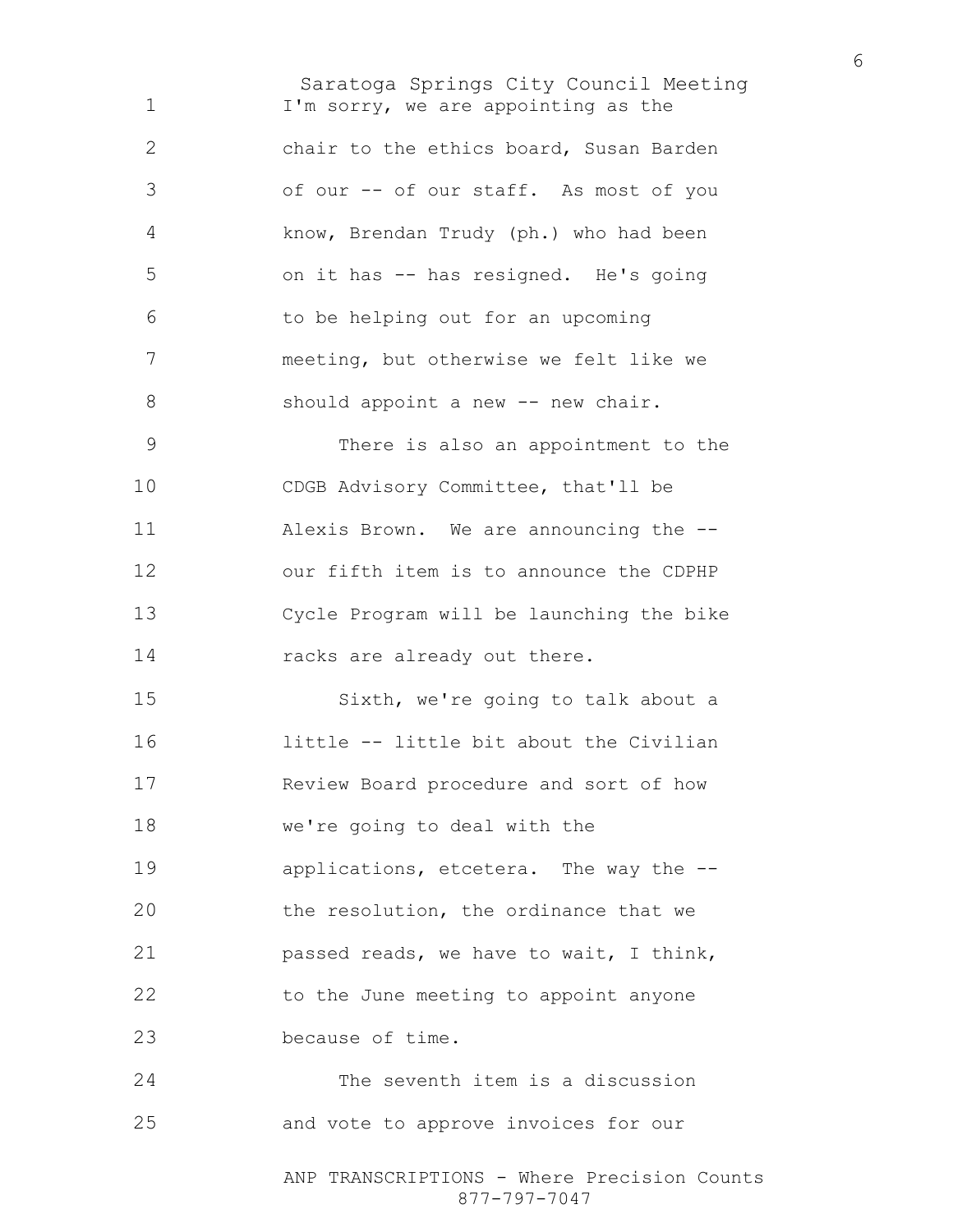Saratoga Springs City Council Meeting Labor Council. I think the glitch here that we have to do this is because there was a voucher that wasn't submitted, so now we have to sort of do this -- we need the City Council approval. Is that correct Angela? DEPUTY MAYOR RELLA: The issue was 8 that we didn't have a purchase order --MAYOR KIM: Okay. 10 DEPUTY MAYOR RELLA: -- before the items were -- the jobs were completed, were done. So, this is to get approval from City Council to pay these bills 14 with a contract in place, but not -- a purchase order yet. COMMISSIONER MORAN: Can we correct 17 that for you, Deputy Mayor? DEPUTY MAYOR RELLA: Well, we do have –- COMMISSIONER MORAN: Purchasing? 21 DEPUTY MAYOR RELLA: -- a purchase order. We have a purchase order now. COMMISSIONER MORAN: Okay. DEPUTY MAYOR RELLA: Yeah. COMMISSIONER MORAN: Great.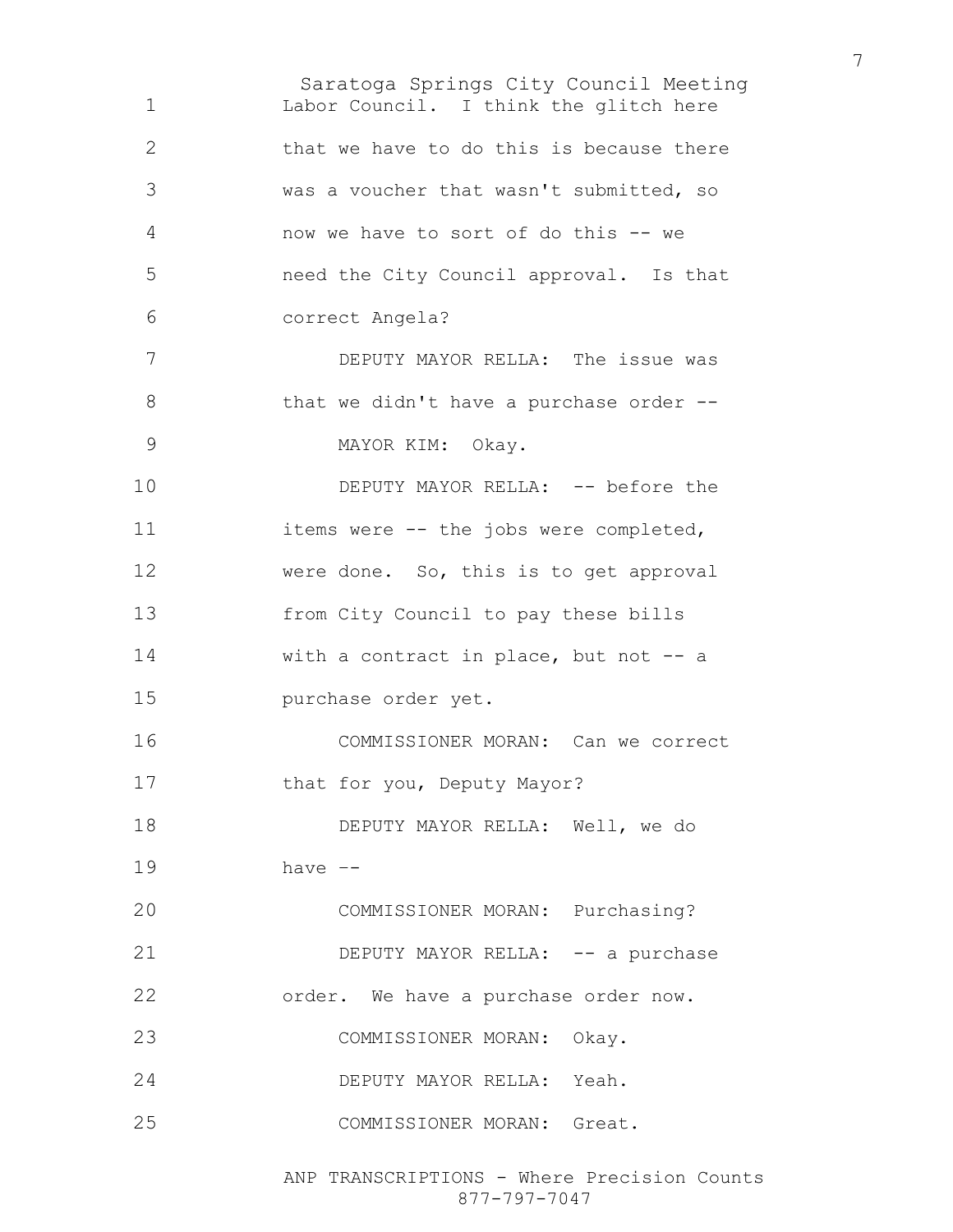Saratoga Springs City Council Meeting ANP TRANSCRIPTIONS - Where Precision Counts DEPUTY MAYOR RELLA: Yeah. COMMISSIONER SANGHVI: But it doesn't show up. There's no link to the 4 -- the discussion and vote. DEPUTY MAYOR RELLA: I –- I -- Commissioner Sanghvi are you asking for 7 a link to the invoices? 8 COMMISSIONER SANGHVI: You know how every discussion and vote has a link that attaches us to all the relevant documents? There is no link on this one. Heather told me that there was a 13 link, but at least since last night when I was reviewing everything there wasn't  $-$ MAYOR KIM: So, -- so, commissioner 17 the -- the -- I don't know how -- what 18 the -- to be honest, I don't know what 19 the voucher looks like. And we can cert or the -- but the bill we determined probably shouldn't be linked to the public document simply because it does disclose attorney client privileged information, because there's no way that the attorney can bill us for certain

877-797-7047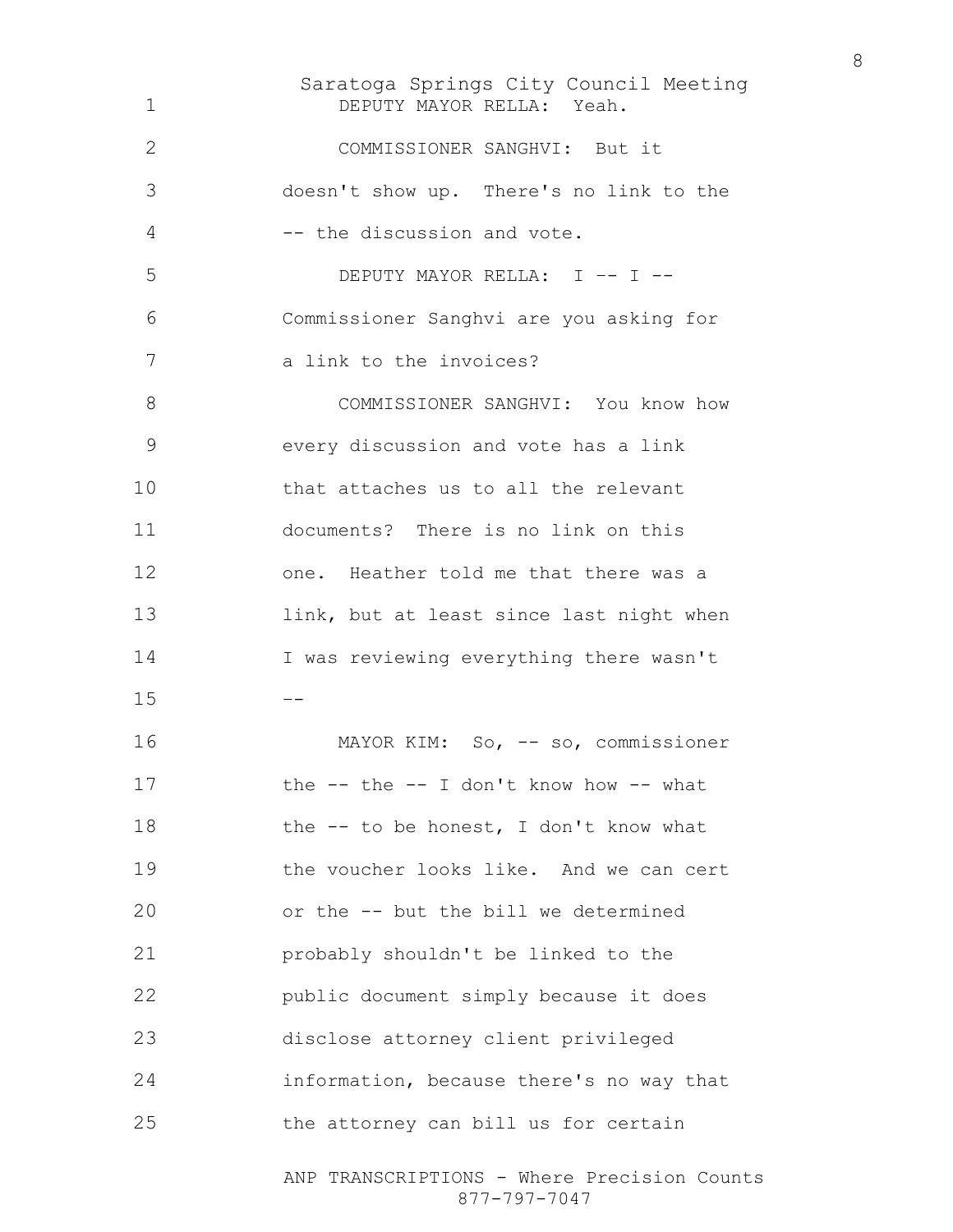Saratoga Springs City Council Meeting items.

So, we -- but of course your office will get that, but we -- so if you want to link to the bill, we'll get you the bill, we're not going to link it to the agenda. If you want to -- this -- this other document, I think we can provide 8 to you. And that -- that I -- I guess, can be linked as long as again, we preserve the attorney client privilege. COMMISSIONER SANGHVI: Yeah. I mean, can you please send us all the relevant documents 'cause I can't vote 14 on something I can't see. MAYOR KIM: Okay. Great. We can do that, right Angela? DEPUTY MAYOR RELLA: I guess –- 18 KERRY HUYBEN: I can send them **right to you Minita.** COMMISSIONER SANGHVI: I'm sorry? KERRY HUYBEN: I can send them to you Minita. COMMISSIONER SANGHVI: Sorry. Who was that talking? MAYOR KIM: That's –-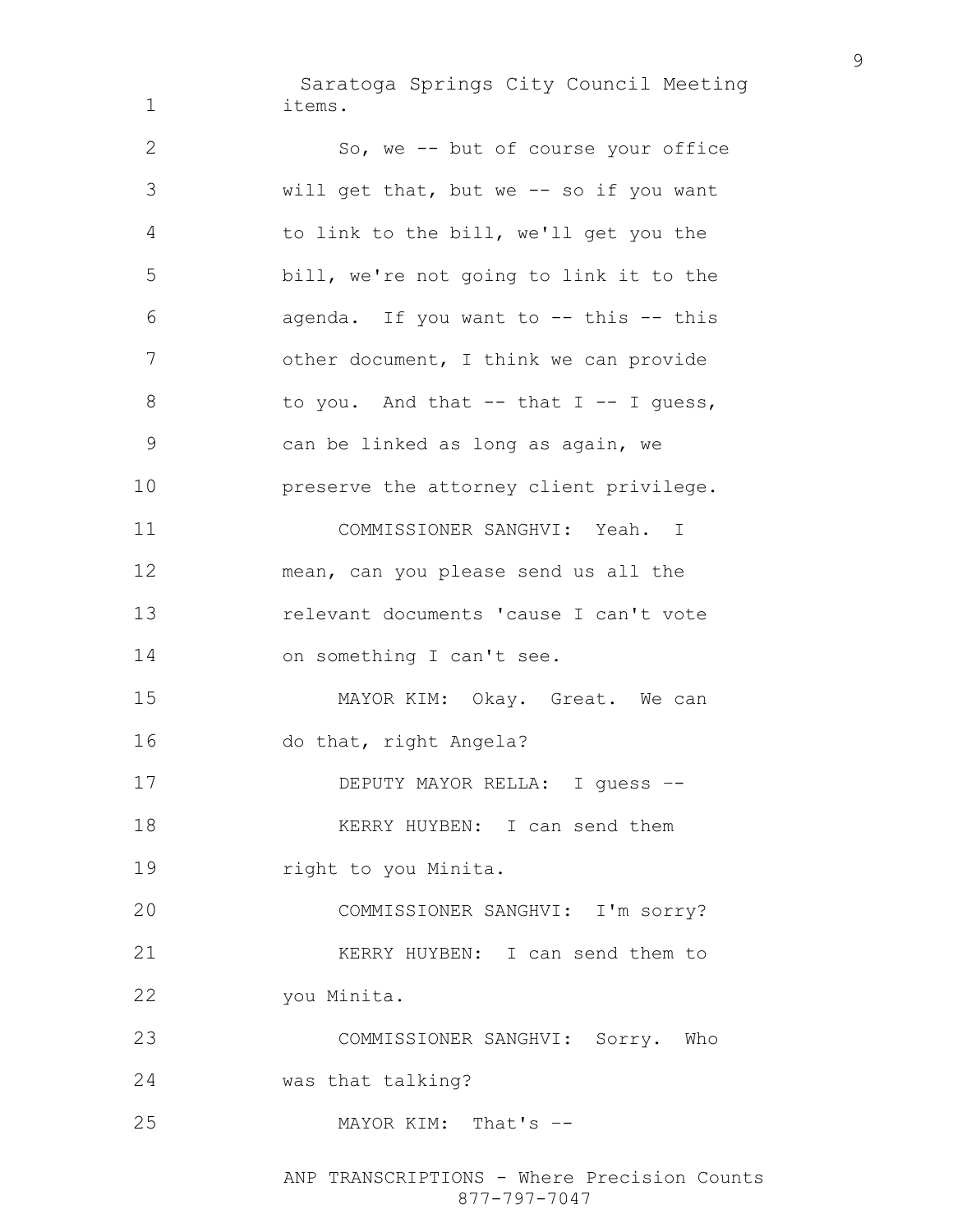| 1            | Saratoga Springs City Council Meeting<br>KERRY HUYBEN: That's -- it's                                     |
|--------------|-----------------------------------------------------------------------------------------------------------|
| $\mathbf{2}$ | Kerry.                                                                                                    |
| 3            | COMMISSIONER SANGHVI: Oh yeah,                                                                            |
| 4            | sure. Thank you, Kerry. And --                                                                            |
| 5            | MAYOR KIM: We have $a$ -- the -- the                                                                      |
| 6            | eighth item is a discussion and vote,                                                                     |
| 7            | the merit we -- we are referring to                                                                       |
| 8            | design review the Amendments 1 and 2 to                                                                   |
| 9            | the UDO, because they implicate the UDO                                                                   |
| 10           | -- the design review committees                                                                           |
| 11           | standards of -- of how they would review                                                                  |
| 12           | a project.                                                                                                |
| 13           | Nineth item is an MOU between The                                                                         |
| 14           | Department of Navy and The City of                                                                        |
| 15           | Saratoga Springs. We -- we do this MOU                                                                    |
| 16           | every -- I think every year and I                                                                         |
| 17           | believe it's attached to the agenda.                                                                      |
| 18           | The tenth item is a discussion and                                                                        |
| 19           | vote resolution on -- on legal matters                                                                    |
| 20           | in -- in Title 8. I -- I've spoken to                                                                     |
| 21           | the City Council members, the -- the, I                                                                   |
| 22           | believe we circulated the -- the -- the                                                                   |
| 23           | document -- the proposed document                                                                         |
| 24           | yesterday.                                                                                                |
| 25           | COMMISSIONER MORAN: Yeah, I just                                                                          |
|              | $mm$ $\lambda$ $\lambda$ $\Omega$ $\Omega$ $\Omega$ $\Gamma$ $\Gamma$ $\Omega$ $\Gamma$ $\Omega$ $\Omega$ |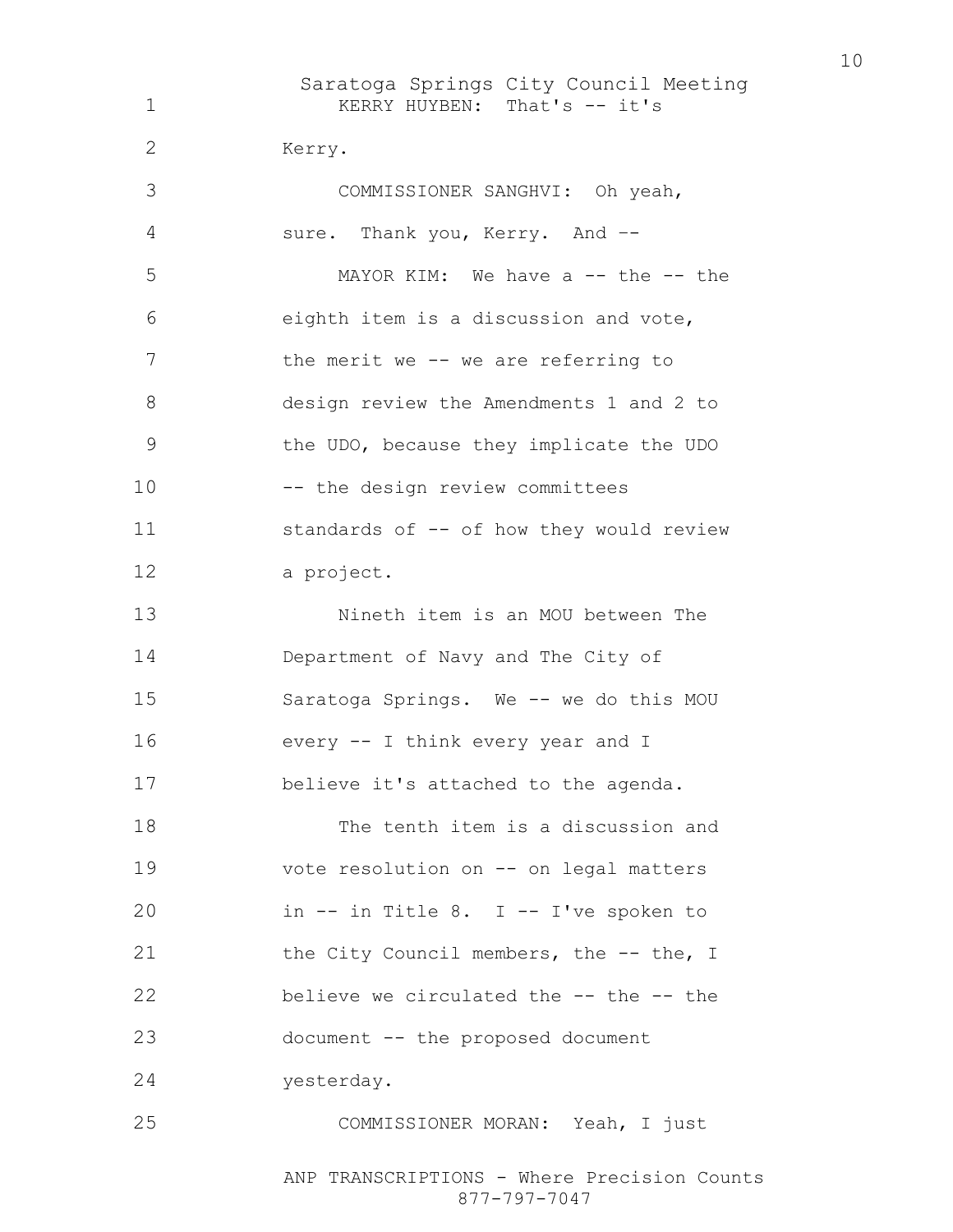Saratoga Springs City Council Meeting had one quick question on that Mr. Mayor. MAYOR KIM: Sure. COMMISSIONER MORAN: Reading Title 8, the one thing I didn't see addressed in your resolution, and I do read in the last section of Title 8, it's when 8 there's a decision to select council, that's still involves the full council, it's not being taken strictly by the mayor's office. Is that going to still be correct? MAYOR KIM: So, let me -- let me  $\qquad$  look at that. I -- I --COMMISSIONER MORAN: Yeah, it's 16 like the last sentence or last two --MAYOR KIM: I don't –- 18 COMMISSIONER MORAN: -- sentence at the end. I don't have a problem with 20 the languages in there, but I just wanted to understand if that, you know, still remains as, I mean, it's the 23 charter, so it should. So, I just wanted to address that point, given the conversation.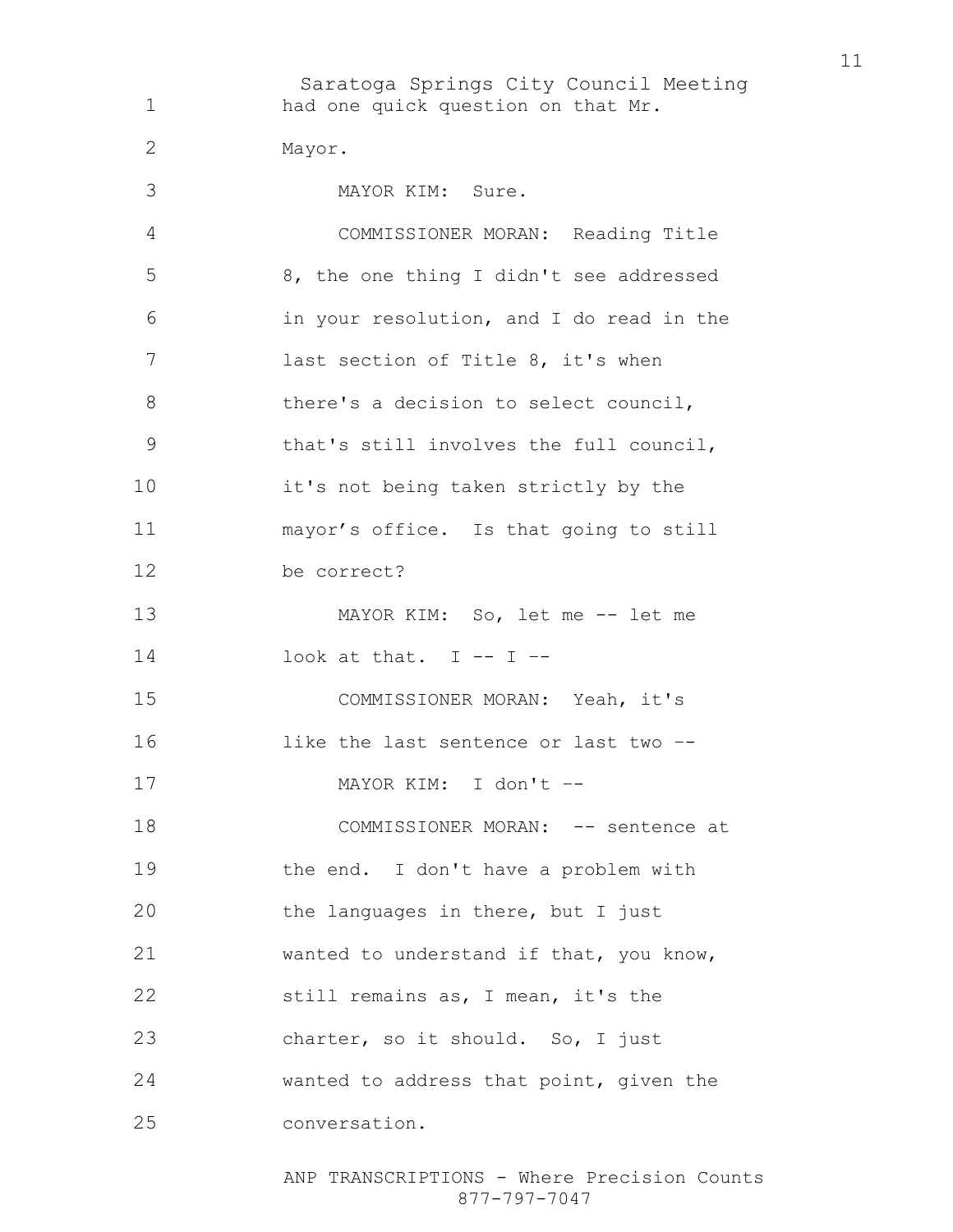Saratoga Springs City Council Meeting MAYOR KIM: Tony, have we taken votes on outside council? I don't recall that. CITY ATTORNEY IZZO: I -- I don't - - I don't believe so Mayor. I think what we have is  $-$  is  $-$  is the strengthening of some of the provisions of Title 8. The provision that Commissioner Moran is referring to is -- 10 is in fact, it's at the end of, I believe it's 8.1. And what it says is 12 that contracts with other professionals, so the first paragraph deals with the city attorney. The -- the section Commissioner Moran is referring to says, regarding other legal professionals, contracts with -- to engage other legal professionals shall be accrued by the 20 City Council. That's what I -- I -- I -21 - and that's been since like 2002. So, that is the provision. I did not recall any discussion of that in -- in the final version of this proposed resolution.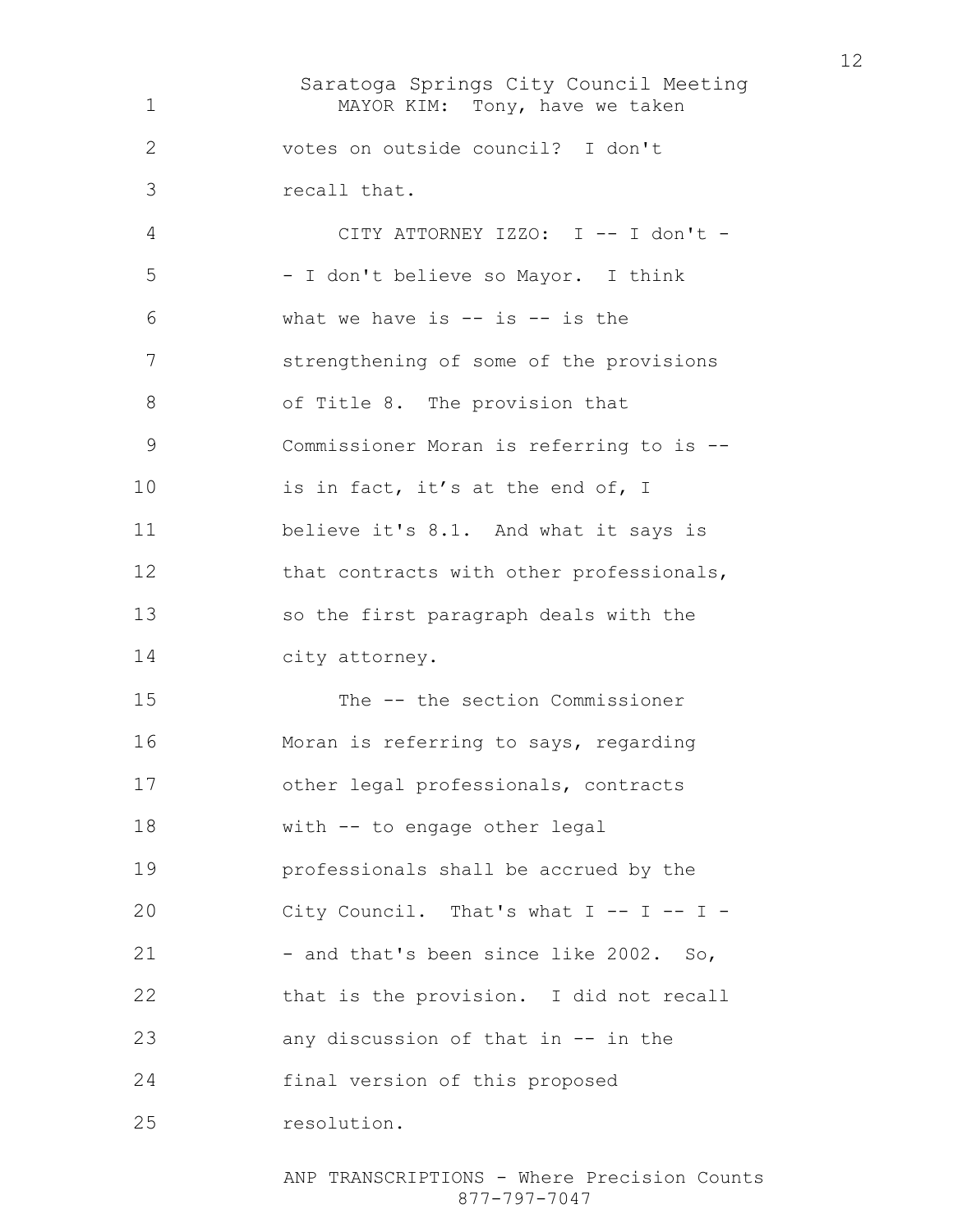Saratoga Springs City Council Meeting ANP TRANSCRIPTIONS - Where Precision Counts 877-797-7047 COMMISSIONER SANGHVI: Okay. And Mayor –- COMMISSIONER MORAN: Okay. And I think –- COMMISSIONER SANGHVI: -- there is no attachment. 7 DEPUTY MAYOR RELLA: Mayor we --8 MAYOR KIM: We sent it. COMMISSIONER MORAN: It was emailed out Minita. They were still working on it. COMMISSIONER SANGHVI: Okay. So, is there a final one that's attached? 14 COMMISSIONER MORAN: It's -- it's -- it's emailed to you, it's already in your e-mail box. DEPUTY MAYOR RELLA: It will be attached to the agenda (indiscernible) – COMMISSIONER SANGHVI: I know it's in my e-mail, but if –- DEPUTY MAYOR RELLA: Mayor, may I say that we always get City Council approval on contracts. And so before we sign a contract with outside counsel,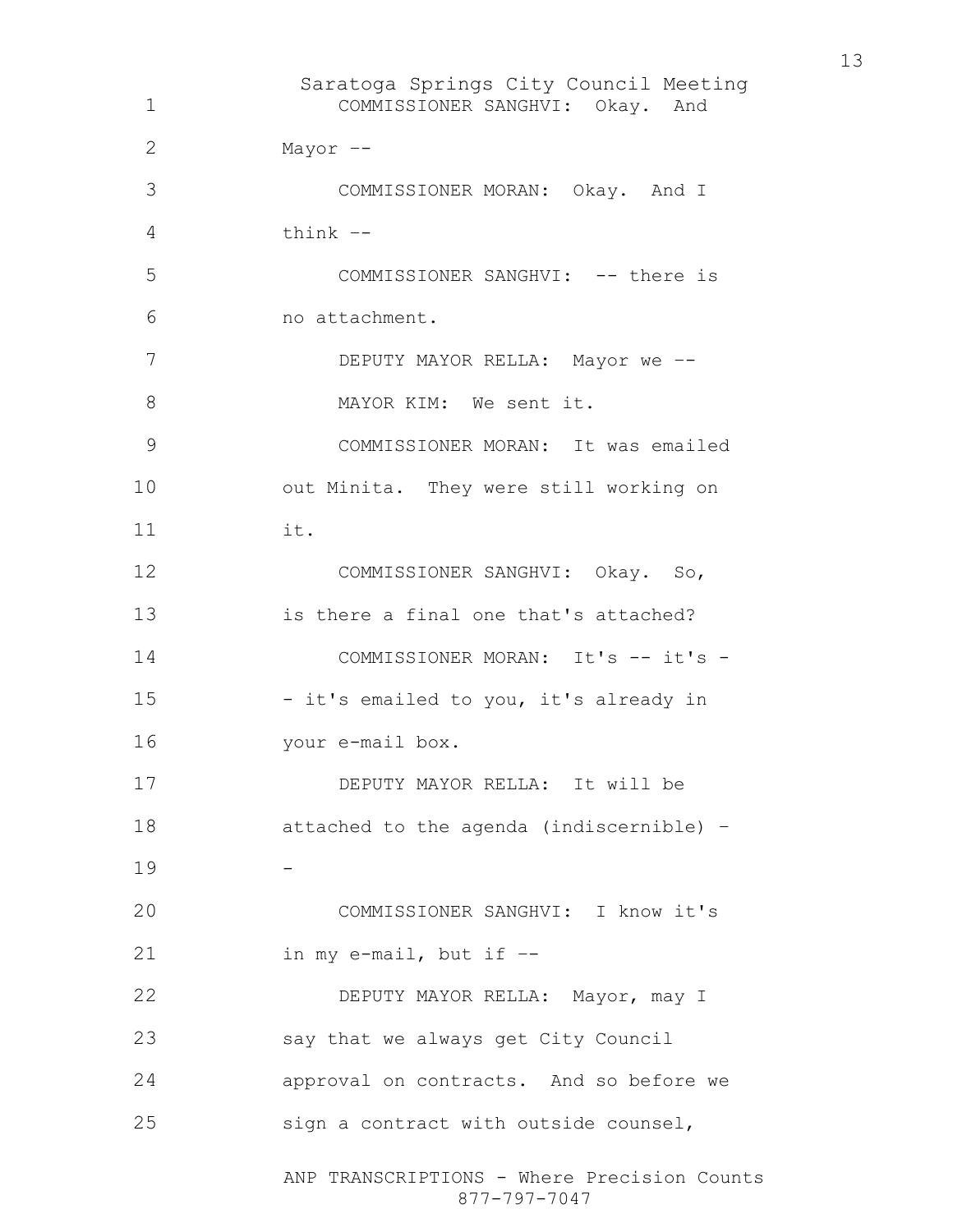Saratoga Springs City Council Meeting City Council –- MAYOR KIM: Right. 3 DEPUTY MAYOR RELLA:  $-$  does approve that. But we can spell that out in the resolution more explicitly. COMMISSIONER MORAN: I think the charter covers it. I just wanted to make sure that it was a part of the conversation. I understand the intent 10 of the act. I think we all agree that there are multiple areas within our government where we could benefit from a 13 strengthening and a -- and a, you know -14 - you know, a more directive element where it seems a little obtuse or a 16 little gray. So, you know, the intent, 17 there's nothing wrong with that, I just wanted to understand that one clause 'cause I did read it. That's all. CITY ATTORNEY IZZO: I -- I -- I know the section you're referring to commissioner as I in fact, I -- I -- I wrote that section 20 some years ago, so I'll take some -- COMMISSIONER MORAN: Okay.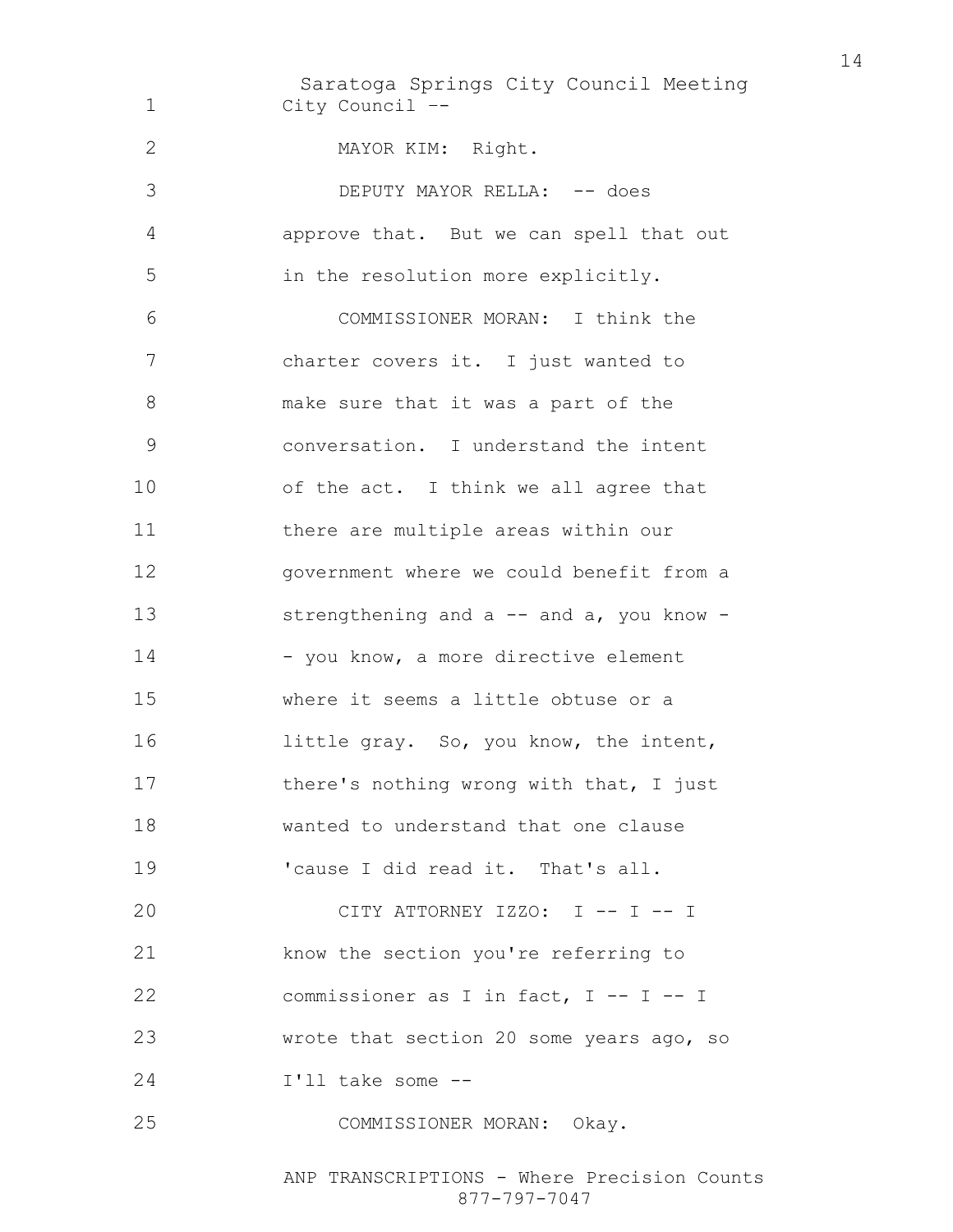Saratoga Springs City Council Meeting CITY ATTORNEY IZZO: -- I'll take some (indiscernible) –- COMMISSIONER MORAN: There we go. CITY ATTORNEY IZZO: And I -- I do agree with you, I believe the charter (indiscernible) –- COMMISSIONER MORAN: Great. That's excellent. COMMISSIONER SANGHVI: I'm sorry, but it's not in my e-mails. I don't have it. CITY ATTORNEY IZZO: Oh. COMMISSIONER SANGHVI: I know that Dillon sometimes sends it to .com instead of .org. I don't know if somebody else made that mistake but -- COMMISSIONER MORAN: No, this would've come from -- this would've come from Deputy Rella. Let me -- hold on one second. I'm looking at it. DEPUTY MAYOR RELLA: Commissioner Sanghvi, I'll resend to you. COMMISSIONER MORAN: Yeah. It looks like .org Minita is on the -- it's yesterday at 6:10.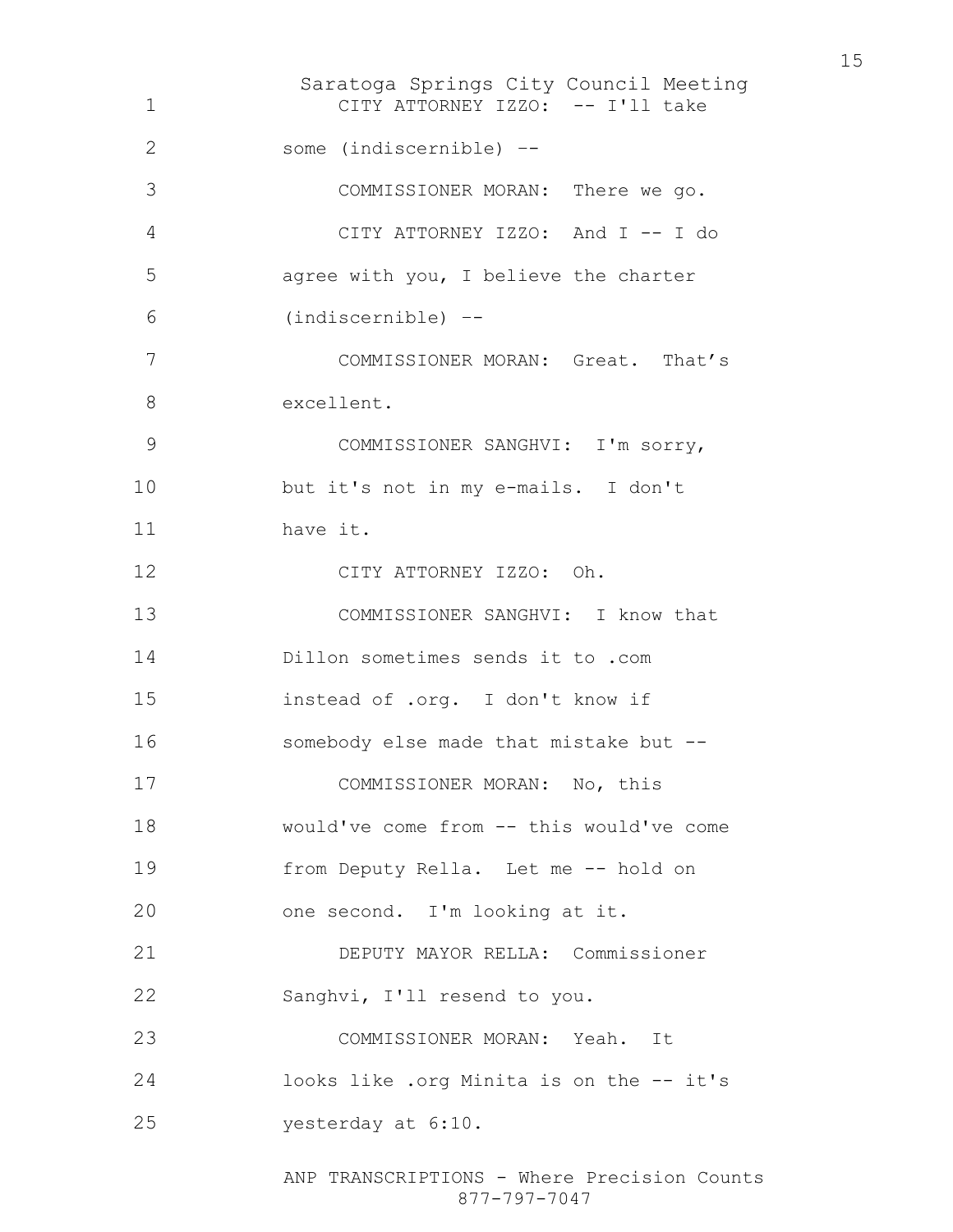Saratoga Springs City Council Meeting ANP TRANSCRIPTIONS - Where Precision Counts 877-797-7047 COMMISSIONER SANGHVI: It's not in my e-mails. COMMISSIONER MORAN: No, that's fine. I'm just -- I'm just offering that's -- I was just looking it up. COMMISSIONER SANGHVI: Nope, not here. So, Angela, do you mind please 8 sending it to me so that I -- I can read up on it? DEPUTY MAYOR RELLA: Yes. I'm sending it now and it will be attached 12 to the agenda for tomorrow's meeting. 13 COMMISSIONER SANGHVI: Thank you. MAYOR KIM: Moving on. Is any -- any other, I'm sorry, any other questions on item ten? Seeing, hearing none. The next is a Youth Service Project contract with the County of Saratoga. This is Rec Department contract as is the 12th item and the 21 13th. And then the 14th is to establish a title and salary for a Program Director in the Recreation Department. I know John Hirliman is on today and he could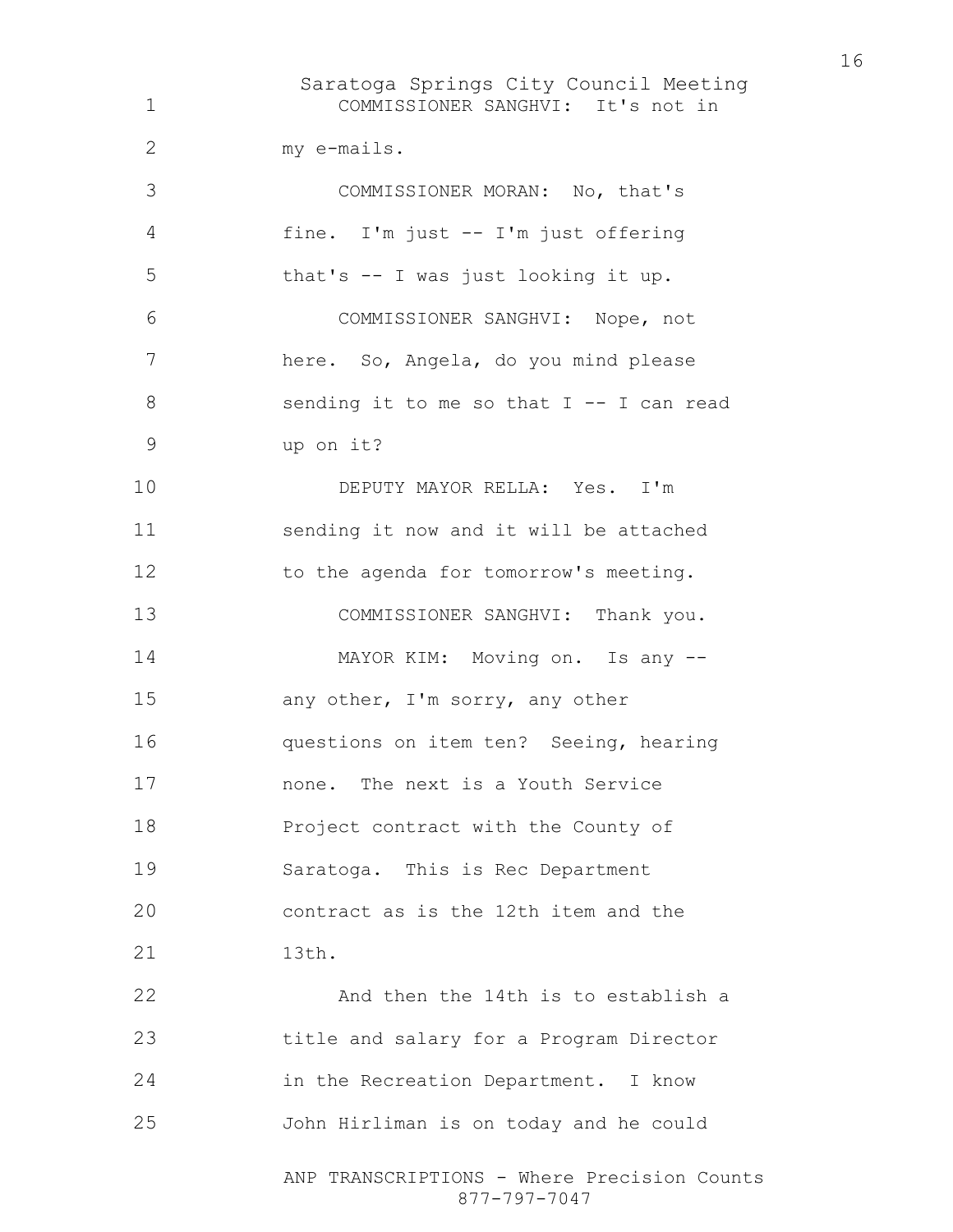Saratoga Springs City Council Meeting certainly answer any questions that anyone has, if anyone has any. Morning, John. 4 MR. HIRLIMAN: Morning. COMMISSIONER MORAN: Morning, John. MR. HIRLIMAN: Morning. MAYOR KIM: Then hearing, seeing none. We have a 15th item, which is set a public hearing to amend the Capital Program and budget for the recreational playground and facilities project, this utilizes the subdivision recreation fees. This is a -- for those of you not familiar, the city had a set aside essentially developers paid into a fund for several years. And John Hirliman has been working on this for several years. This -- the idea is to create a -- a -- a playground on the west side near Geyser Crest school. John, I don't know if you want to say anything more about it at this point, and I don't know if there are any other questions about it.

> ANP TRANSCRIPTIONS - Where Precision Counts 877-797-7047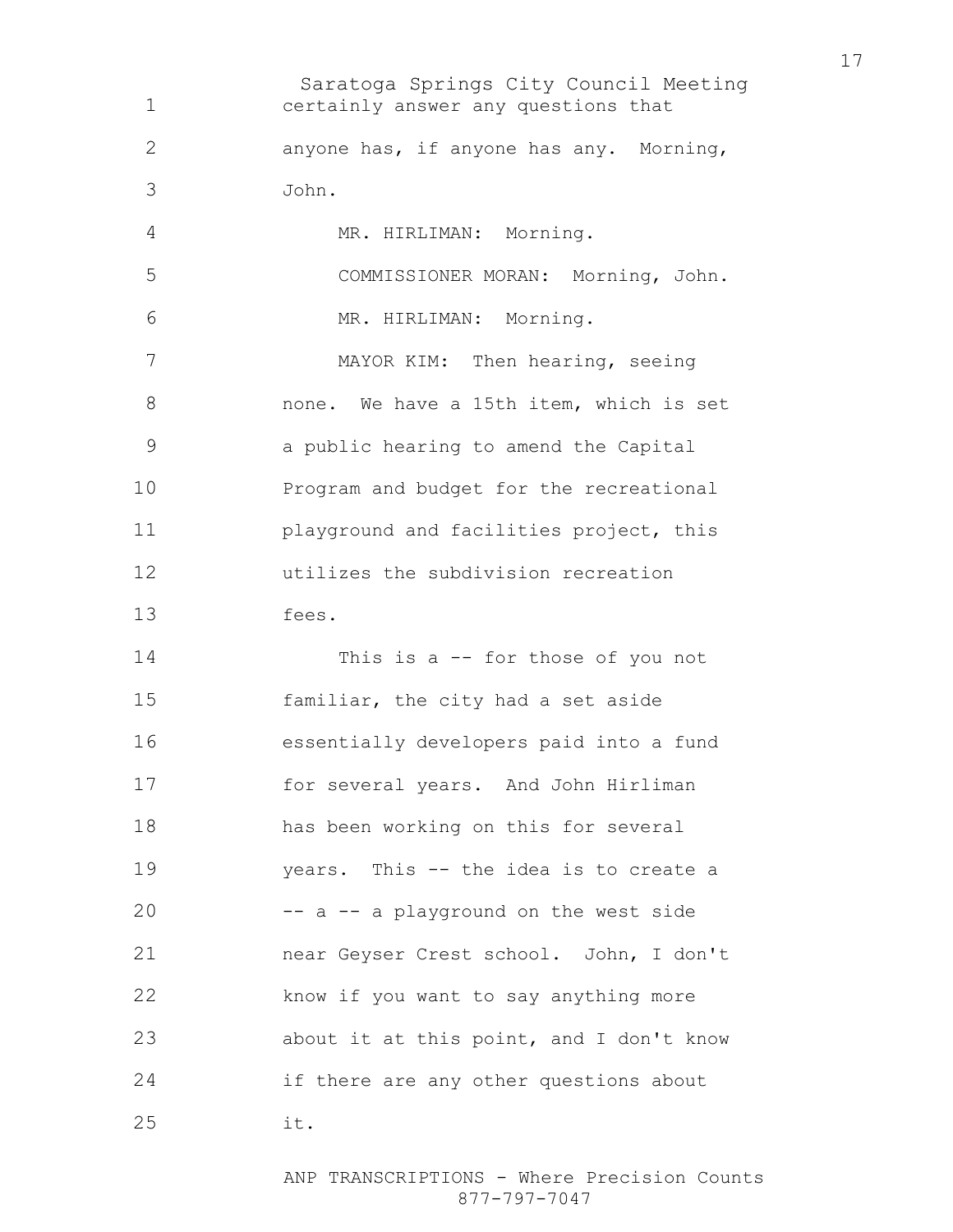Saratoga Springs City Council Meeting MR. HIRLIMAN: Yeah. Great. I -- so this would be over at Veterans Memorial Park next to the school as the -- the mayor said. We would be renovating and actually removing the -- the current playground there and adding a couple more amenities, those for two-8 to-five-year old's, and then all the way from the five- to 12-year-old age groups. We'd have multiple little playground areas for the public to utilize. And we are working with a playground company called Kompan and so we would like to bring them on June 7th and actually give a presentation to the City Council, exactly what it would look like and as well as our Saratoga Springs friends of recreation fund is working with some of the community leaders in the Grandy Industry Park to help raise some additional money for certain amenities that we will not be including in our phase with our funds such as pathways and potential pavilion in some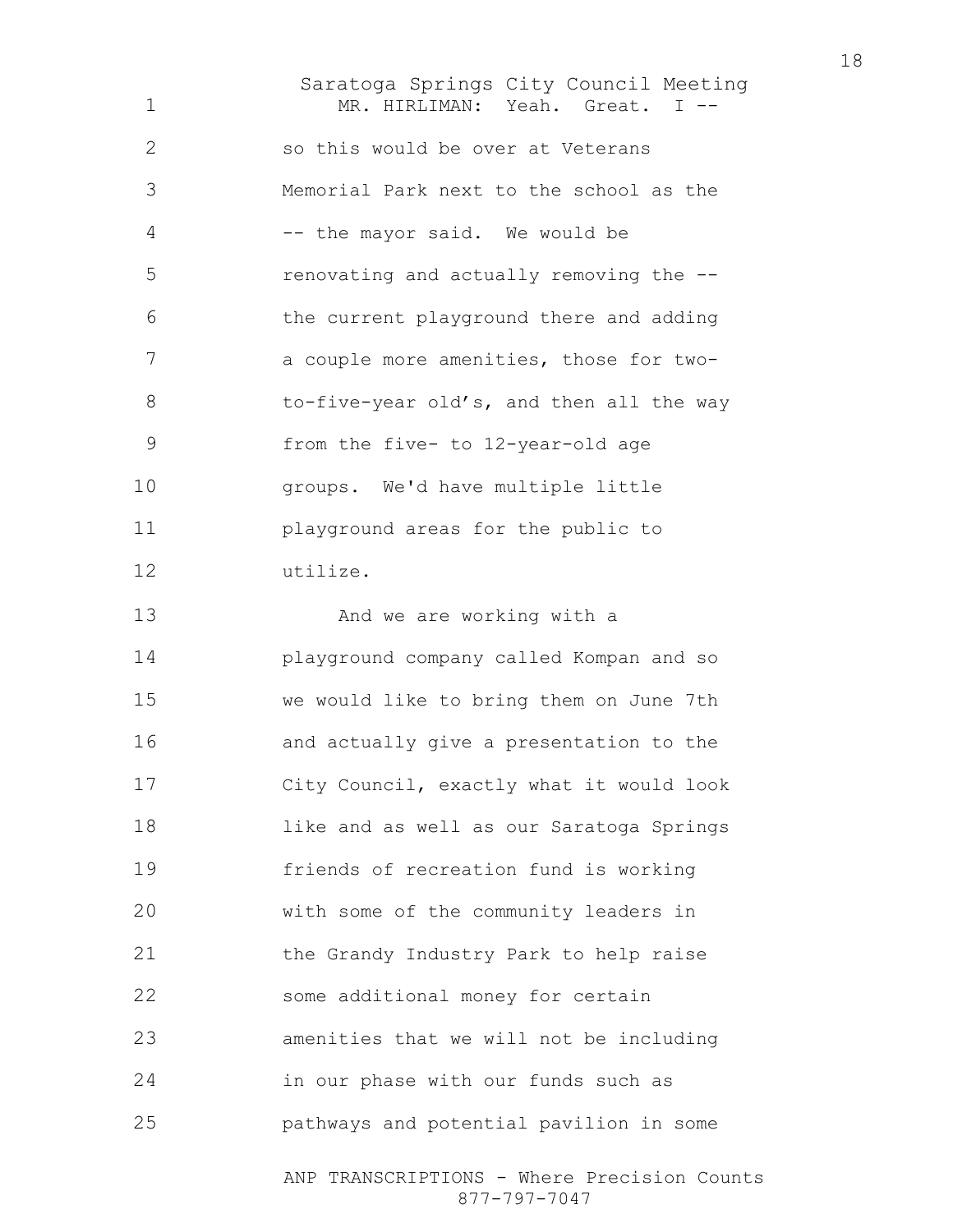Saratoga Springs City Council Meeting other areas. So, like to be able to present the whole plan and then let the City Council kind of go through that. COMMISSIONER MORAN: Sure. I have one question if I may. MR. HIRLIMAN: Sure. 7 COMMISSIONER MORAN: I -- I have friends, a number of which have children who are non-typically developed. And I've heard a lot of feedback that a lot of our play structures, if not all of 12 our play structures, and again, I'm speaking out of school, 'cause I don't have kids, but are not ADA compliant, really are exclusionary in a lot of cases for these children. 17 And I would like to understand that we are doing everything that we can to engage our full community in these amenities. So, if it's not currently contemplated I'll certainly be speaking from the -- the table and asking questions about that, of the group that we're -- that we're entertaining for a presentation.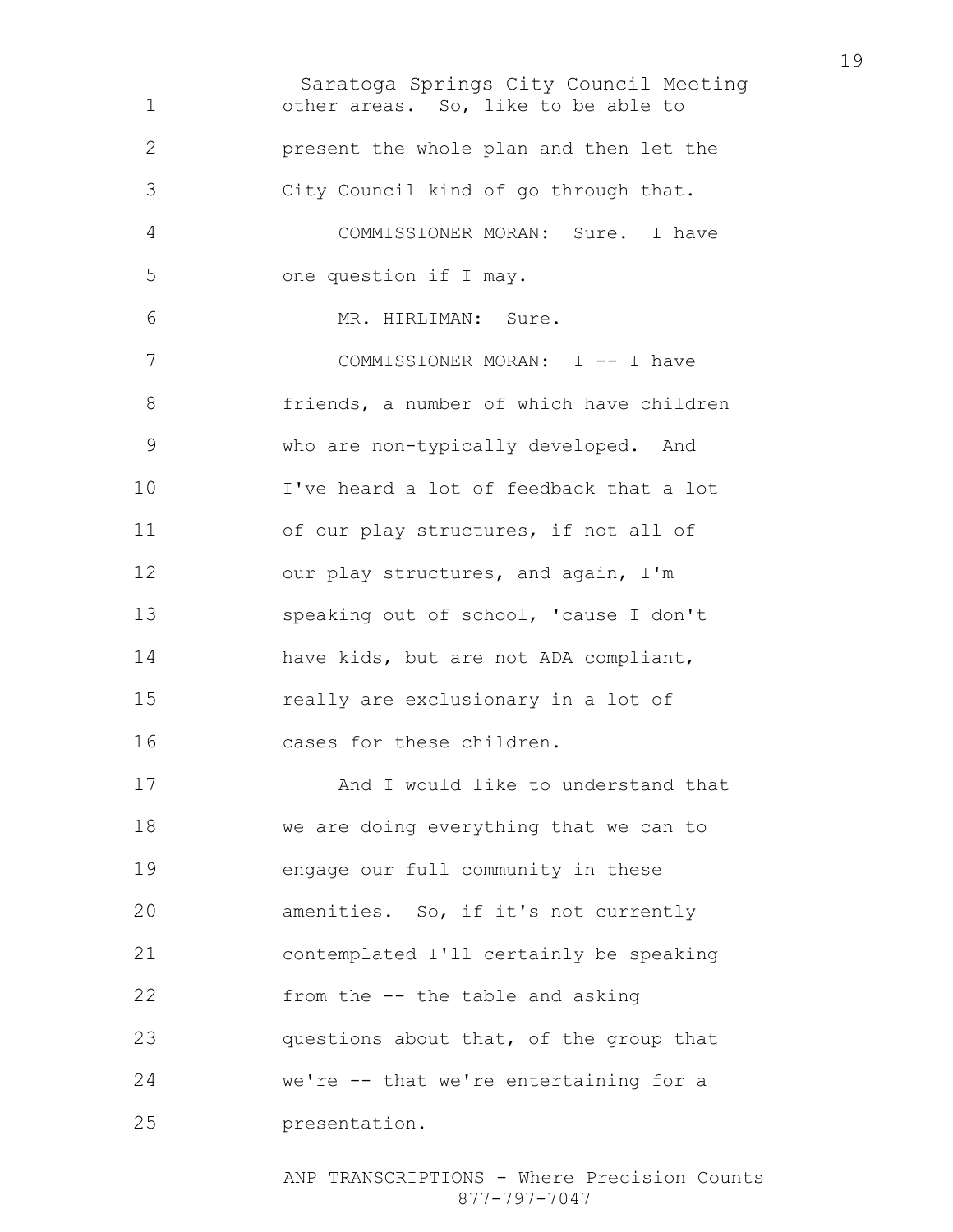| $\mathbf 1$  | Saratoga Springs City Council Meeting<br>MR. HIRLIMAN: Yeah. Great |
|--------------|--------------------------------------------------------------------|
| $\mathbf{2}$ | question. Our -- our playground will be                            |
| 3            | ADA compliant, and so love to kind of go                           |
| 4            | through that in -- in different manners.                           |
| 5            | You know, I think one of the -- one of                             |
| 6            | the areas that this playground company                             |
| 7            | does well is the ADA compliant, they did                           |
| 8            | all the school --                                                  |
| 9            | COMMISSIONER MORAN: Great.                                         |
| 10           | MR. HIRLIMAN: -- district ones                                     |
| 11           | that just went up this past year with                              |
| 12           | the great outdoor or not -- I quess it                             |
| 13           | was two years ago with the great                                   |
| 14           | outdoors project so.                                               |
| 15           | COMMISSIONER MORAN: Okay. Yeah.                                    |
| 16           | You know, it's obviously we want to be                             |
| 17           | able to engage as much of our community                            |
| 18           | as possible. So, I think it's really                               |
| 19           | important that, you know, as we're                                 |
| 20           | studying ADA, as it relates to the full                            |
| 21           | city, certainly let's look at the                                  |
| 22           | children and -- and make sure that we're                           |
| 23           | doing everything to bring inclusiveness                            |
| 24           | to their lives. And so, I appreciate                               |
| 25           | that. Thank you, John.                                             |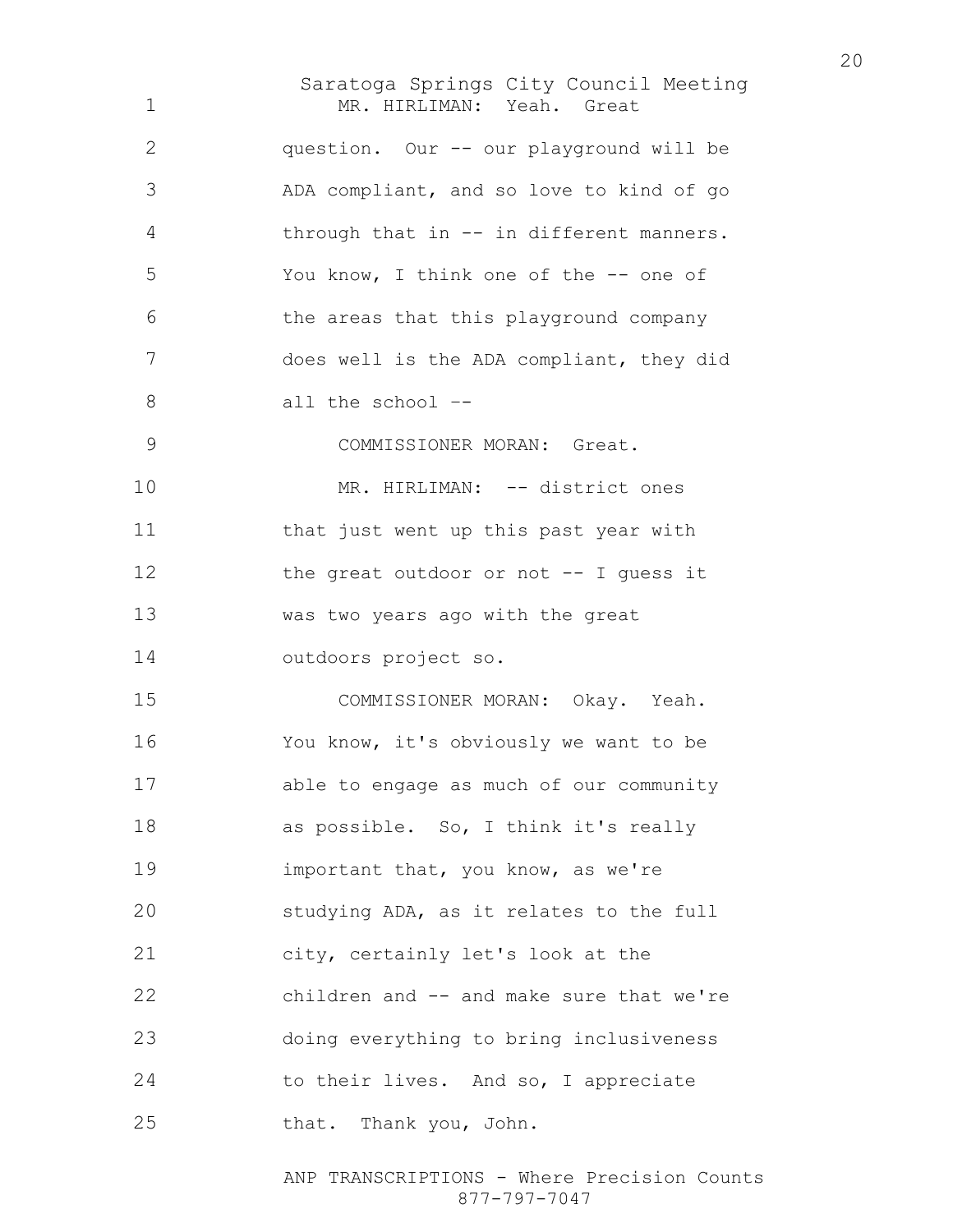Saratoga Springs City Council Meeting MAYOR KIM: Any other questions about item 15, hearing -- hearing none. Alright. 16th item is a similar matter, we're setting a public hearing again to amend the capital budget for the recreational skate park on the east side. This is again, monies that would be derived from that subdivision recreation fees. This is also a project that's been long delayed, but we want to move forward with it. And again, if 12 there are any questions, I'm sure John could address those at this point. We'll also be doing a presentation 15 on this for the -- for the City Council and the public so they're aware of what 17 -- what -- what's going to be done there and seeing -- I don't know if there are 19 any other comments. So, seeing none, the -- I'll turn it over to the Commissioner Moran of the Accounts Department for his agenda. COMMISSIONER MORAN: Thank you, Mr. Mayor. First up is discussion and vote for amended Chapter 61 alcohol sales and

> ANP TRANSCRIPTIONS - Where Precision Counts 877-797-7047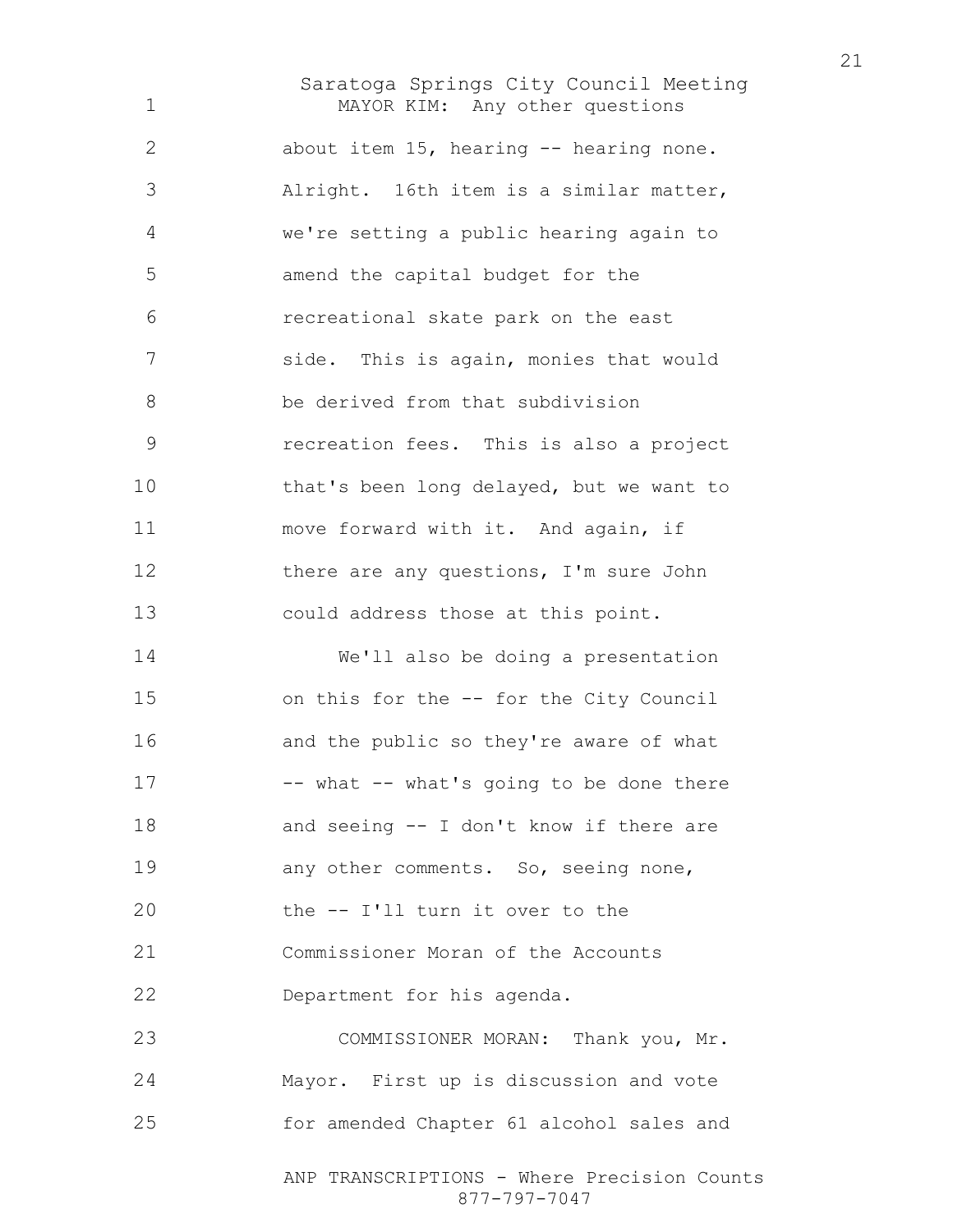Saratoga Springs City Council Meeting use. As you saw at the end of last -- or actually beginning of last week, I circulated a new draft. Did a couple of things, one, incorporated some thoughts the mayor had relative to the special use permit or rather a special event 7 permit, limiting that to non -- non --8 what I'll call non-commercial entities. We're not going to have a beer festival. This would be an amenity to an already existing situation and the intent being -- given the flexibility that they're asking for but limiting it 14 to a nonprofit or charity type environment. I thought quite honestly, those are the people I'm trying to help with this. So, that made all the sense 18 in the world to narrow that scope. So, 19 I appreciate that comment. Secondarily with Commissioner Golub on -- on board now looking at issues related to the casino and Congress Park,  $I -I$  think, you know, and  $-$  and  $-$ and -- and he does as well. These -- these definitely should have a little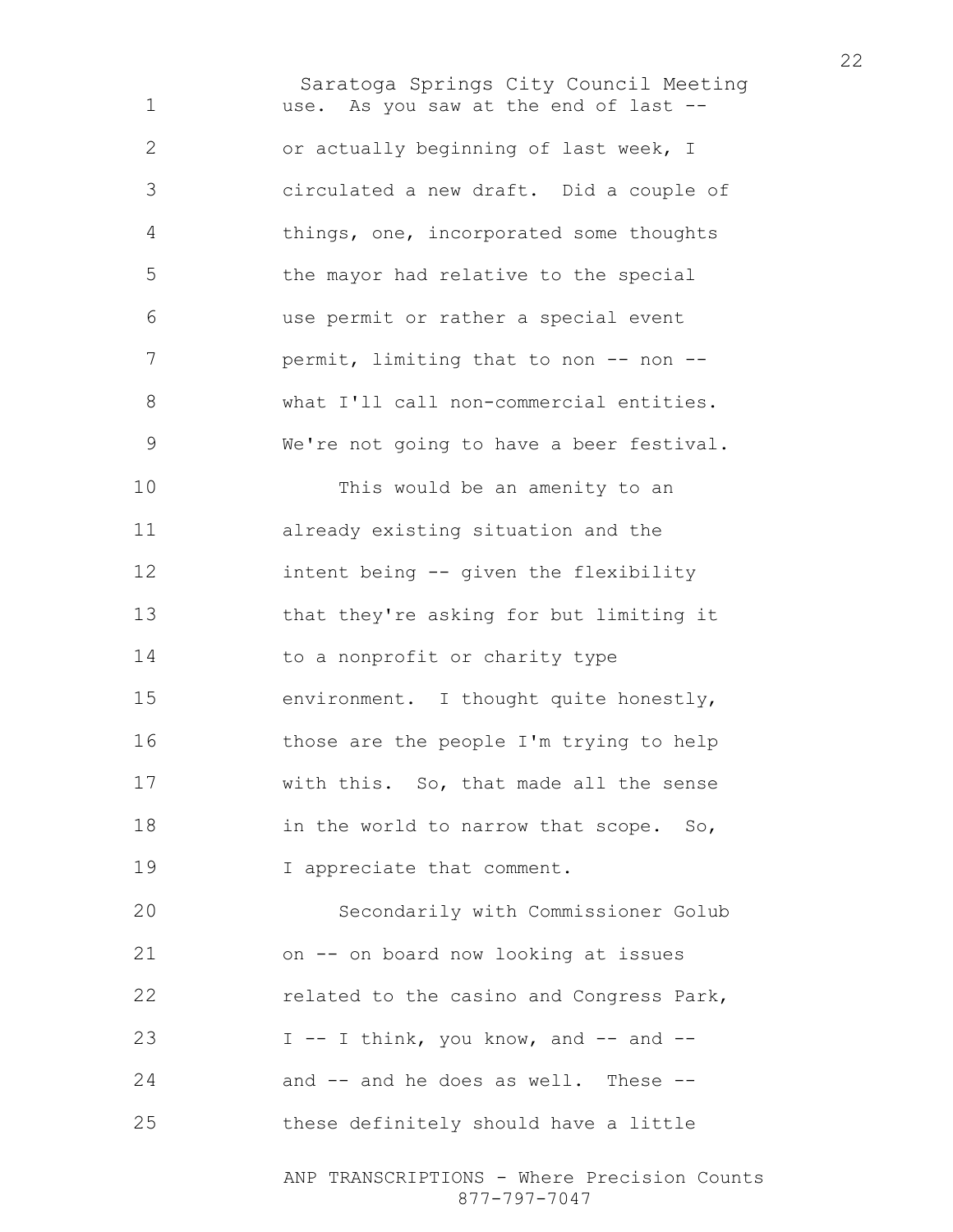Saratoga Springs City Council Meeting more of a comprehensive thought process around it. And so, it's very clear to everybody in the community, what it is that we're proposing. My thing is essentially an amenity add on to an event that is contracted within the casino. 8 My envisionment of that it's handled by the -- the caterer for that event. So, you know, making all those 11 things clear and obvious it -- it was, 12 you know, it made sense to split that out and he and I have already spoke -- 14 started speaking about that. Given those changes, I'm curious 16 from everybody, if -- if we want to continue this for another week, because there's no time imperative that I'm really aware of at this point in time that we would continue this and we would have it be a discussion. But we would put the vote off 'til next time. I'm open to doing it this week, I'm open to doing it at the next one. Looking for insight from everybody on that. So,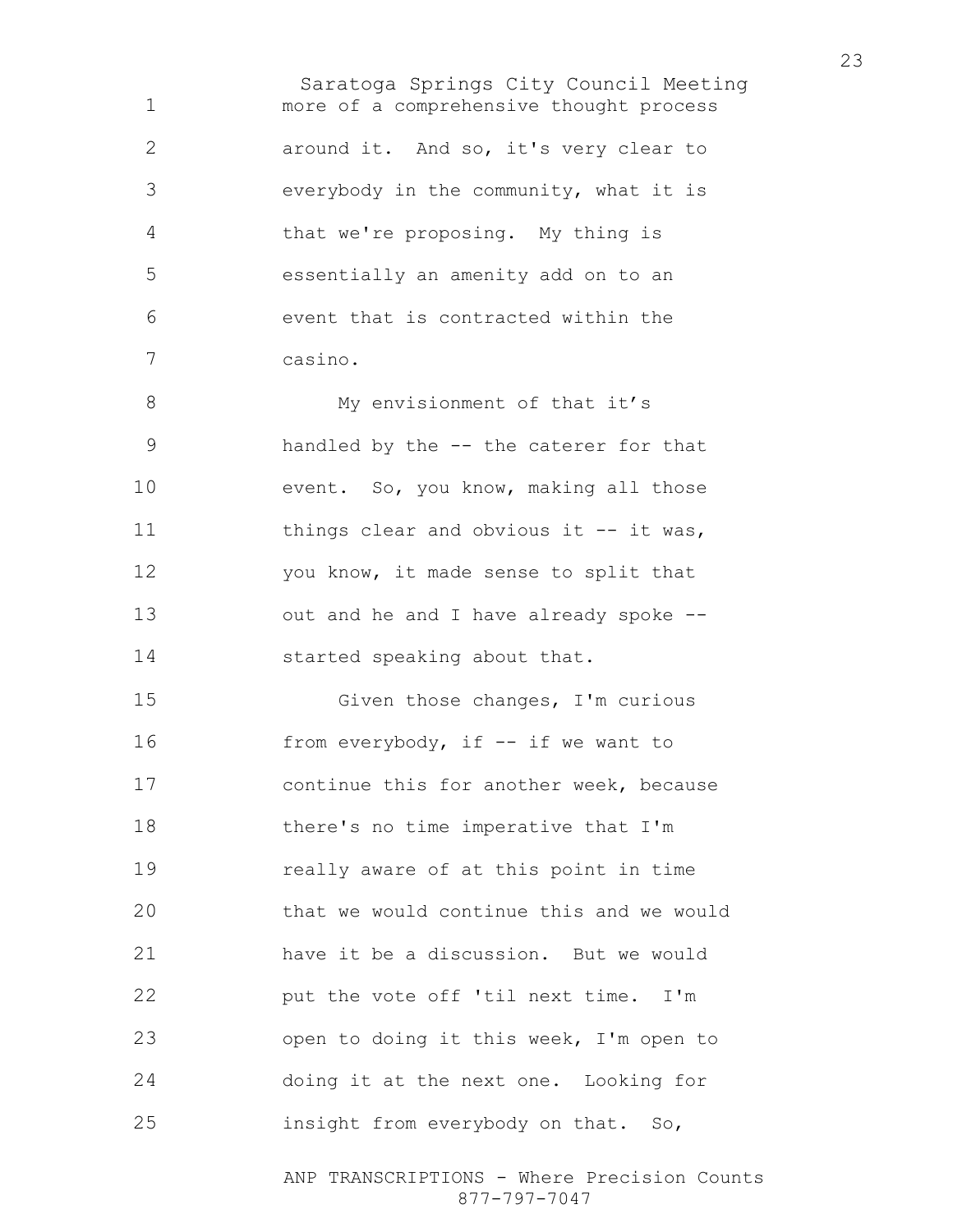Saratoga Springs City Council Meeting Noah?

MAYOR KIM: I -- I think it's a great work now. I think, you know, working back and forth has really made it a better resolution. I appreciate your work on this Commissioner Moran. COMMISSIONER MORAN: No thank you, 8 Mayor. And again, every single thing that I bring forward, I want everyone to know the intent is to bring forward 11 things that maybe are in a rough draft gain insight, get input. And ultimately we wind up with legislation that's 14 reflective of all of us, and we can all feel comfortable voting for it. So, I appreciate everyone's comments and everyone's support. 18 I guess we'll -- we will, unless we hear a massive, you know, pushback at -- at public comment, I would say let's go ahead and vote on that. So, moving on to item number two, we've been looking at ways to improve our notifications to

information out as possible. We did an

24 the community, trying to get as much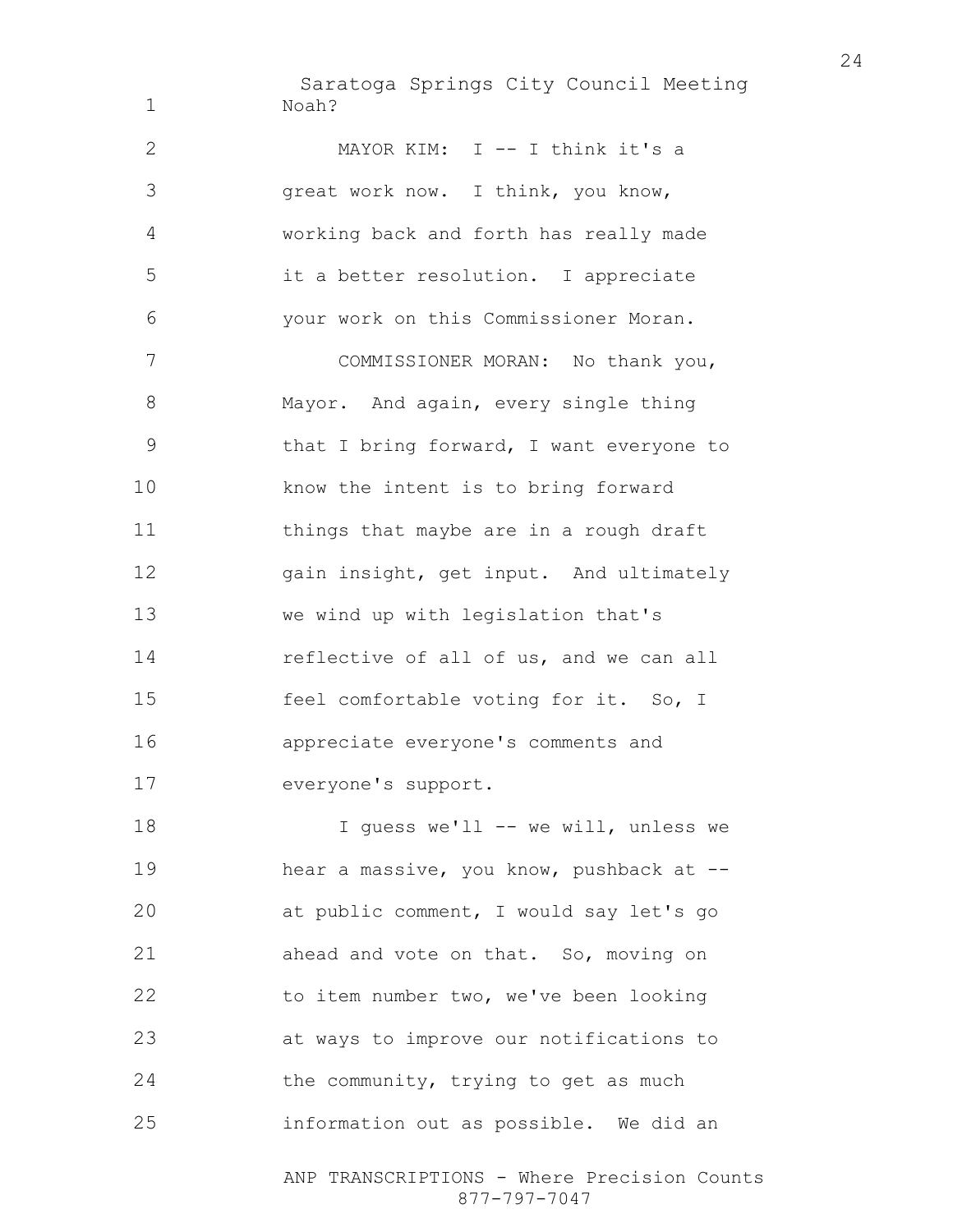Saratoga Springs City Council Meeting ANP TRANSCRIPTIONS - Where Precision Counts evaluation of the various papers in the area and Times Union by far and away has the -- the greatest distribution throughout Saratoga Springs. We are going to be selecting them to be our paper of record moving forward. We have the details on entry 8 dates and all those types of things. The feeling was one, Saratoga Today just simply does not meet our needs as a modern council, having one issue a week is just -- it's -- it's not serviced in 13 the needs that we have. Schenectady Gazette is produced in a different county. So, we really wanted to look at what the distribution numbers were in Saratoga County, Saratoga Springs specifically and that was the direction. In addition, and I'll mention this 20 tonight, Deputy Mayor Rella and -- and -21 - and Deputy Connors have been working on strengthening obviously with the IT department channels from our webpage, for us to be able to have a place for public hearing information, a place for

877-797-7047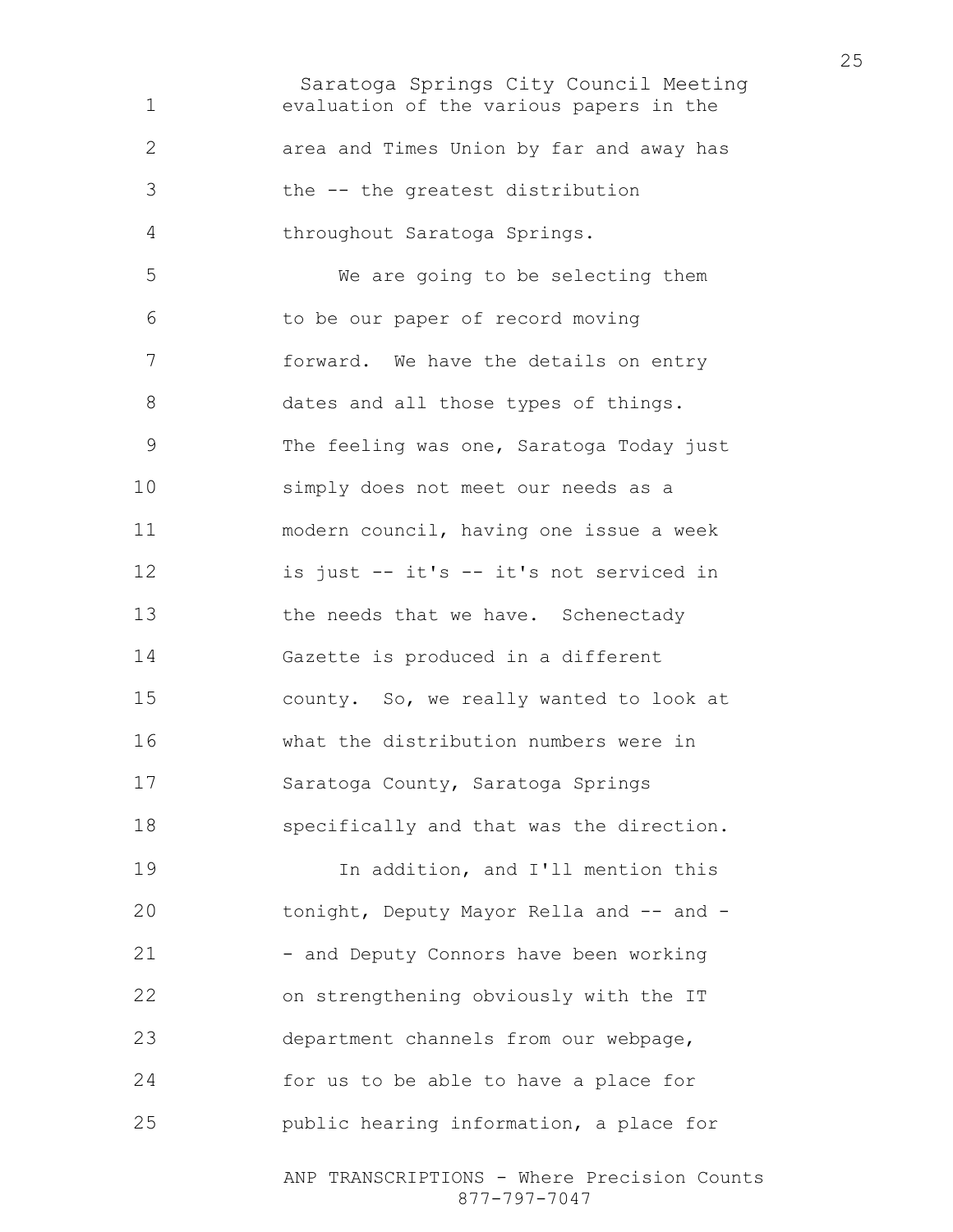Saratoga Springs City Council Meeting ANP TRANSCRIPTIONS - Where Precision Counts legal advertising and -- and notices and 2 -- and things of that nature. 3 So, hopefully that goes a long way towards helping us all better communicate the -- the issues, obviously we're bringing to the table. Any questions about that? And we will circulate those dates etcetera contact points, so every -- every department 10 understands, you know, that switch over. Next one is discussion and vote authorization for the mayor to sign a contract with New York State Industry for the Disabled, for design and review scanning. This relates to our -- our effort to digitize our records, and we are working with New York State Industry for the Disabled to do so. I think it's a great program, I think it's a great use of -- of the grant funds and obviously it's imperative that we get 22 these records digitized. Number four, Grievance Day is Tuesday May 24th, so that's an important day for our department coming up. I got

877-797-7047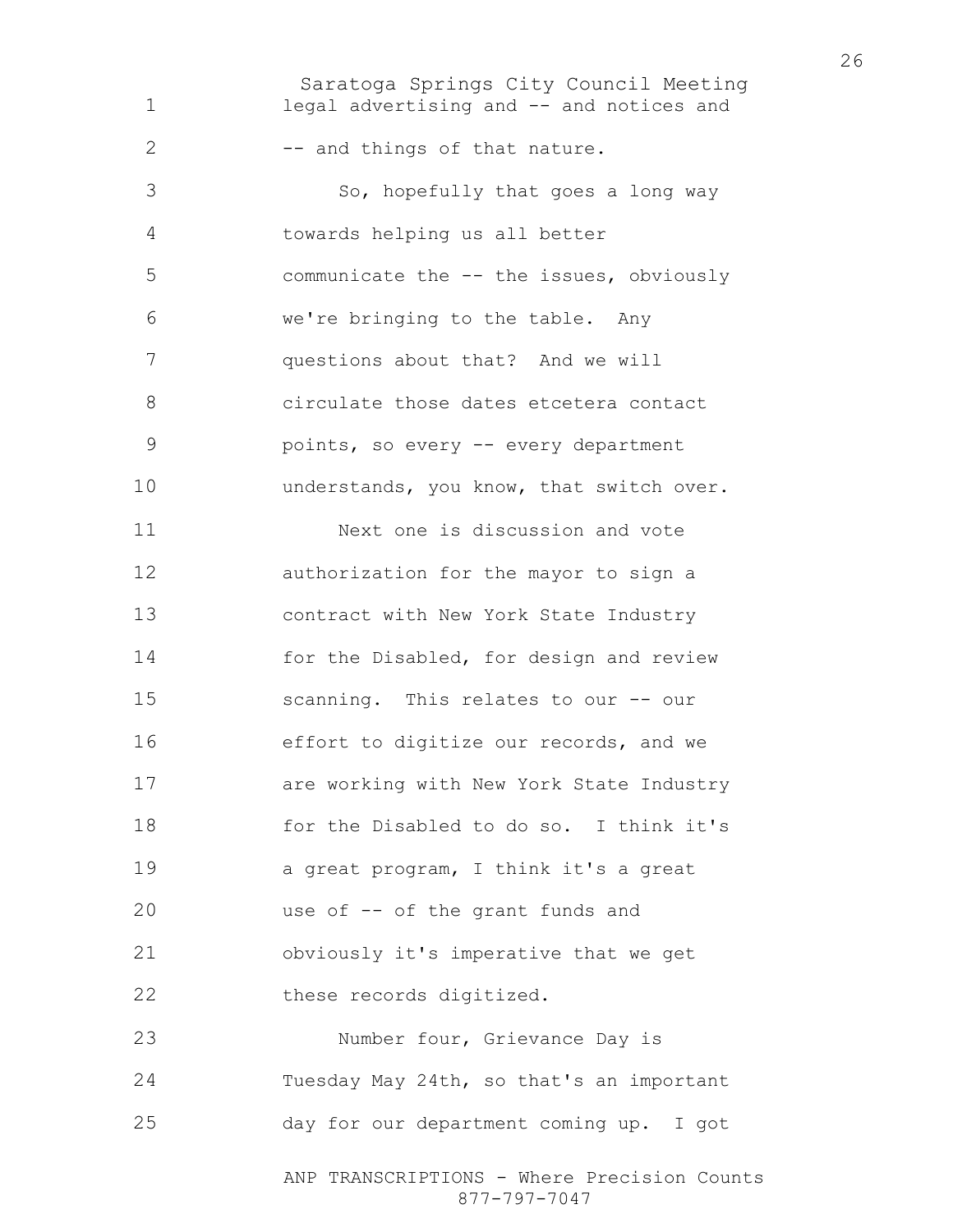Saratoga Springs City Council Meeting ANP TRANSCRIPTIONS - Where Precision Counts 1 a note -- moving on to the next line, that this may have been -- number five may have been a carryover from last week, there's a problem with Nobis (ph.). I can -- honestly, I'm still a little foggy from the -- from the COVID. I can't recall exactly if we discussed the weed harvester last time or not. I feel like we may have, is that correct? From anyone's recollection? DEPUTY MAYOR RELLA: Commissioner, 12 I think we pulled it. I think public works pulled that contract –- COMMISSIONER MORAN: That's what it was. 16 DEPUTY MAYOR RELLA: -- so we also **pulled the award a bid.** So, I do think it needs to be on this agenda (indiscernible) –- COMMISSIONER MORAN: Okay. Great. DEPUTY MAYOR RELLA: Yeah. SECRETARY TO CITY COUNCIL RIBIS: Commissioner no –- commissioner this is for the actual award of bid, which did happen at the last council meeting.

877-797-7047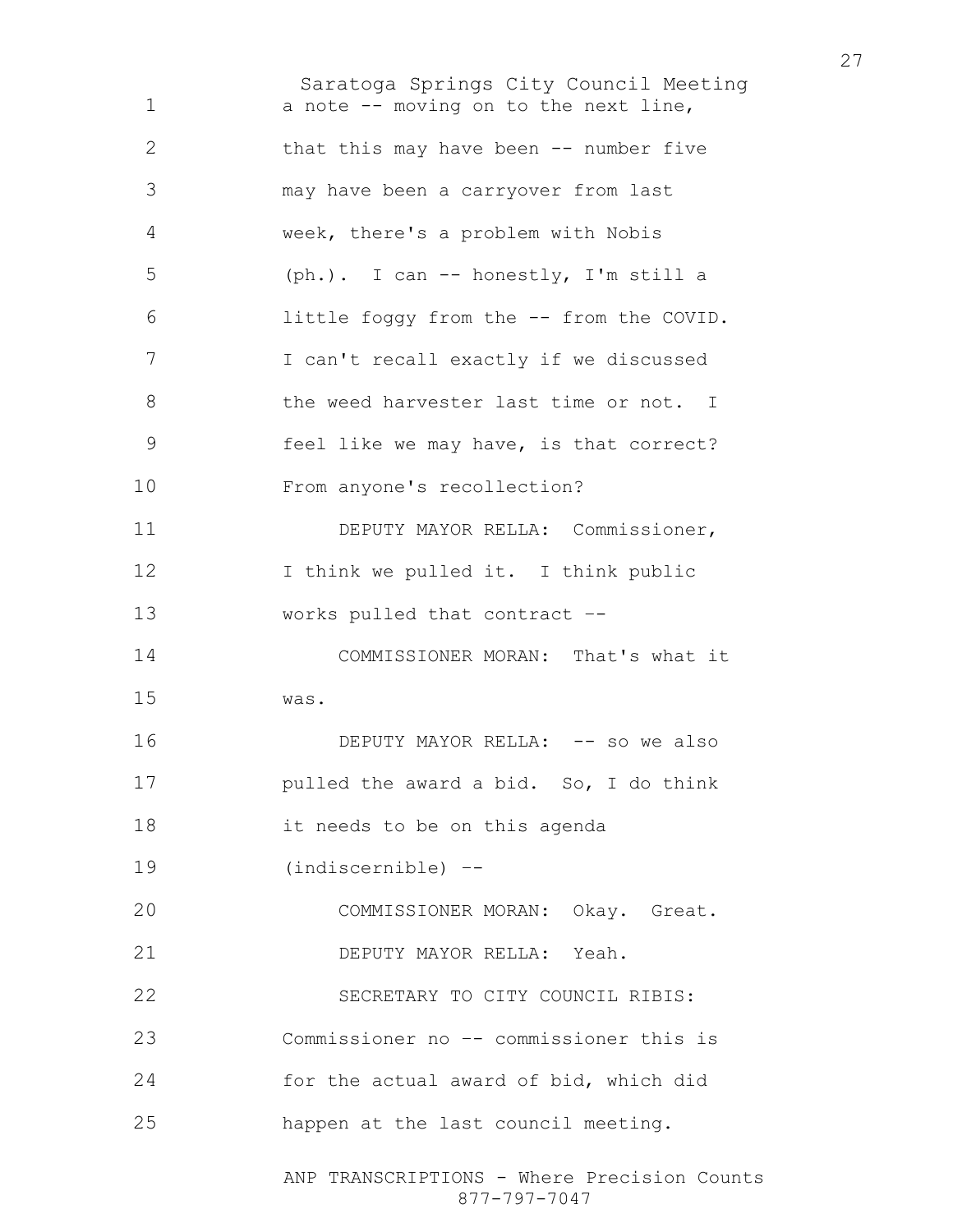Saratoga Springs City Council Meeting ANP TRANSCRIPTIONS - Where Precision Counts What was pulled was the contract, which would fall under DPW's Agenda. COMMISSIONER MORAN: Okay. Lisa that -- that actually does hit my recollection because I think I noticed when we went through the DPW I was like, 7 hey, we're missing something in -- in --8 SECRETARY TO CITY COUNCIL RIBIS: Exactly. 10 COMMISSIONER MORAN: -- and the feedback was that we missed it. So, we will pull our fifth item. It looks like Jason gets all the good jokes for this week, as associated with that line item. I was -- I had a bunch primed up, so I'll send them over commissioner. 17 Next is -- 'cause look at the way it flows, right. You go from the weed harvester right into the cannabis update here. We -- we attended NICOM (ph) and there was a session that most of us attended. I'm just really looking to bring more information out to the community. So, they understand where we are, which we're very much still waiting

877-797-7047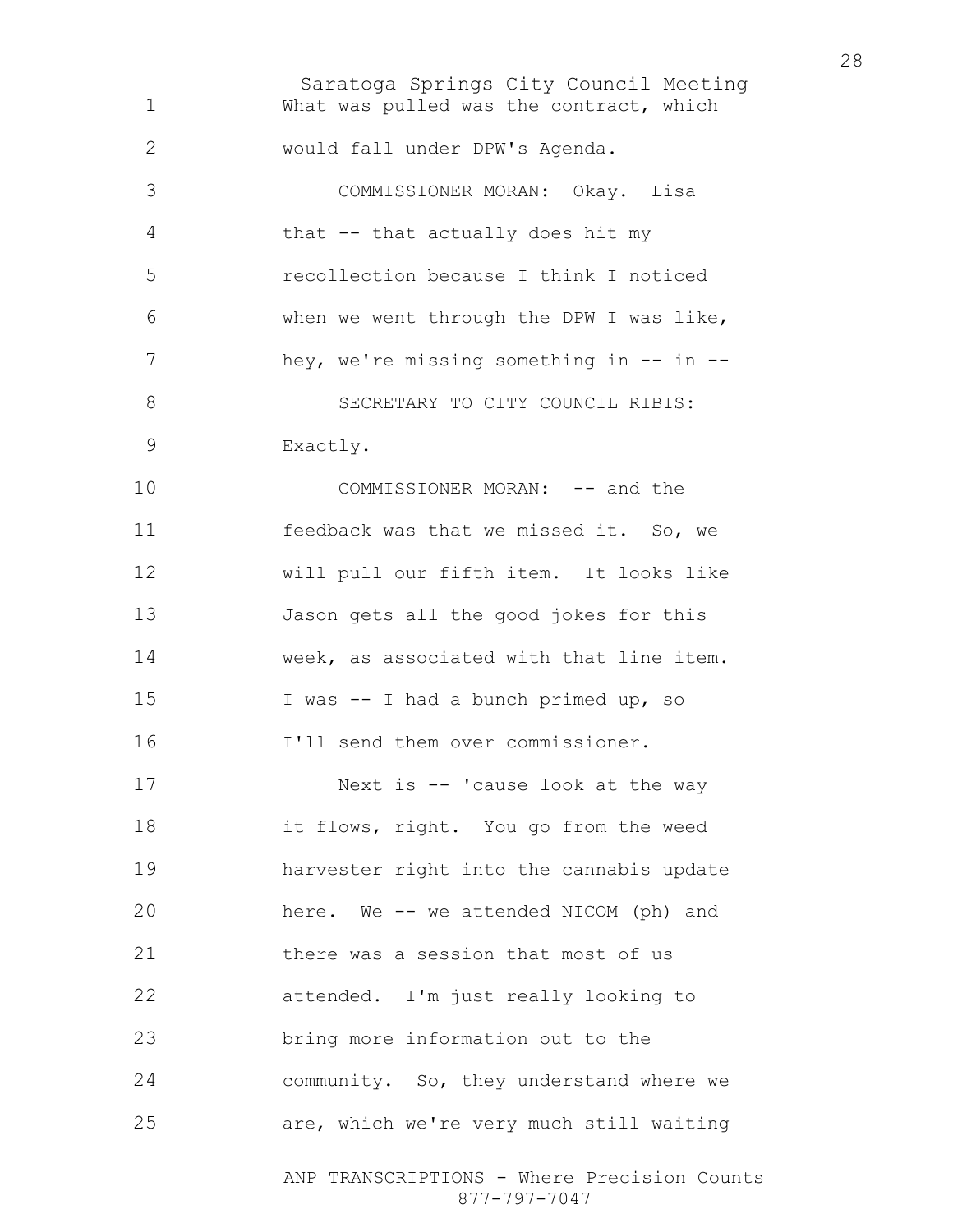Saratoga Springs City Council Meeting 1 for the State to start giving us 2 quidance.

3 At this point in time, we're really limited to discussions of zoning and placement and contemplation of those -- of those placements. But I've gotten enough inquiries now to know that people are -- are interested. I don't want to see somebody to go take a -- a lease in an area that wouldn't be permissible, 11 those types of things. So, really just looking to make sure we -- we're providing the best information we can. 14 Secondarily to that, I will be taking up Mayor Kim on his thought to have -- I'm not going to call it a task force, I'll call it a working group, 18 that I'll chair up, but, you know, we're 19 -- we want to have, you know, zoning thoughts. So, obviously the mayor's office can bring that to us. We're certainly interested in understanding traffic and public safety issues, so clearly the Public Safety Department will be involved. We're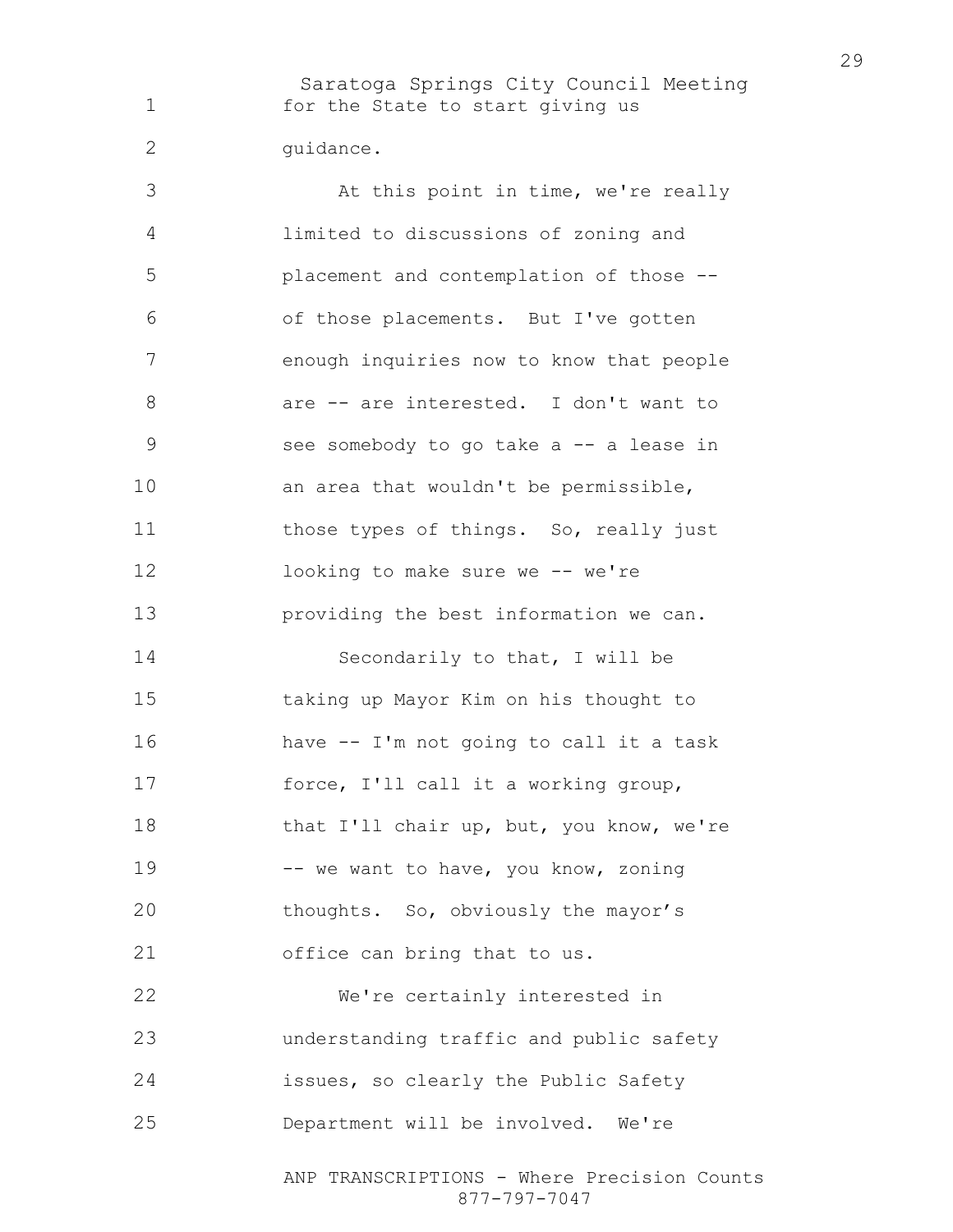Saratoga Springs City Council Meeting going to be collecting a whole bunch of taxes, so I certainly want the Finance Department involved in that process and accounts is going to be licensing it. So, you know, I'm going to ask every department to have a contribution, you know, someone involved and engaged in -- in the working group. So, just to give you a heads up, again it's not an imperative at this point in time, but I think we think at the end of June, we're 12 going to start to have some visibility, some potential laws. So, we're getting close to that period of time.

Next one, just a temporary outdoor dining update. I just -- I can't speak enough to the collaboration and effort that every single department has put forward towards this effort. And while we're still working through a couple of private land use issues. I'm really proud of the work that we did to support this community and I just want to thank everybody for that. It -- it really needs to be emphasized given the nature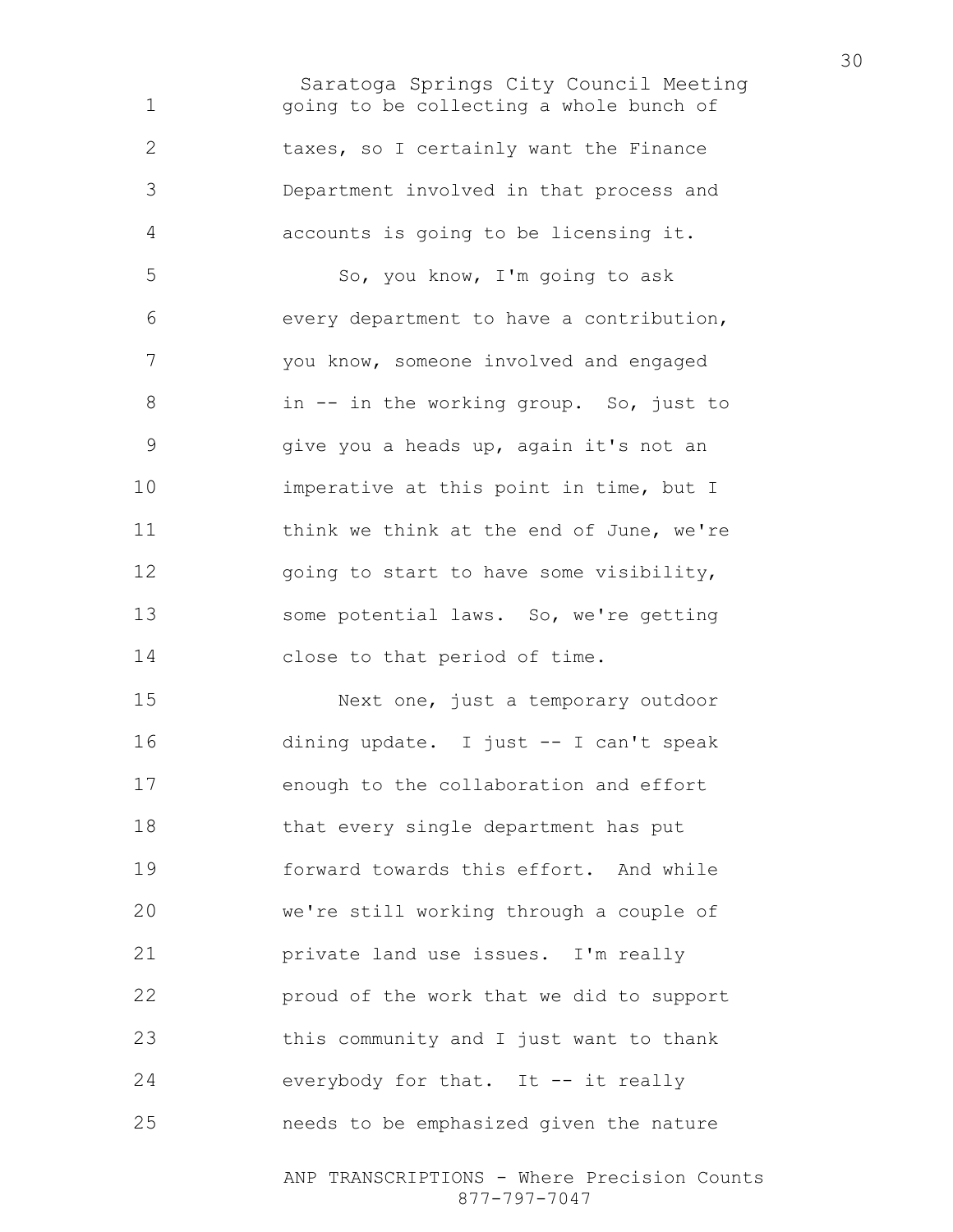Saratoga Springs City Council Meeting 1 of -- of, you know, the -- the commission form of government, how sometimes we get siloed, we're doing the exact opposite. So, thank you everybody. Next one is setting a public hearing. So, towards that end of outdoor dining, basically as we roll this out, we do have a couple of nonconforming preexisting uses. We are 11 going to be putting language into the --into the act that allows us to give them 13 the ability to operate this season, but starting when the UDO becomes official, we're going to get them involved in getting a special use permit, so they are -- let's just say above board and in 18 the clear, in terms of permitted uses within their -- within their areas and they've complied with the city process 21 towards that end. It was a good middle ground and I think perhaps even Deputy Rella came up with this one, sort of allow that for this season, but with the contingency,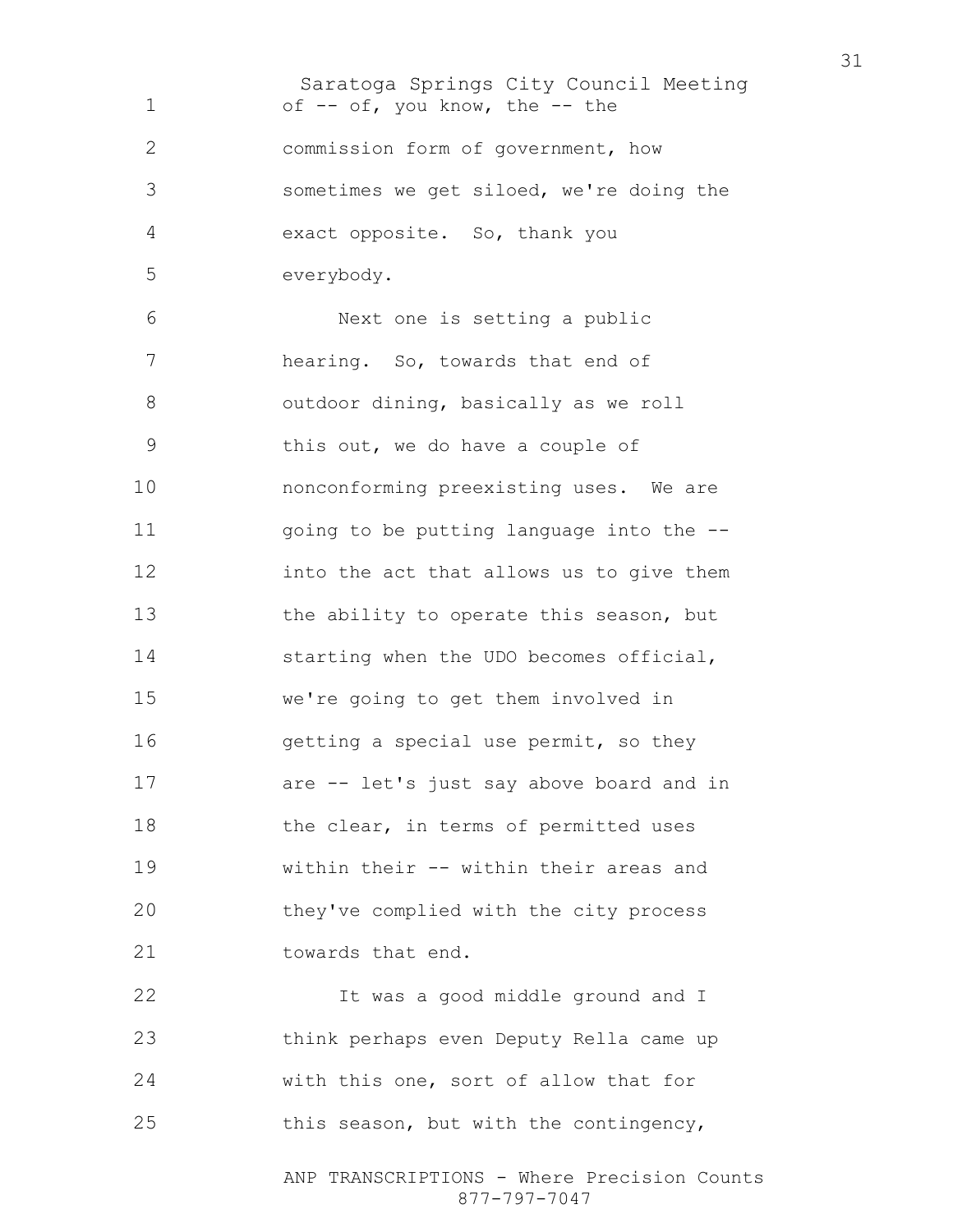Saratoga Springs City Council Meeting ANP TRANSCRIPTIONS - Where Precision Counts 877-797-7047 we're going to work with you on the -- on the special use permit. So, thank you for that Deputy Rella – CITY ATTORNEY IZZO: Commissioner - - commissioner if I may just ask one question, you used a –- COMMISSIONER MORAN: Sure. 8 CITY ATTORNEY IZZO: -- you used a couple of zoning terms in there that I want to clarify. By -- by preexisting 11 use, I assume you mean those that already have arrangement licenses -- existing licenses with the city, we're not talking zoning, which would require a variance in this situation. We're talking about existing licensing arrangements with the city? COMMISSIONER MORAN: Yes. Thank 19 you, Tony. I appreciate that. CITY ATTORNEY IZZO: Understood. 21 Thank you. I just wanted to clarify 22 that. COMMISSIONER MORAN: Nope. I appreciate that. Thank you. With special events, basically we're just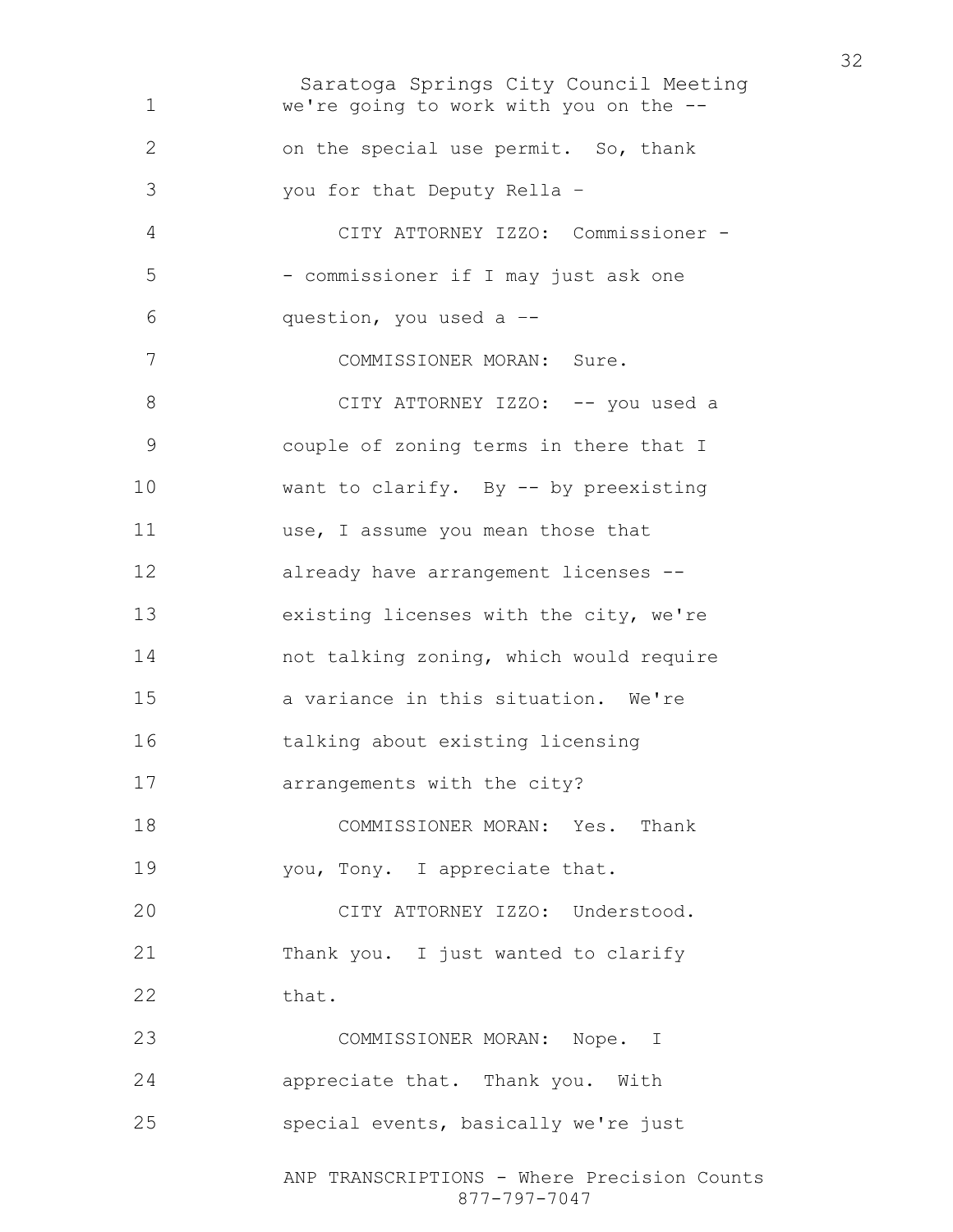Saratoga Springs City Council Meeting going to highlight some special events 2 that are coming up through the end of May and end of June. And with that, you may have heard we've -- we've taken the initiative to start defining cost for these special events up front. And it's our intent to provide an invoice and function as that invoicing point to that special use permit receiver.

Here's your invoice with all your costs, it's due net 30 from the day of your event. That is a dramatic change from getting an invoice weeks after the fact that you never had any visibility to. So, this is something that was asked for, this is a delivery on -- on something that the community asked for. And I -- I think we should all feel -- feel good about that because again, there's cross department collaboration 21 going on here, there's a theme. So, we're going to set a -- a special -- rather we're going to set a public hearing to amend 199 to incorporate that new invoicing, excuse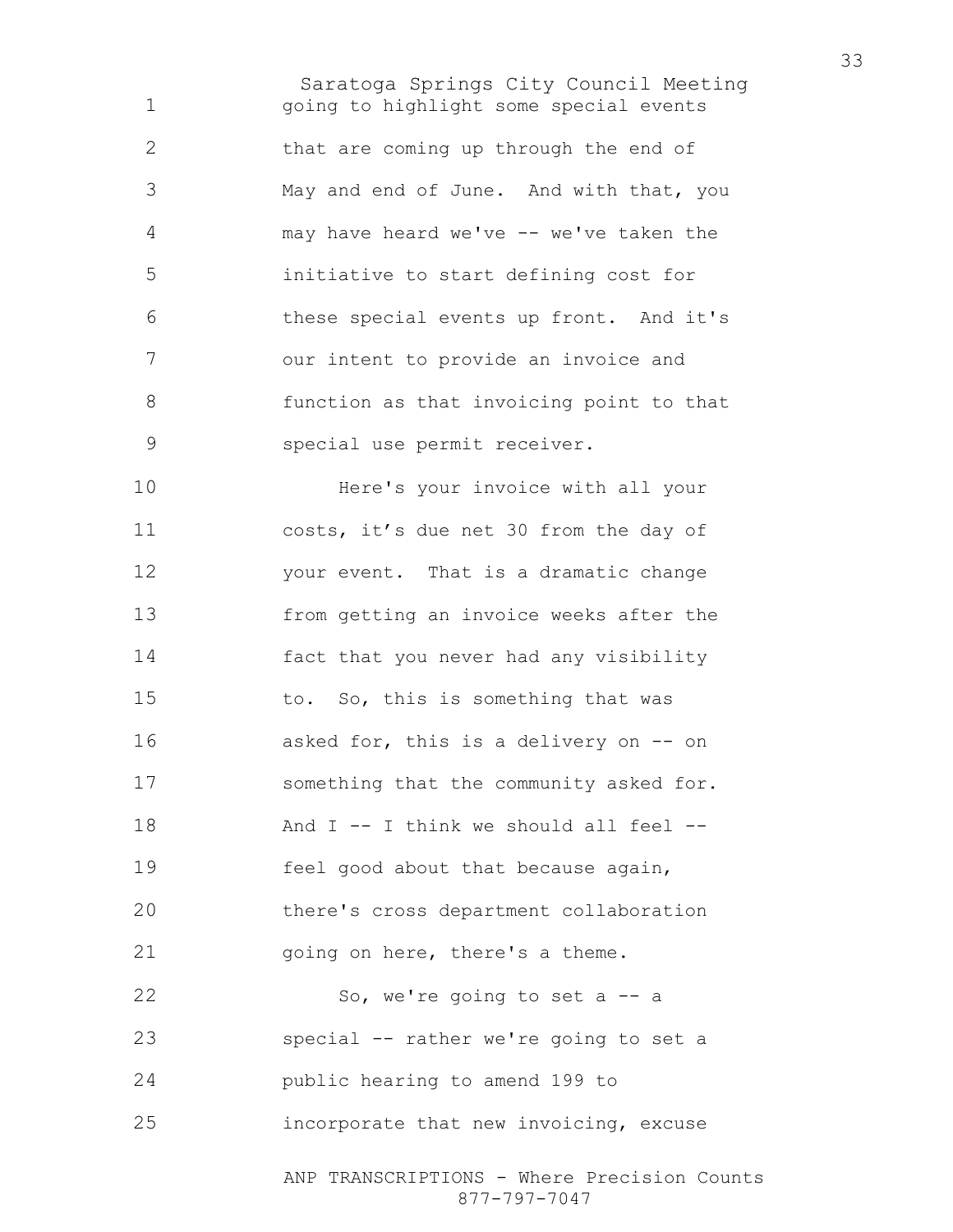Saratoga Springs City Council Meeting ANP TRANSCRIPTIONS - Where Precision Counts me, invoicing structure. And -- and so ultimately the next meeting we'll discuss and vote and get that in. 11th item it's award of bid poly-aluminum chloride to Holland Chemical. This is a coagulant that's used in our freshwater plant. Jason's going to get 8 a lot of chemistry classes for me in the near future, so he understands what all 10 these materials are, but this is a very normal used product and is -- is certainly something that we want to spend money on. Award of bid to Geyser Crest Well, number seven, construction -- the Layne construction, rather Layne Christensen Company. Again, straightforward they're -- they're doing some work to improve 19 the output of that well. The last one is just an update on COVID and planned city activities. This point in time I think we know, boy, **pretty much everybody I've known, is** getting COVID in the last month and a half to two months. And it's -- it's

877-797-7047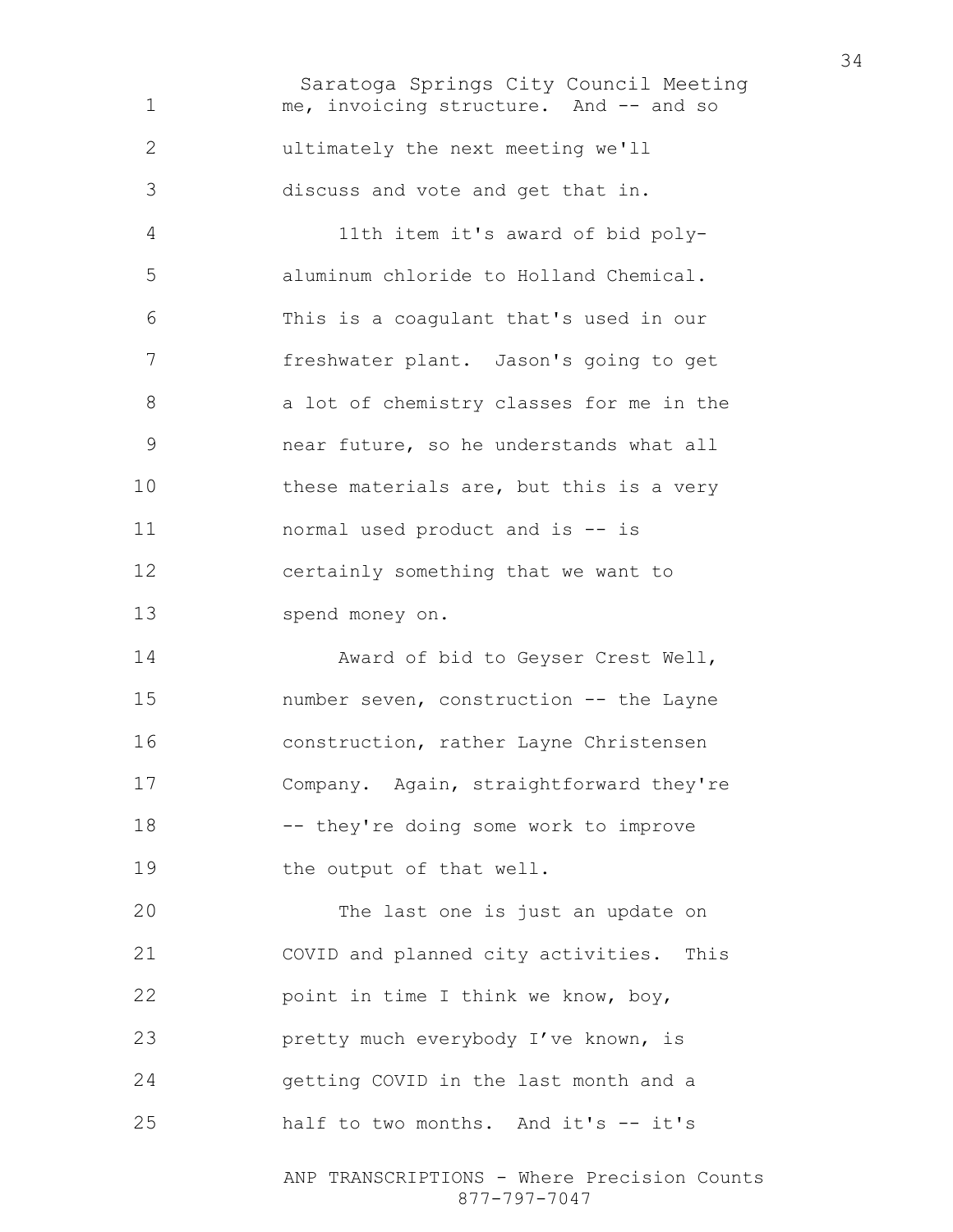Saratoga Springs City Council Meeting very, very clear that we are in another phase where we've got a highly violent - 3 - oh excuse me, virulent strain. And so I'm just going to draw people's attention to wearing masks inside. The fact that we have testing materials available to everybody, and 8 really, we got to start utilizing those because I think that's how a large majority of people are testing positive 11 is with these home kits. So, just making sure everybody knows that we have 13 them and then internal to the city, if -14 - if your departments are running low, 15 just let us know. I think we got about 12 boxes left, so roughly 1800 test kits left to go. If anybody knows of any organization that could benefit from them, let me know. I've been reaching 21 out to the usual customers, but again, they're coming up on an expiration date at the end of June. I'd love to make sure that they all get used. And that's it.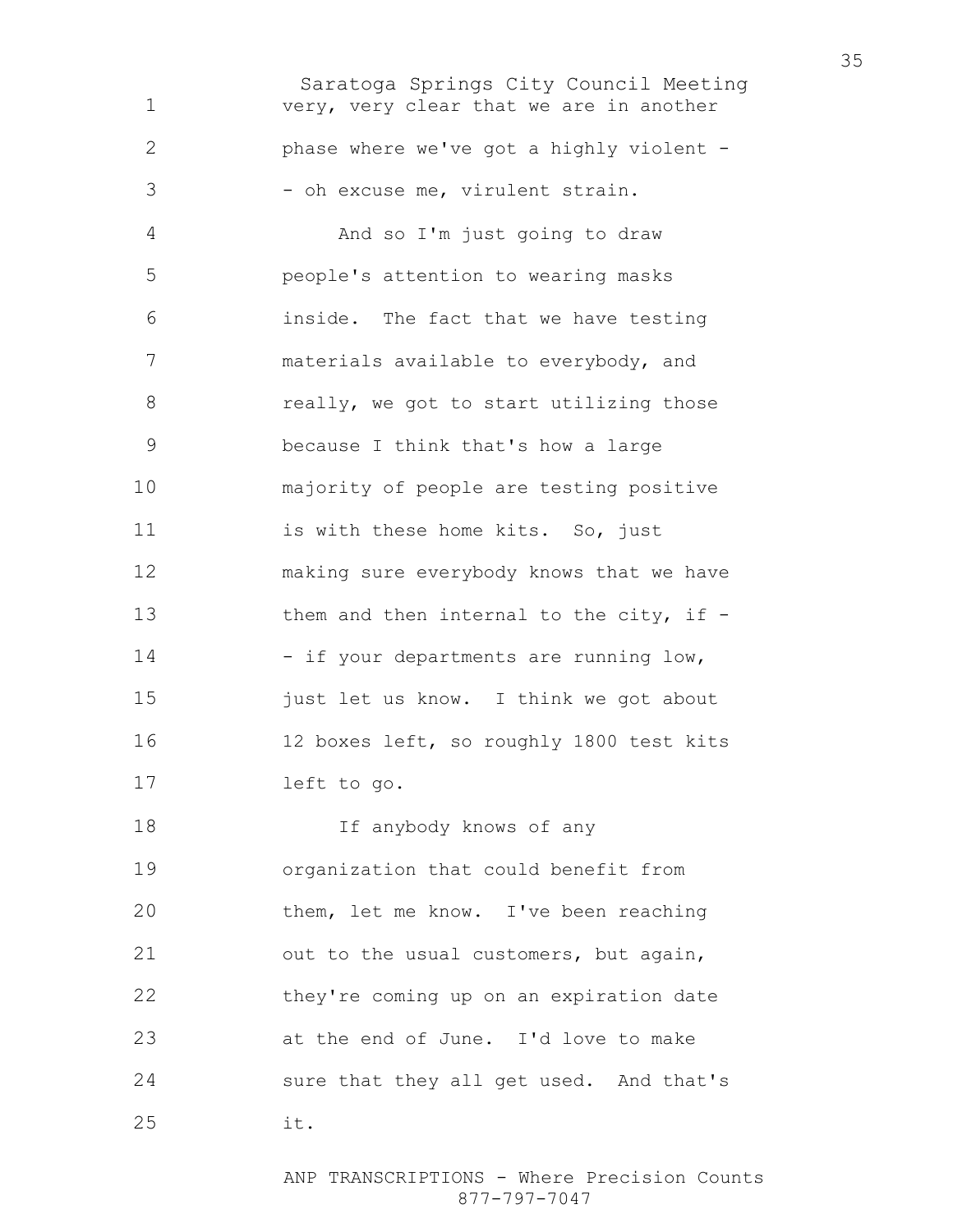Saratoga Springs City Council Meeting MAYOR KIM: Thank you, commissioner. Commissioner Sanghvi can you move the Finance Department forward? COMMISSIONER SANGHVI: Yes. Hi. So, couple of things, I have an update on participatory budgeting, I have an update on city finances. I have a discussion and vote on the use of assignment for IT initiatives. This was set aside last year by the last administration, we are just bringing it here because as you know, IT has been working pretty hard on a bunch of initiatives and we need to fund them. The fourth item is a discussion and vote on the assignment initiative for 17 the budget amendment. The fifth is a discussion in both authorizing the mayor to sign Addendum 1 with Granicus for peak management, which is the updated agenda software. This just requires an extension of time at no cost. The sixth item is a discussion and

vote on budget transfers for payroll and the seventh is an announcement on the

> ANP TRANSCRIPTIONS - Where Precision Counts 877-797-7047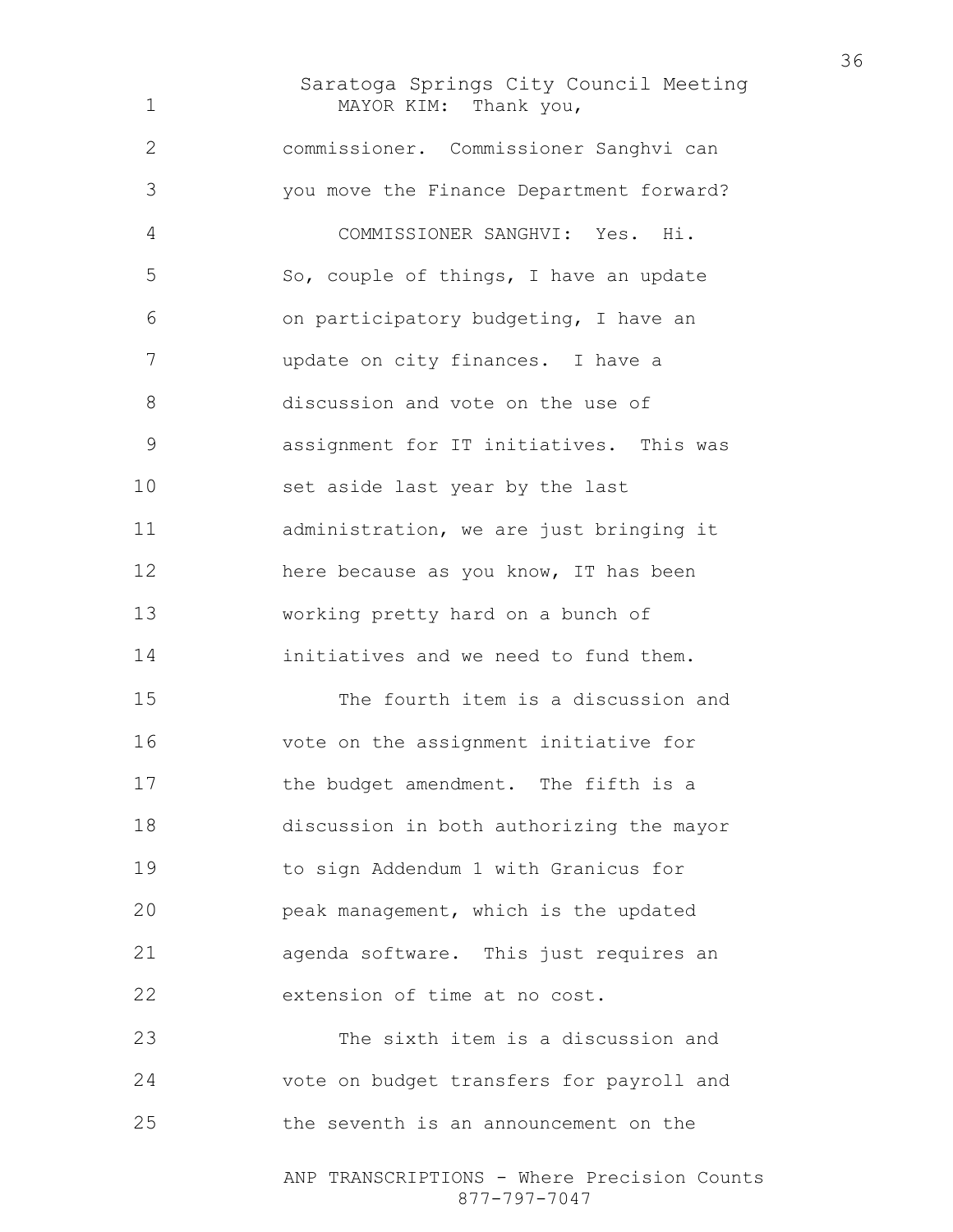Saratoga Springs City Council Meeting transparency portal on the city web which will be soon going live. That's it, that's all from my agenda. MAYOR KIM: Commissioner Sanghvi, I -- on the fourth item, it's my understanding that's for the moving monies over to fund Microsoft Outlook. 8 Is that correct? That -- that -9 COMMISSIONER SANGHVI: It's -- it's **actually a bunch of initiatives, it's** not just Microsoft Outlook. And in fact, Microsoft Outlook, we have got several bids, but they did not pass the security requirements that we have for our city. And so we are at this point getting new bids to -- to figure out. 17 MAYOR KIM: And -- and that's --18 and if we're addressing it, that's great. I'll -- I'll -- I'll speak to that issue of how -- what a poor choice it was to -- to have what we had in the past, because it -- it -- it's, so -- so time consuming now to deal with I can't, I -- I have a mental block about what we currently use as our e-mail standard,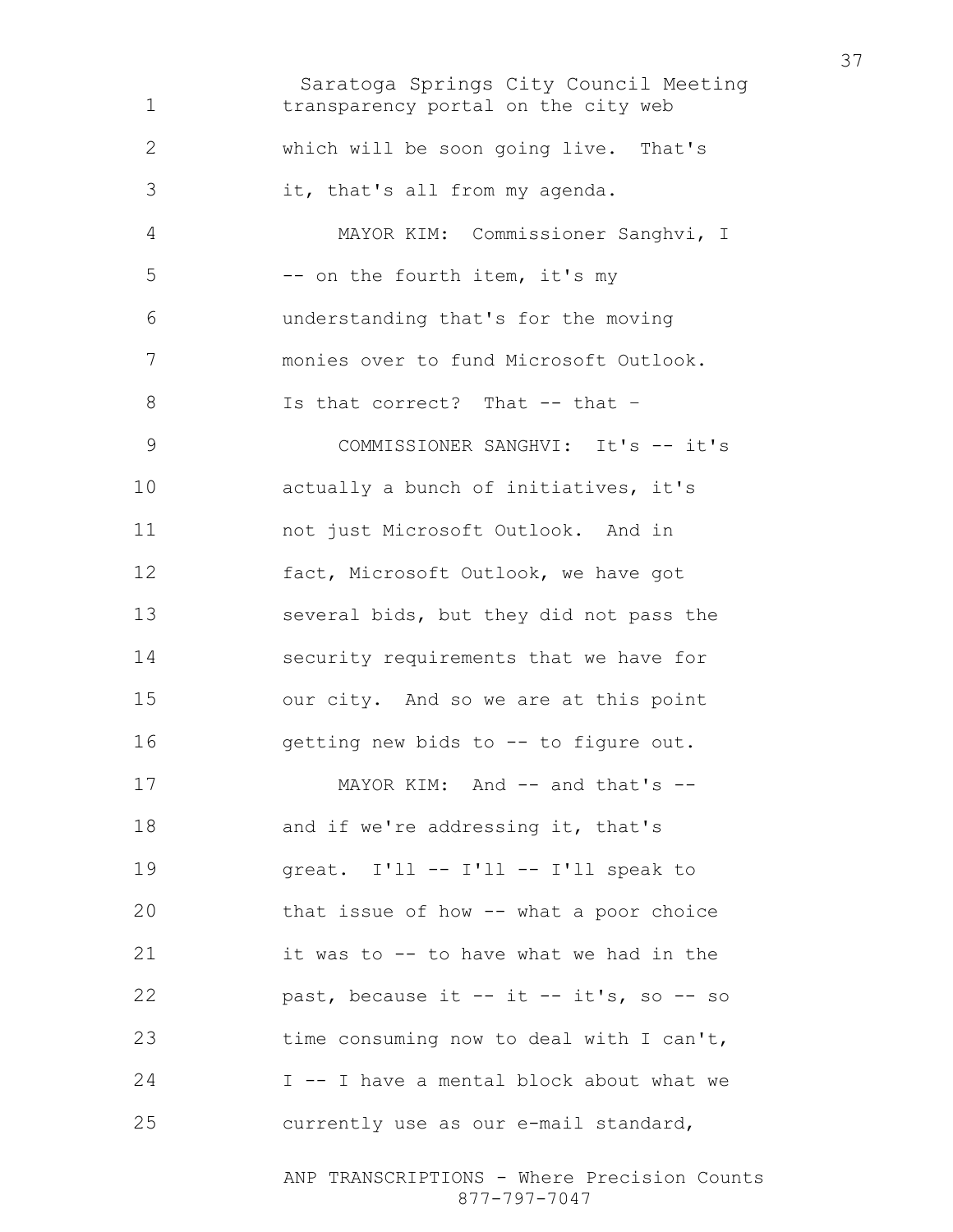Saratoga Springs City Council Meeting but -- COMMISSIONER SANGHVI: Right. MAYOR KIM: -- one of the questions also is that money is coming from the general fund, so are we now sort of moving money? COMMISSIONER SANGHVI: No -- no 8 that -- that money's not coming from the general fund. It was already an assignment created in October 2021 by the previous administration to set aside money for -- so on October 5, 2021 the Finance Department -- Department presented, and the council approved an assignment for IT initiatives in the amount of 125,000. MAYOR KIM: Okay. So, we're still not dealing –- COMMISSIONER SANGHVI: Already an assignment. MAYOR KIM: We're not dealing with any money from the general fund, which you had -- COMMISSIONER SANGHVI: No. 25 MAYOR KIM: -- talked about though.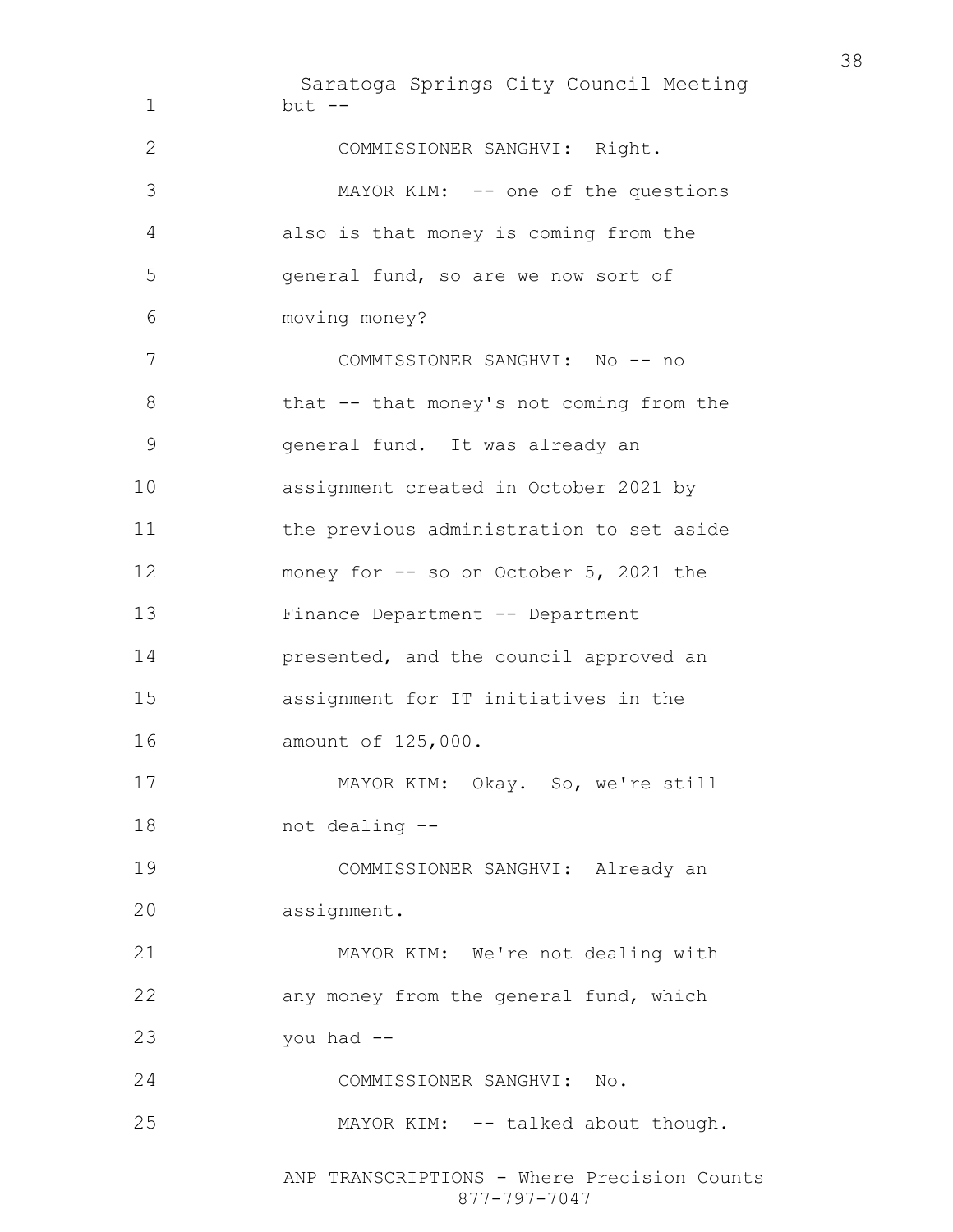Saratoga Springs City Council Meeting Okay. Thank you. Appreciate it. COMMISSIONER SANGHVI: Yeah. MAYOR KIM: Any other questions? We can move on now to Commissioner Golub and public works agenda. COMMISSIONER MORAN: So, I just had 7 one thing to mention --8 MAYOR KIM: Oh, I'm sorry. COMMISSIONER MORAN: No, that's okay. This -- this is strictly structural, when I printed up the -- the 12 agenda from the link that was sent out, I'm only getting six items on -- on finance. So, I just wanted to point that out in case there's another glitch going on. 17 DEPUTY MAYOR RELLA: No, that's not a glitch. That was a mistake that this -- the item six on the commissioner of finance's agenda was added after the agenda was published –- COMMISSIONER MORAN: Got you. DEPUTY MAYOR RELLA: So, it will appear –- COMMISSIONER MORAN: Thank you.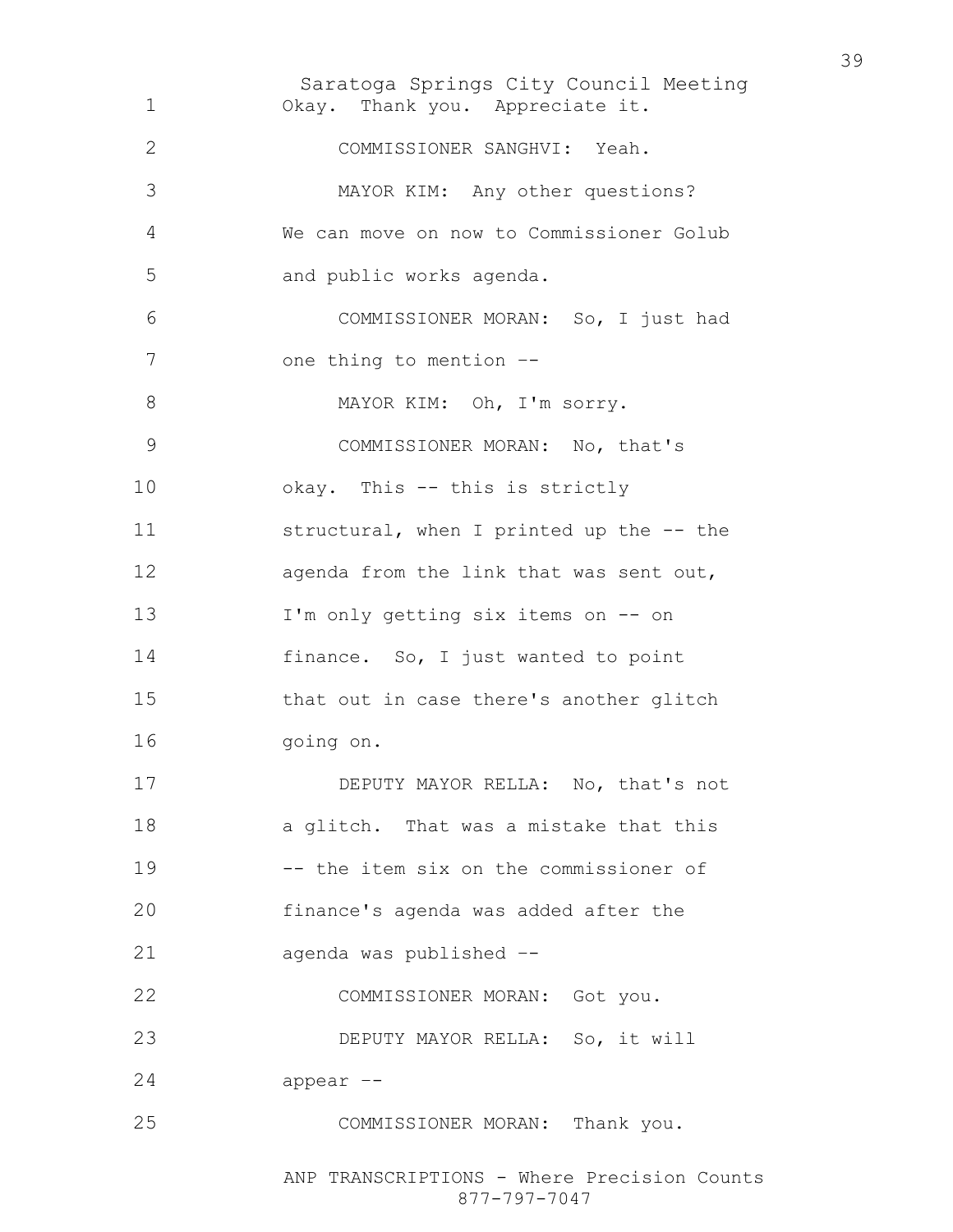Saratoga Springs City Council Meeting ANP TRANSCRIPTIONS - Where Precision Counts 1 DEPUTY MAYOR RELLA: -- on the next agenda for the City Council meeting. COMMISSIONER MORAN: Great. Thank you. DEPUTY MAYOR RELLA: Thank you. COMMISSIONER SANGHVI: Again my -- again my apologies. 8 MAYOR KIM: So, we can go on to Commissioner Golub in the public works agenda. 11 COMMISSIONER GOLUB: Thank you, Mayor. The first item on my agenda is to discuss and vote on the Department of Public Works sick bank request. I know there were some questions about what the 16 sick bank was, which I'm happy to discuss at the meeting. It is an agreement between the City of Saratoga 19 and various unions, whereby each employee contributes yearly to the extended disability leave bank. And it essentially allows employees to draw from this extended disability bank, if they meet specific criteria that are outlined in the agreement. We have a --

877-797-7047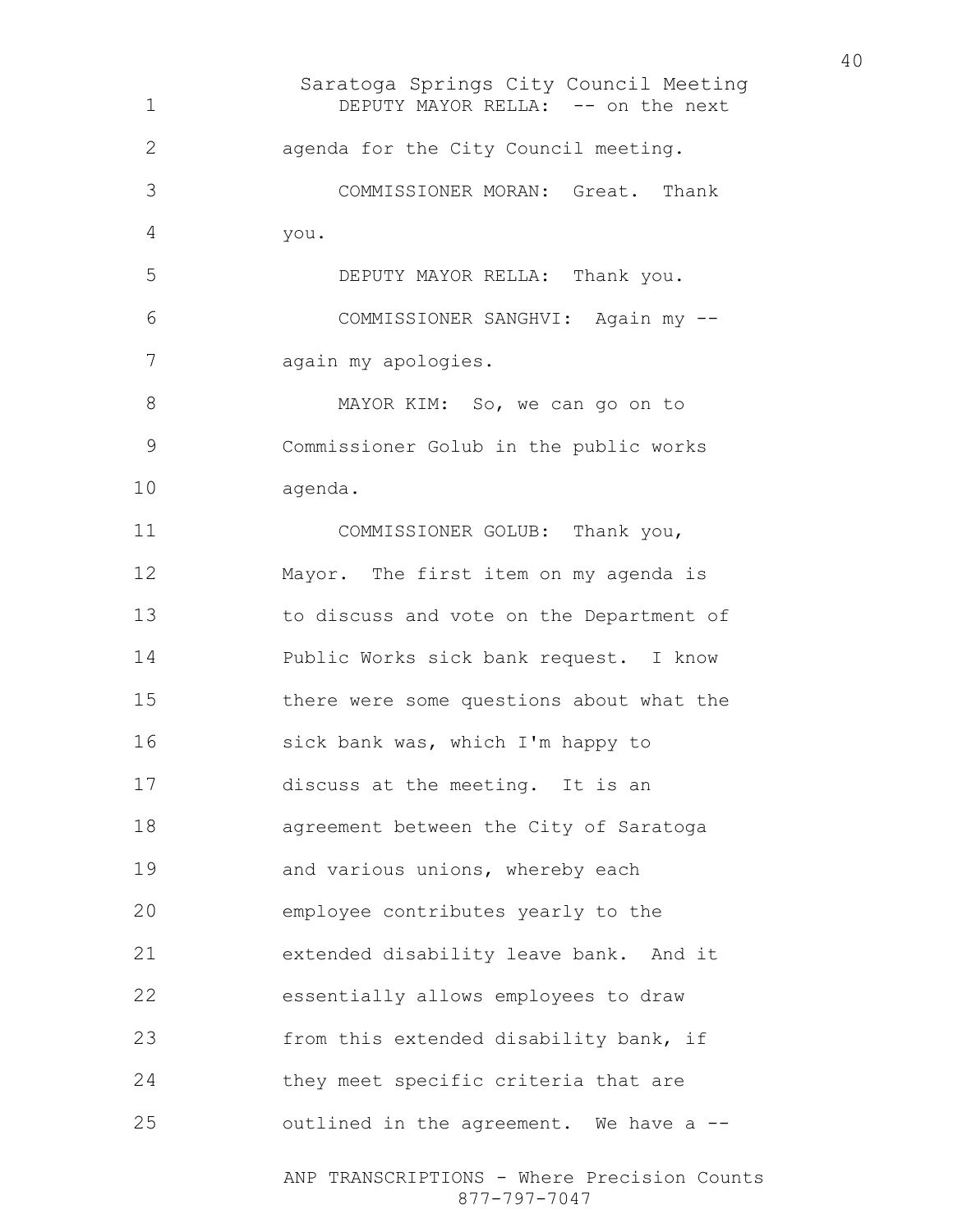Saratoga Springs City Council Meeting ANP TRANSCRIPTIONS - Where Precision Counts a case where an employee has met those criteria and we'd like to bring that to the council. Are there any questions on that? Okay. The second item on my agenda, discuss and vote authorize -- authorization for the mayor to sign the contract with AlphaBoats for the aquatic weed harvester and tilt deck trailer, Dillon, feel free to insert your jokes here. Alpha is the preferred company, their quote is \$167,000 with a trade in credit for our existing 2006 aquamarine weed harvester and the available capital funds for this project -- for this weed harvester are \$183,392. 17 So, we'll come in under budget, which is always nice to see, any questions there? COMMISSIONER MORAN: I just want 21 the first joy ride. COMMISSIONER GOLUB: I can't promise that I've got a long line already forming. Number three on my agenda, discuss and vote authorization

877-797-7047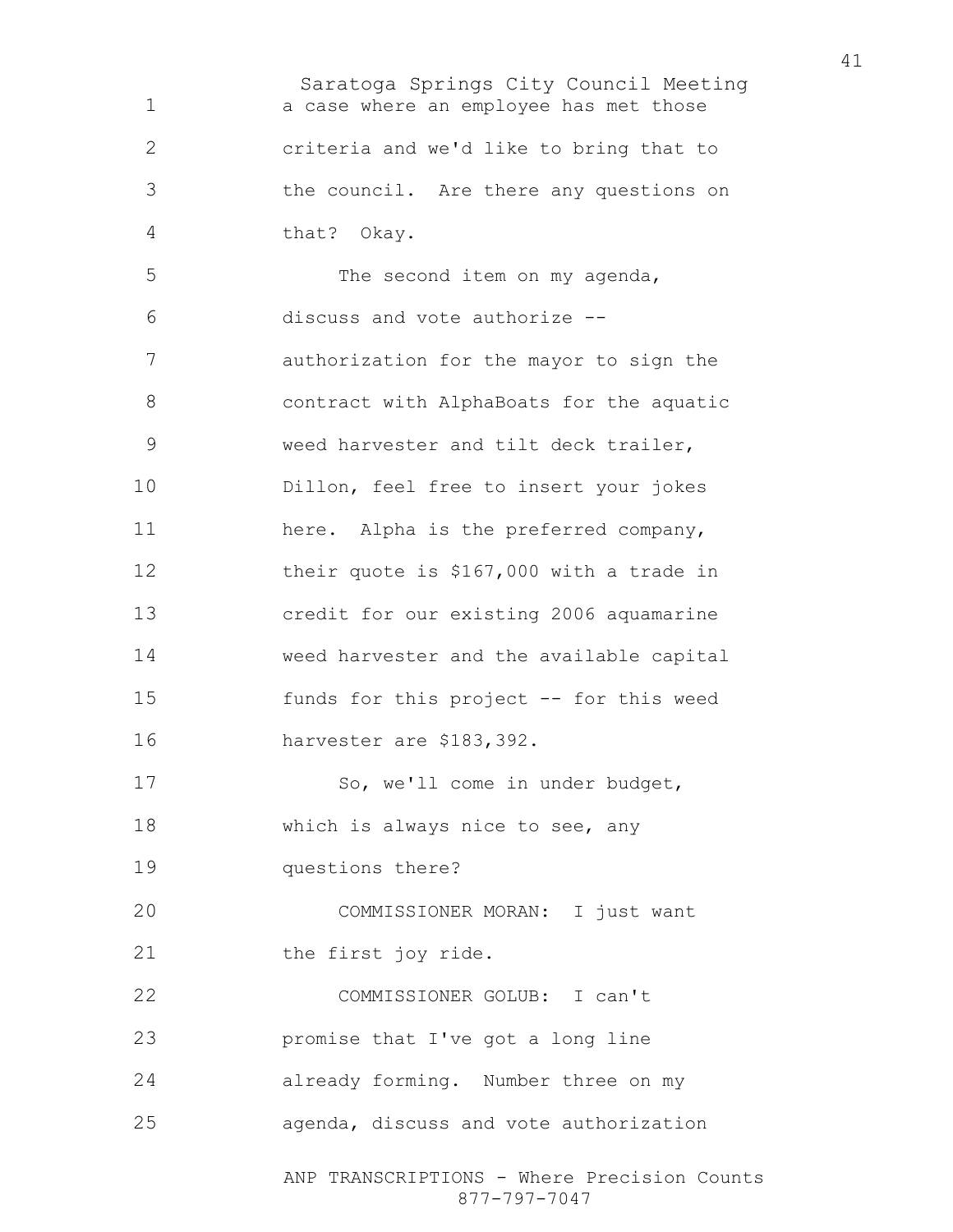Saratoga Springs City Council Meeting for mayor to sign contract with Layne Christiansen Company for the Geyser Crest Well 7 construction contract in the amount of \$99,465. That -- that well is critical, it has -- and has been failing over time. It's not producing enough water and so 8 this is a -- a really critical line item for us as a city because the Geyser Crest Well is a critical water supply. Any questions there? And just to clarify, Layne Christensen is the sole qualified bidder for -- for that construction project. Number four in my agenda, discuss and vote authorization for mayor to sign contract with Holland for water treatment plant chemicals for poly chloride. This is the yearly chemicals for water -- for the water treatment plant. Number five on my agenda, announce -– announcement Deputy Commissioner of Public Works will be announcing Joe O'Neill as the Deputy Commissioner of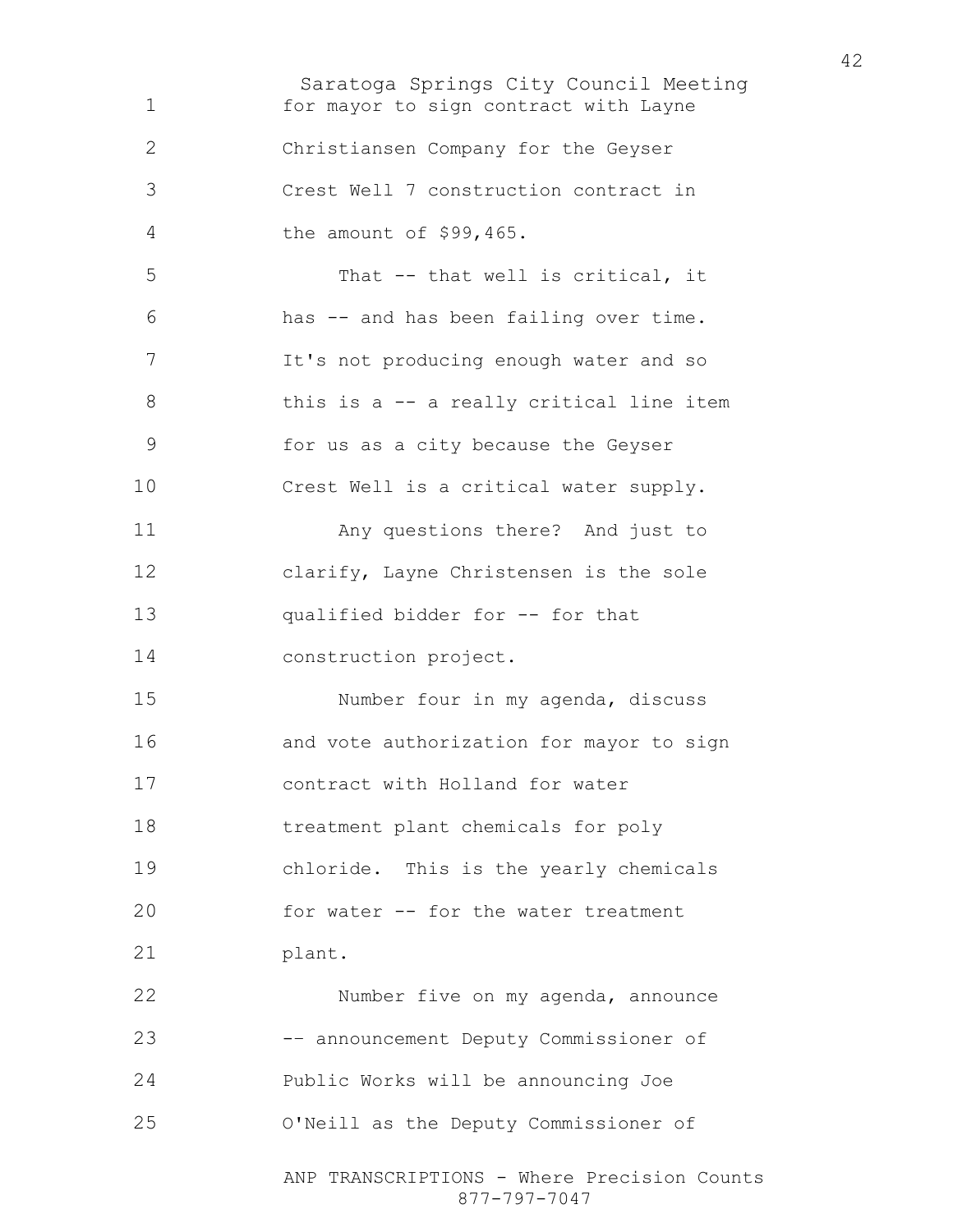Saratoga Springs City Council Meeting Public Works. He's assured me that he would like me to -- to make a very long public statement on his behalf. 'Cause he has given so many years of service to the community. I will -- I will grant that request. Any questions there? COMMISSIONER MORAN: Can we get a spotlight to shoot on him during the meeting? COMMISSIONER GOLUB: Yes. COMMISSIONER MORAN: Make him feel even more comfortable. 13 COMMISSIONER GOLUB: Strobe lights, he's going to stand during the entire speech I've been told. He's sitting here squirming. 17 Number six, announcement, water, main distribution pipe replacement project. That project will be starting soon. So, just an -- I'm just alerting the council and the public of -- of that project. Number seven, the announcement of the milling and paving schedule, which is also up on the DPW Facebook site.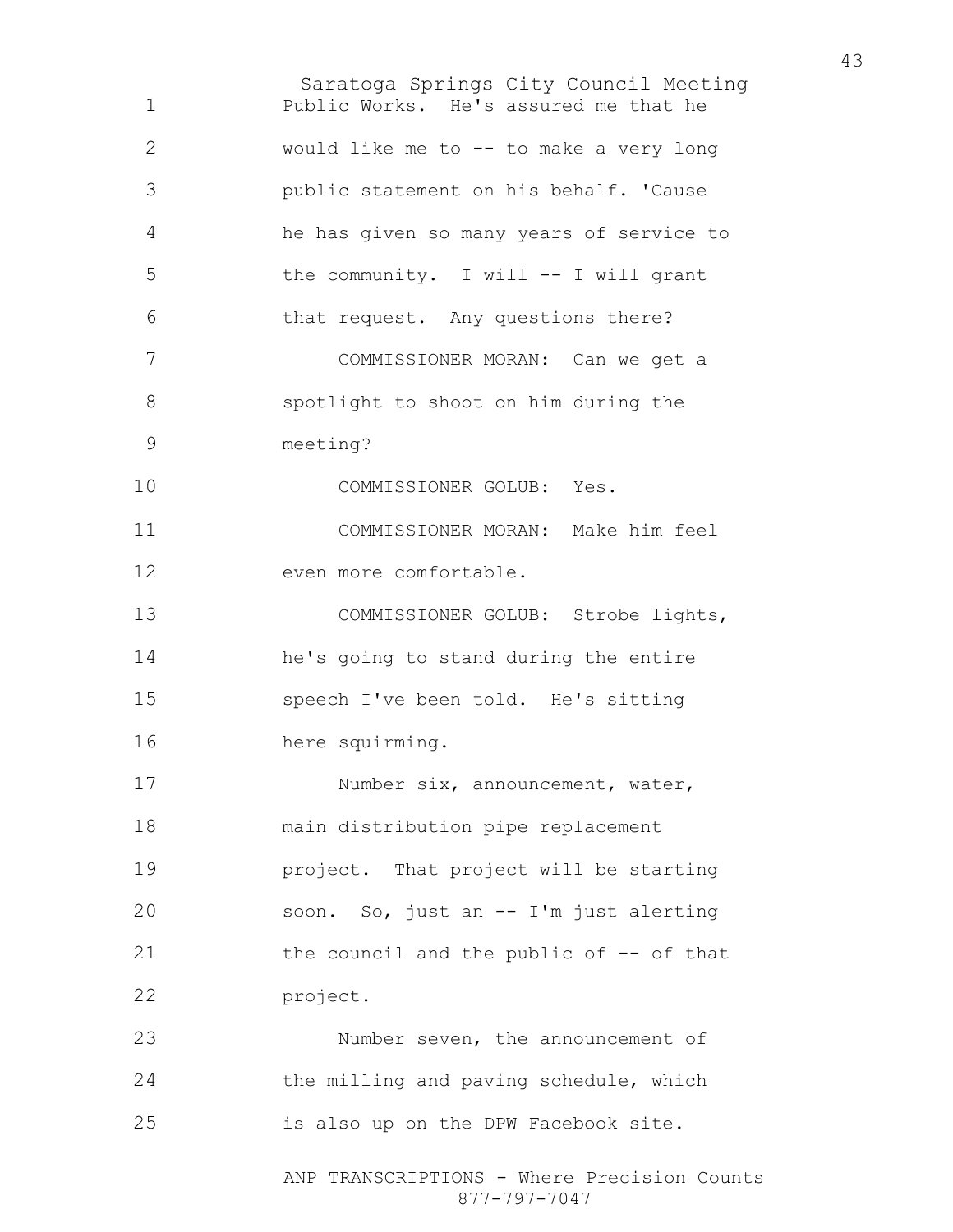Saratoga Springs City Council Meeting 1 And I believe that's everything. Any questions? MAYOR KIM: Seeing none. Thank you, Commissioner Golub. Now we're last but not least Commissioner Montagnino and the public safety agenda. COMMISSIONER MONTAGNINO: Thank you, Mr. Mayor. Good morning everyone. First item on the agenda discussion and vote is an authorization for the mayor to sign a Ricoh contract lease agreement 12 for change for DPS, that's -- we're going to drag ourselves into the 21st century and go from a black and white copier to a color copier if the council should choose to approve. Number two, discussion and vote authorization for the mayor to sign Addendum 2 with therapeutic horses of Saratoga Inc. This memorandum of places 21 item number four, the original contract, it deals with additional insured status but keeps the insurance and identification requirements. Therapeutic horses of course are the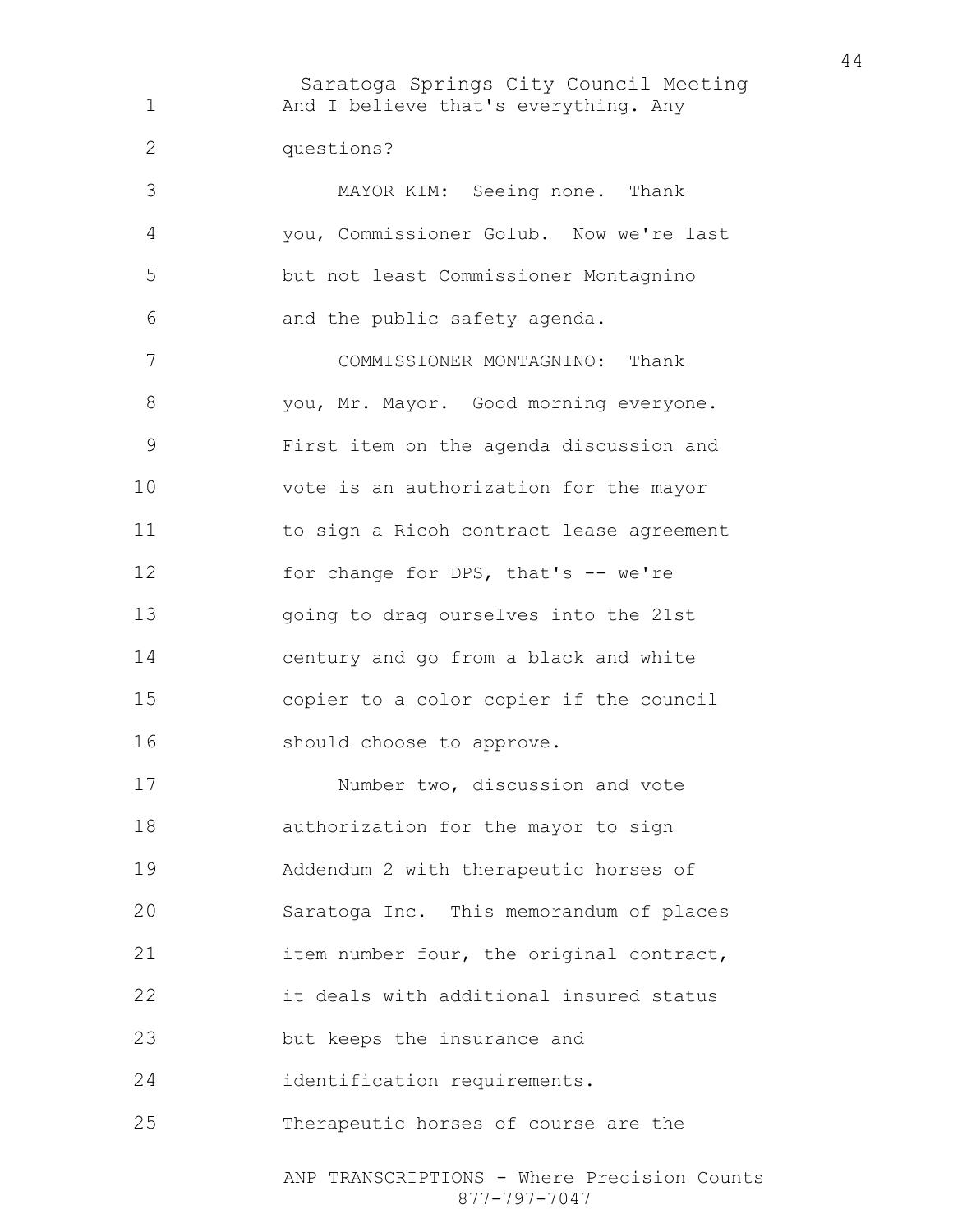Saratoga Springs City Council Meeting folks who board our equestrian -- our equine offices.

Item number three, discussion and vote on a pay increase for track season vehicle traffic controllers who are currently earning \$10.50 an hour, bringing that up to \$15 an hour, since we're probably all aware dishwashers for example, are now getting up to \$19 an 10 hour here in the city. So, it would be virtually impossible if not actually impossible to get any traffic people at 10.50 for the track season up coming. Number four –- COMMISSIONER MORAN: Do you feel 15 -- Jim, do you feel 15 is enough? COMMISSIONER MONTAGNINO: No. COMMISSIONER MORAN: So, why don't -- why are you limiting yourself there? COMMISSIONER MONTAGNINO: Well, I - 21 - I think we do at some very near point have to sit down and deal with the -- the problem of inflation and lack of labor supply generally, because if we start with just the track crossing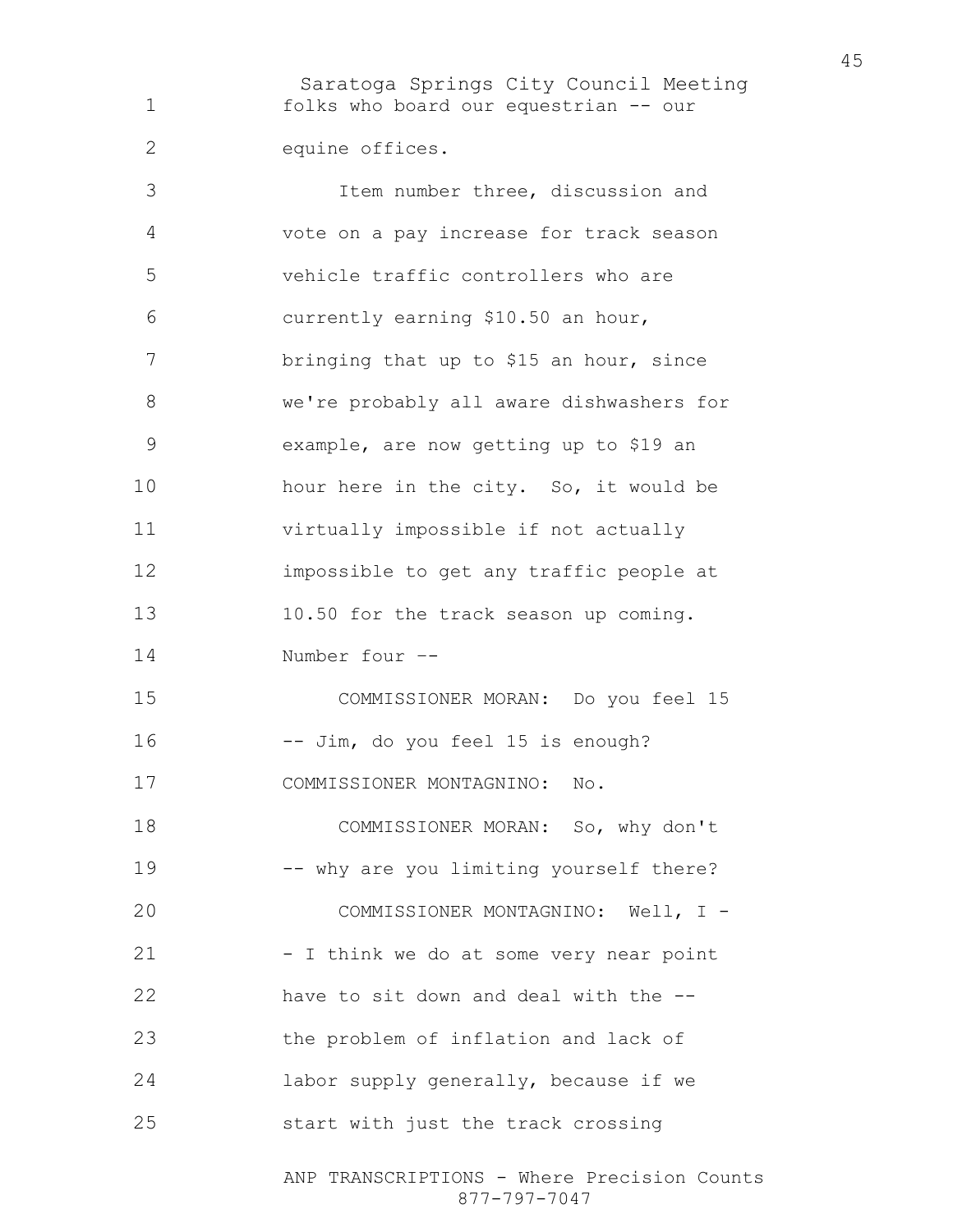Saratoga Springs City Council Meeting ANP TRANSCRIPTIONS - Where Precision Counts people going beyond 15 an hour, then the next thing we'd have to talk about are the school crossing guards who right now are only making 15. They were raised to 15 less than a year ago from their 10.50. 7 And then we do have to have a discussion in the near future, for example, about our 911 dispatchers, who are making less money than the school district pays the school bus dispatchers. We have a –- 13 MAYOR KIM: Why is that? 14 COMMISSIONER MONTAGNINO: -- person 15 -- I'm sorry? COMMISSIONER MORAN: That's weird. 17 MAYOR KIM: Why is that? COMMISSIONER MONTAGNINO: I have no idea why that is, but our people are making about \$22.40 an hour. The school district is paying \$24 an hour and I'm told that even DPW's dispatchers who send out the snowplows are making more per hour than our dispatchers at 911. And we have people who all of our

877-797-7047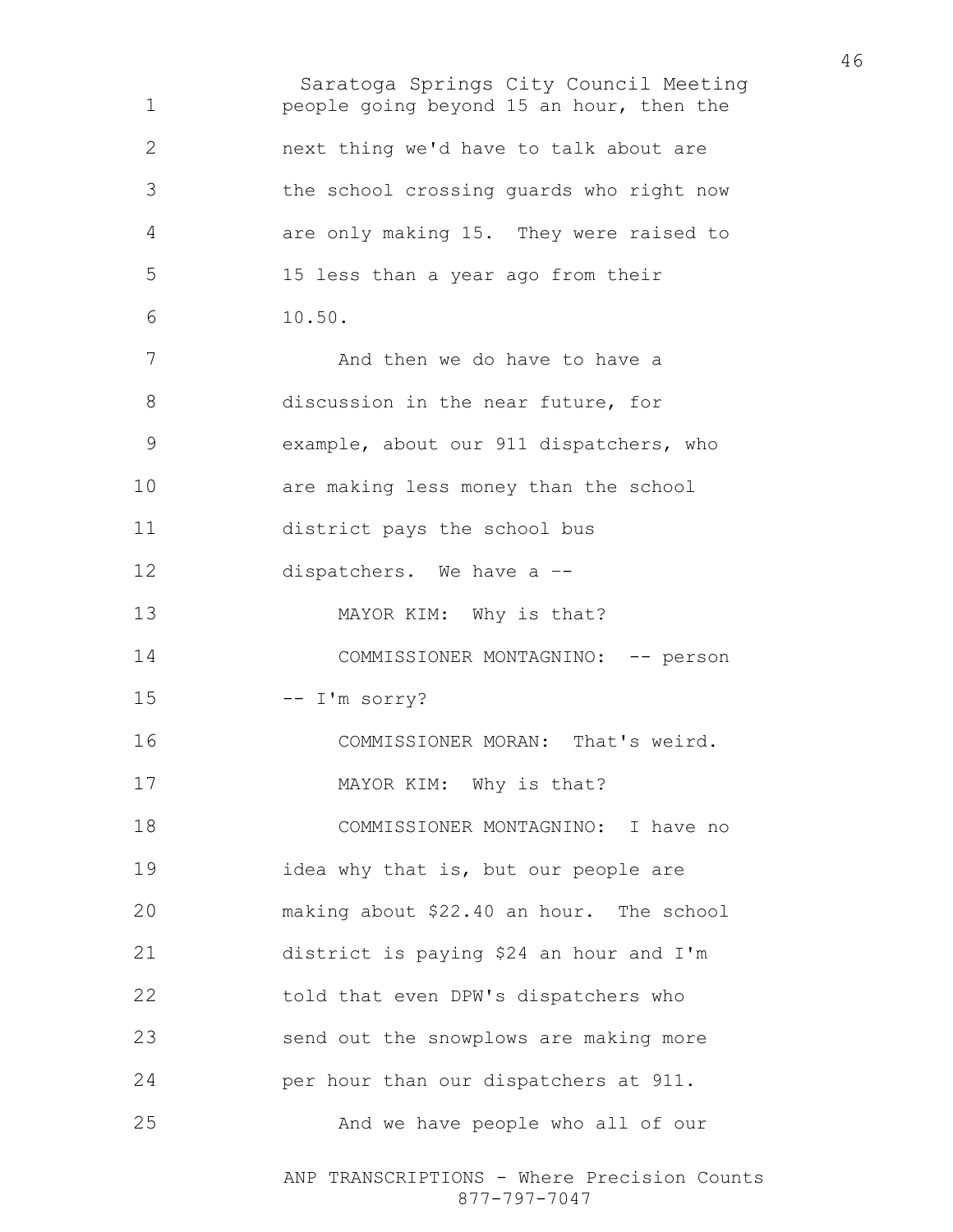Saratoga Springs City Council Meeting dispatchers are on call before and after each shift, we are short for dispatchers right now. The test was administered in January and we're still waiting for the State Civil Service Commission to grade the exams. 7 I'm really hesitant to hire provisional workers because we have 40 - 9 - about 40 people who took the tests. So, we're rolling the dice in training provisional people only to discover the significant possibility that they didn't make the top grades. So, we're kind of holding off hoping that civil service 15 gets around to grading the exams.

Usually it's a three month wait and here we are beyond month four. So, the -- our -- our 911 dispatchers are in -- they're -- they're in trouble. They're working ridiculous hours, they're on call constantly and they need some help, but that -- that's -- that's a conversation that we're all going to have to have, I think, in the fairly near future about situations like that.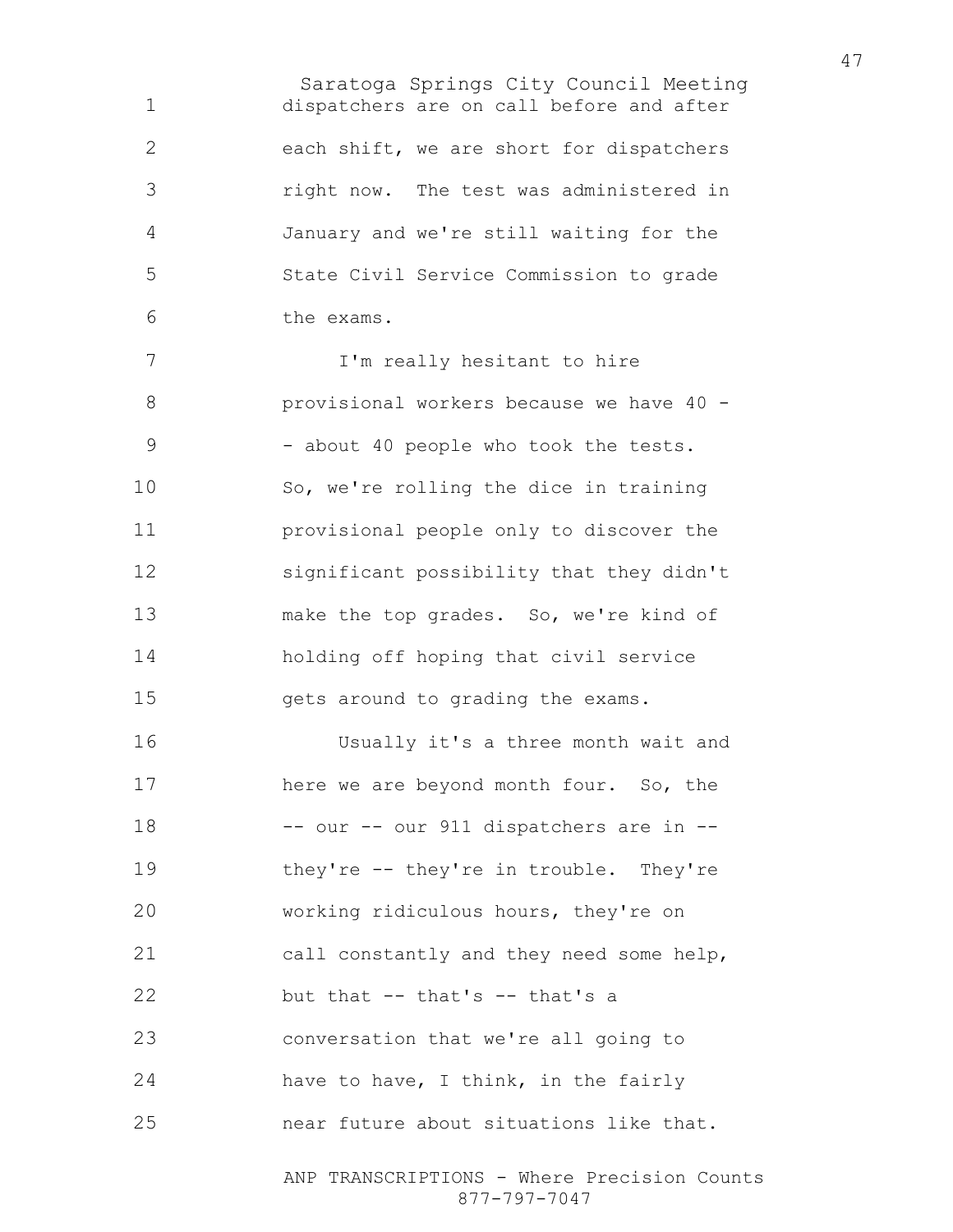Saratoga Springs City Council Meeting ANP TRANSCRIPTIONS - Where Precision Counts COMMISSIONER MORAN: Thank you, Jim. That makes sense. I understand now. COMMISSIONER MONTAGNINO: Okay. I'm sorry for the -- for the long digression forgive me. Number four is a discussion and vote for an authorization for the mayor to sign an educational agreement with Momentive performance materials. This is an item that has no direct cost to 12 the city, but there's a fire brigade staff who work for Momentive and they've asked for the opportunity basically to shadow some of our fire fighters for 16 training purposes. 17 And I think this would be a -- a --a good public service kind of thing for us to do and they say there's no direct cost to the city for them to be doing 21 the shadowing. COMMISSIONER MORAN: Momentive was one of my biggest customers for almost my entire career and they've got a full fire brigade there. And let's just say

877-797-7047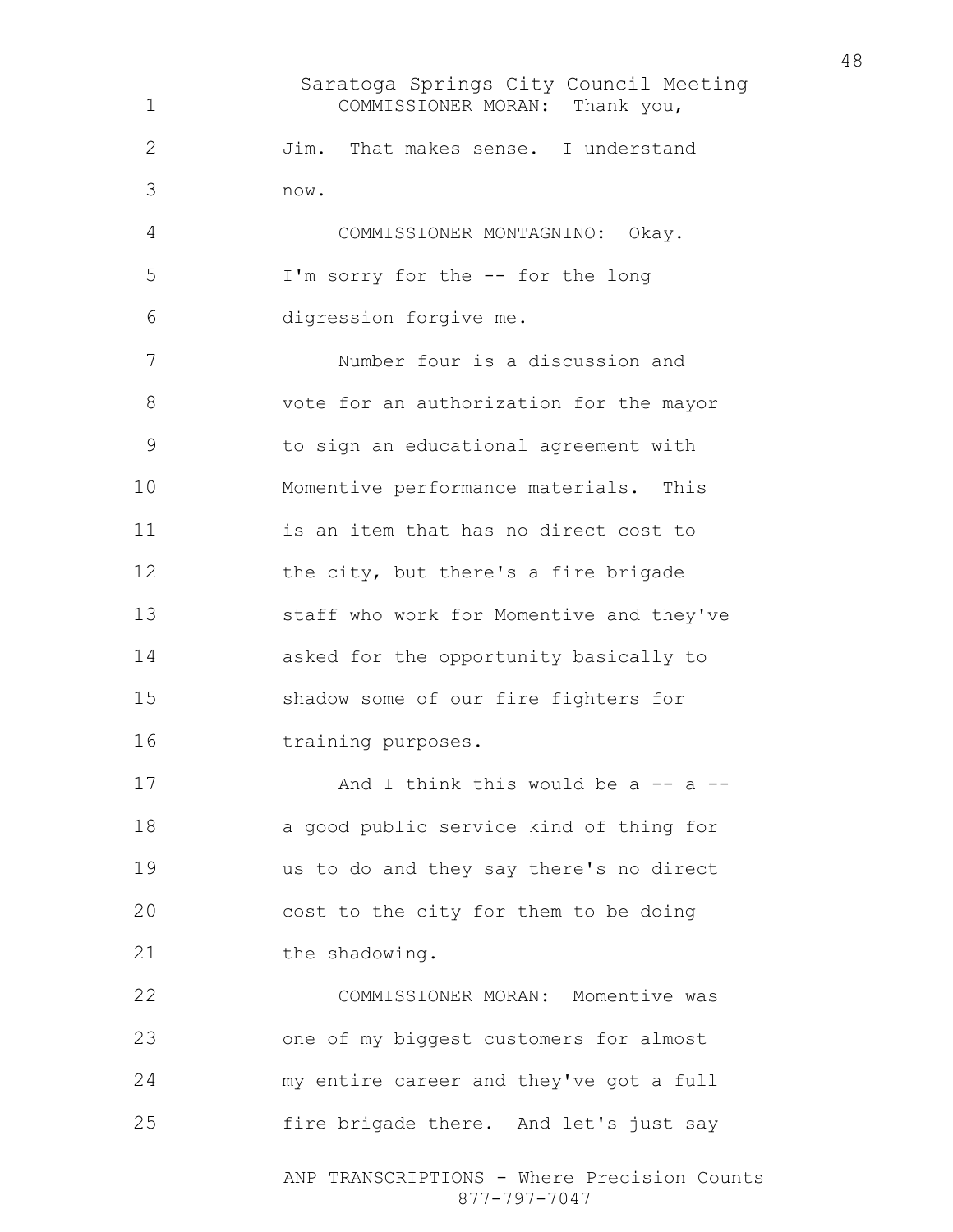Saratoga Springs City Council Meeting 1 they work in a very, very difficult environment, they're really good people.  $3 \text{ So, I -- I -- this -- this sounds great}$ -- great collaboration, Jim. COMMISSIONER MONTAGNINO: Yeah. I -- I -- I -- I think it -- it -- it's definitely a positive thing. There -- there should be a fifth item on the agenda. I -- I don't know how it isn't in there, it could be my mistake. I'll certainly take the responsibility for it. But it's a discussion and vote on an authorization for the mayor to sign an agreement with Community Emergency Core Inc. This is for leasing of ambulances, as well as providing an additional staff ambulance when needed. This is necessary for us to provide adequate coverage as we're closing an agreement with Live Nation to provide ambulance standby services for concerts at Spec (ph.). You may be aware that up until now, we -- the cities EMS, we're not providing the services at Spec.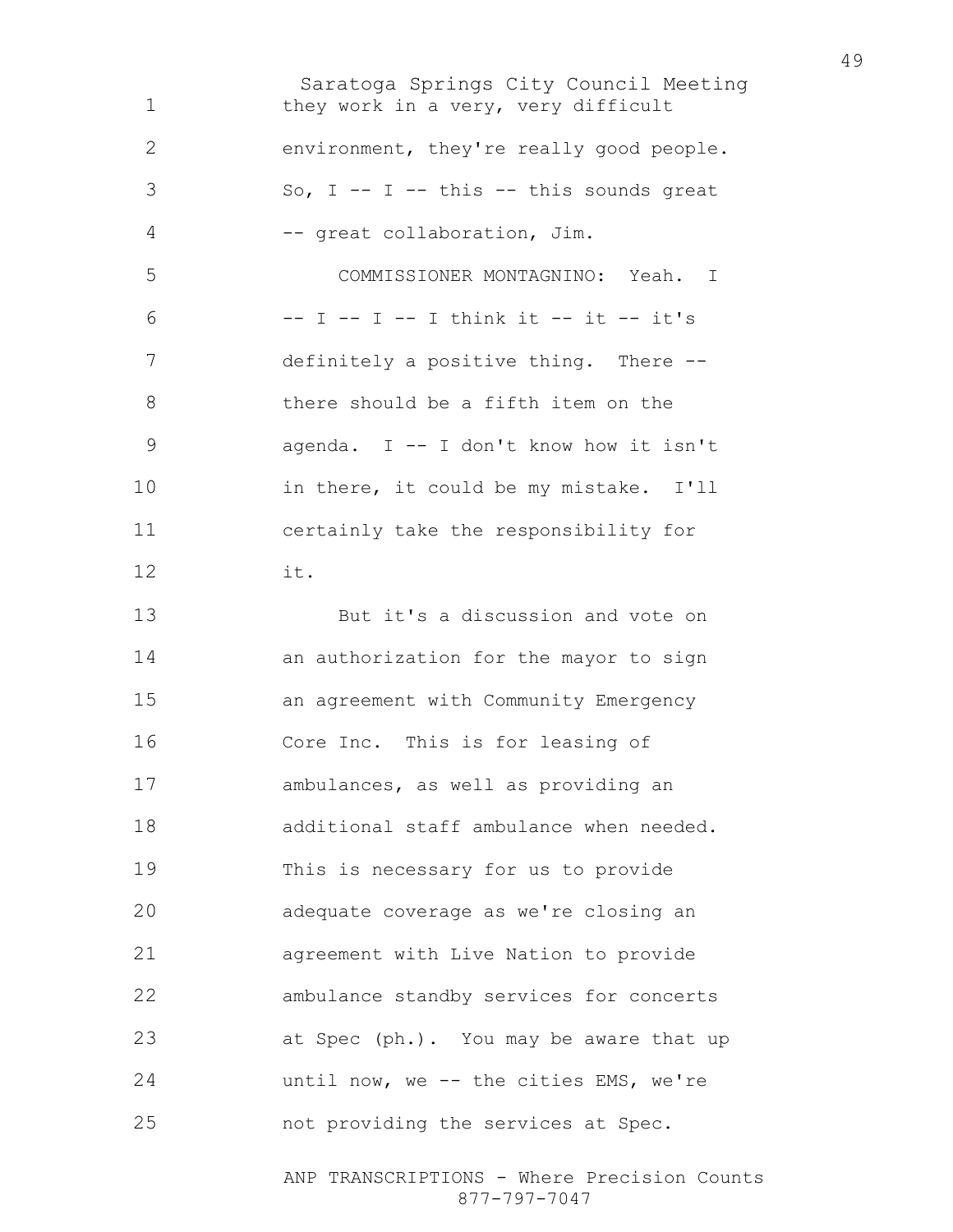Saratoga Springs City Council Meeting We're kind of looking forward to when we are going to have three fire stations, operation -- operating and fully staffed. And the fact is that we actually bring in significant revenue from ambulance runs and we'd like to be able to hit the ground running. 8 So, Chief Dolan (ph.) has been --and -- and Assistant Chief Dyer (ph) have been very proactive on this. We're intending to do the services for Spec starting this season. And the cost of the lease and ambulance crew is outlined 14 in the agreement that's proposed. We'd be utilizing an ambulance from community EMS staffed by our Saratoga Springs Fire Department personnel. The ambulance would cost us \$25 an hour. Community EMS will provide an ambulance and crew of their own for \$125 an hour. 21 And an assessment of the concert lineup shows that we would be leasing the ambulance 13 times. We would need additional staffed ambulance only three times that's for the -- the -- the real

> ANP TRANSCRIPTIONS - Where Precision Counts 877-797-7047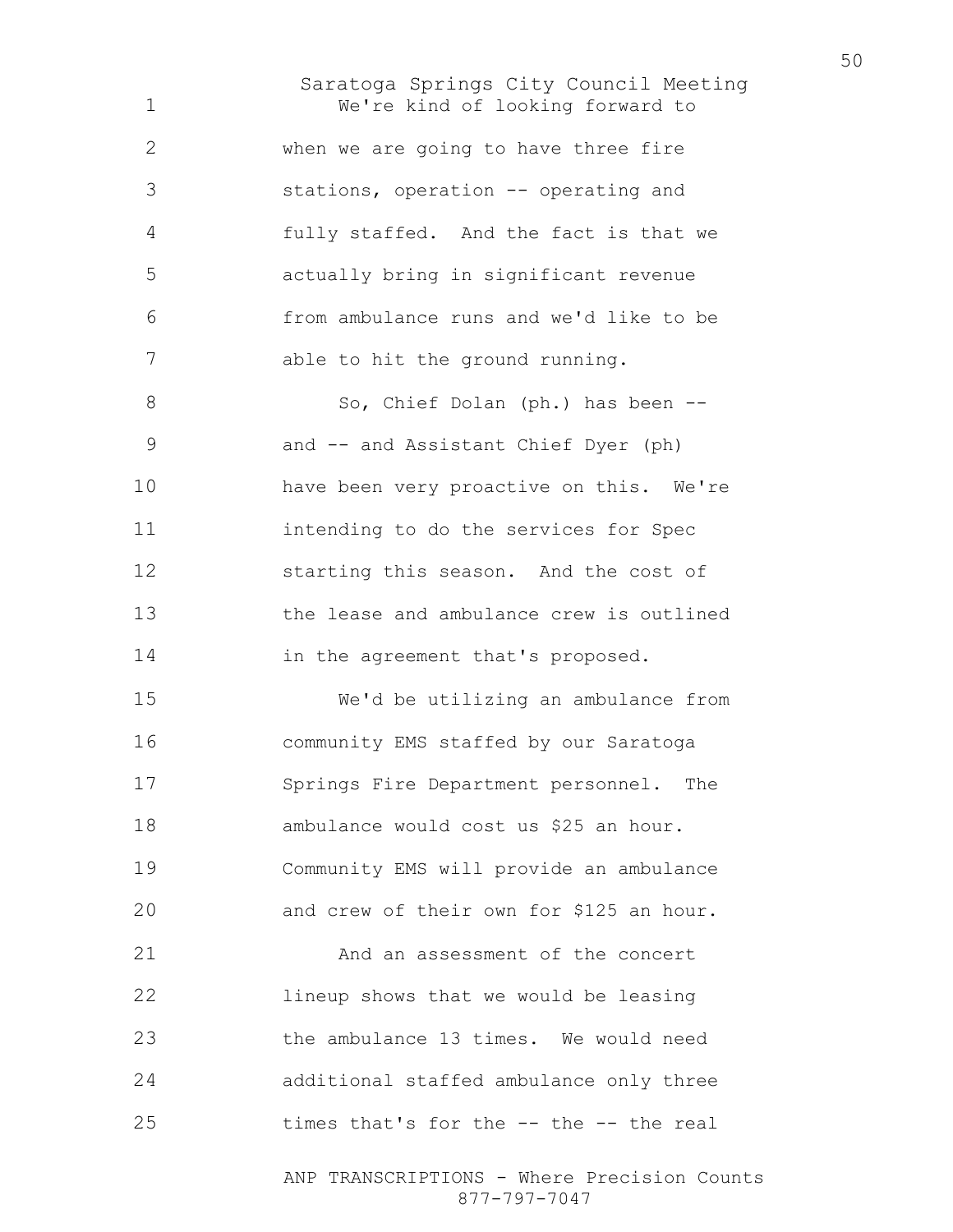Saratoga Springs City Council Meeting ANP TRANSCRIPTIONS - Where Precision Counts major draw events. And this is subject to change based upon additional information that we get when we learn more as the concerts get closer in terms of the actual number of tickets that are sold. 7 The total estimated cost for this 8 is \$5,600, but we need, of course, the asterisk in there that we do get compensated for every ambulance run. 11 So, in the end I have a -- a feeling that the cost will certainly be far less than \$5,600 and there could 14 actually be a -- a positive number when we're -- when we're finished with the season. But I think it's important for us 18 to get ready to provide additional ambulance services since that is something that does bring money into the city. And we do plan to have Station 3 operating in -- in the reasonably near future. Groundbreaking is -- is probably going to occur next month that's the way things look. And -- and

877-797-7047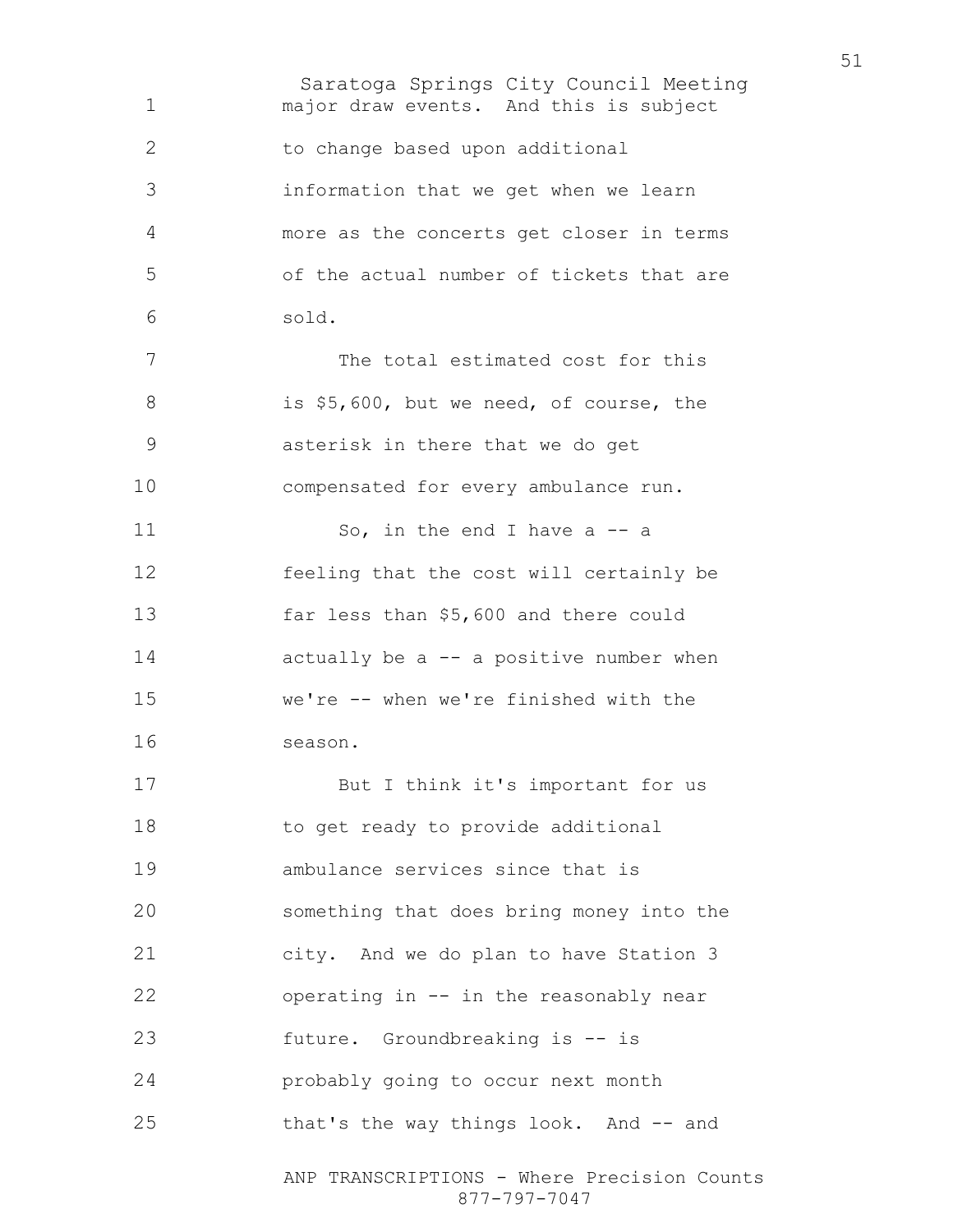Saratoga Springs City Council Meeting there will be announces -- announcements very soon with regard to the RFP's. That's all moving forward. Any questions on that? That completes my agenda. COMMISSIONER MORAN: Yeah, Jim we were working on some of those traffic improvements to the file (indiscernible) can we count on those for next time? COMMISSIONER MONTAGNINO: Okay. Will do. COMMISSIONER MORAN: No. We'd been 13 working on them. I was -- I was asking you if we could count on them actually 15 passing next time. I -- I -- I want to reach out to Sarah and let her know 17 they're happening. I've seen the draft from -- from Tony. This would be for the -- the extra loading zone space in front of Cafe Lena, so that they can accommodate the tour vehicles and then the quote-unquote Grub Hub spot. COMMISSIONER MONTAGNINO: Oh, I'm - - I'm sorry. Okay. Now I know –- COMMISSIONER MORAN: Yeah. Sorry,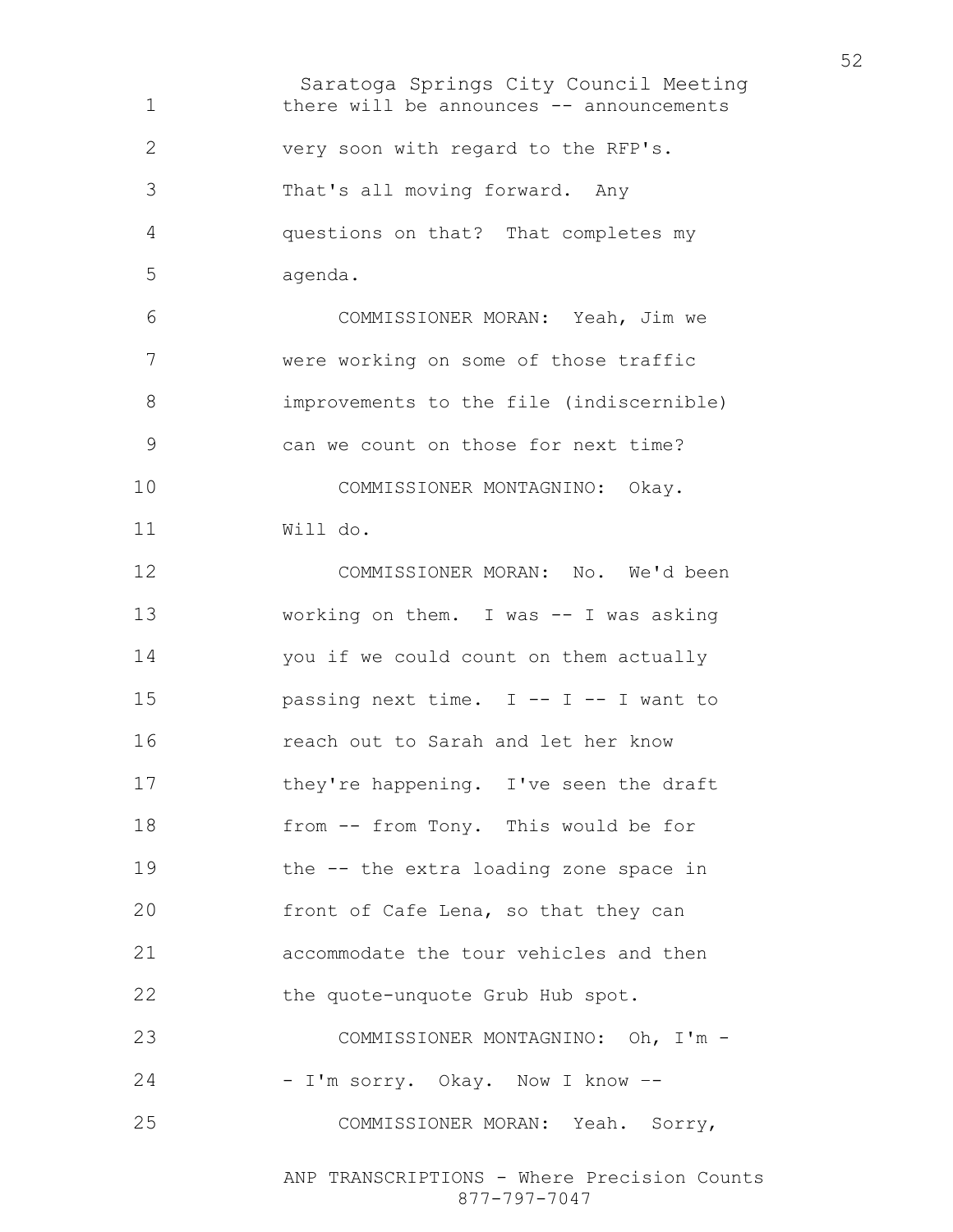Saratoga Springs City Council Meeting ANP TRANSCRIPTIONS - Where Precision Counts 1 if I wasn't clear. 2 COMMISSIONER MONTAGNINO: -- what you're talking about. COMMISSIONER MORAN: Yeah. COMMISSIONER MONTAGNINO: 'Cause we had spoken that on a number of occasions. Yeah 8 COMMISSIONER MORAN: Yeah. And then Tony had done at least one draft 10 for us that seemed totally on point. So, I just was curious, is that in a position where we could get it on for discussion or is that something that needs to wait? COMMISSIONER MONTAGNINO: I think we -- I think we actually could. Yeah. In fact I'll do my best to add that. COMMISSIONER MORAN: Does that work for you, Tony? CITY ATTORNEY IZZO: I -- I don't want to confirm the accuracy of the numbers and the measurements, so I put in there just to make sure that's -- 24 that's alright. COMMISSIONER MORAN: Yeah. I -- I

877-797-7047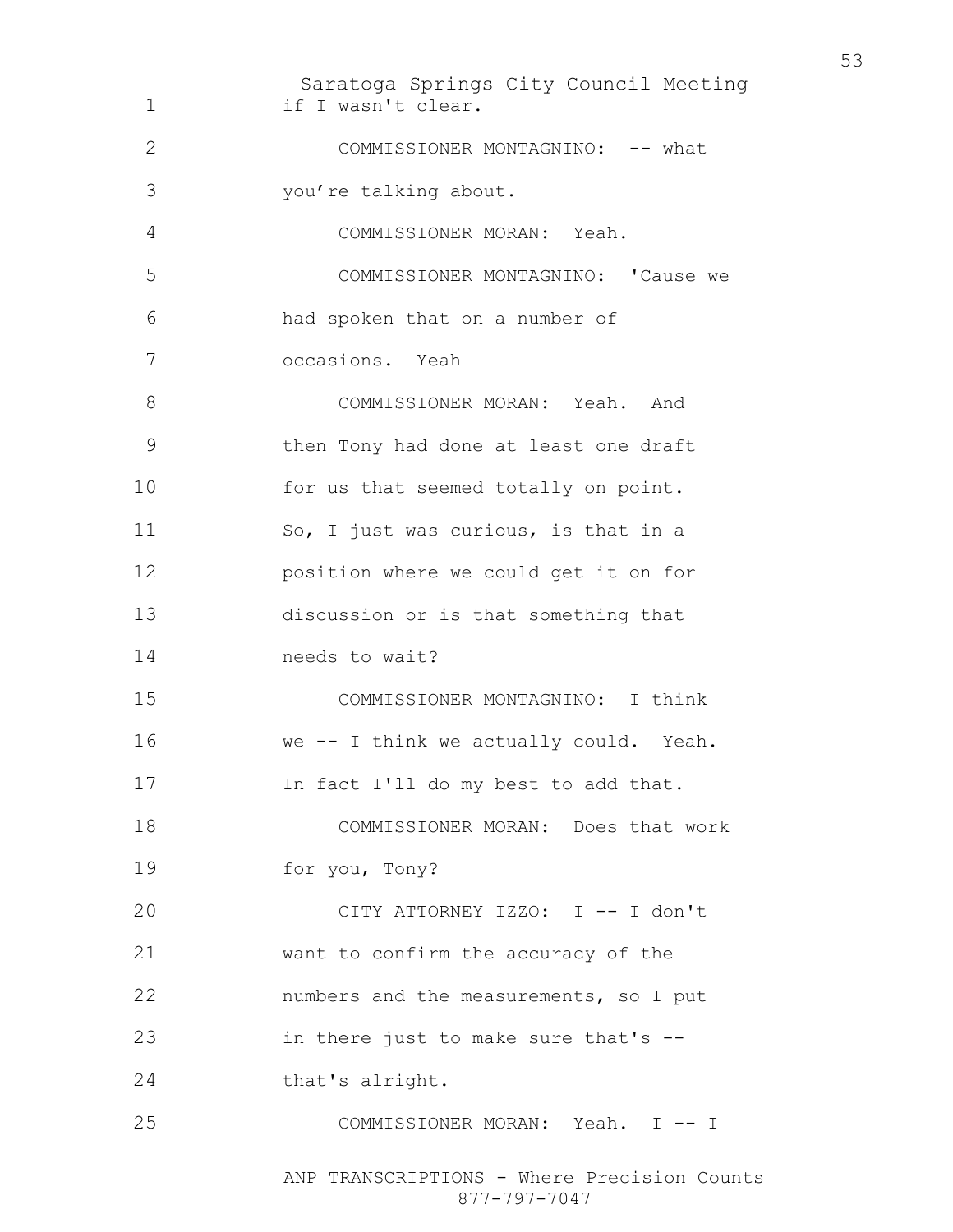Saratoga Springs City Council Meeting read through what you wrote, and it was fine –- CITY ATTORNEY IZZO: Yeah. 4 COMMISSIONER MORAN: -- with me, but what additional -- like basically I -- for me, outside of the legislation, I need to know what the –- 8 CITY ATTORNEY IZZO: Yeah. 9 COMMISSIONER MORAN: -- what's the appropriate language on the signage. Joe had asked me just to let him know that  $-$ CITY ATTORNEY IZZO: Right. 14 COMMISSIONER MORAN: -- and he can get back to me. CITY ATTORNEY IZZO: Right. I know there was just a little bit of –- I had a couple of questions just concerning the -- the precision of the information that we need to put in there. I'm sure we –- COMMISSIONER MORAN: Exactly. CITY ATTORNEY IZZO: I'm sure we can confirm that up, okay? COMMISSIONER MORAN: Okay. No,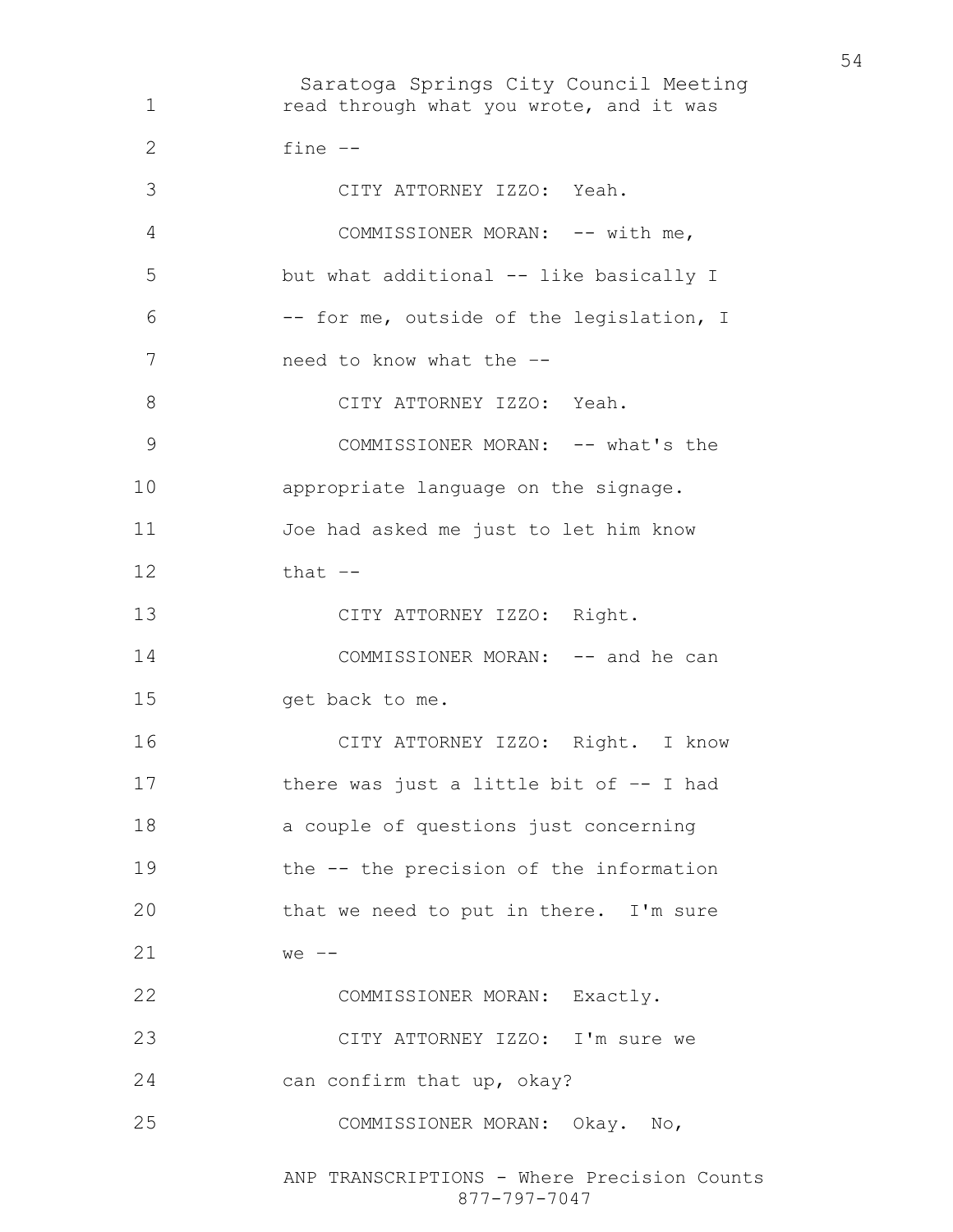Saratoga Springs City Council Meeting ANP TRANSCRIPTIONS - Where Precision Counts 1 that's great. I appreciate that. Sarah will be very appreciative of that as well. So, thank you. MAYOR KIM: Any other questions or comments about the public safety agenda? Any other questions or comments about 7 any of the agenda at this point? 8 COMMISSIONER MORAN: Are we all square on the gas tax? Do we all understand that issue well enough at 11 this point in time? 12 MAYOR KIM: I -- I see both Matt, Supervisor Veitch and Supervisor Gaston 14 have it on their agenda. So, I assume we'll get a presentation about that. COMMISSIONER MORAN: Yeah. That's why I brought it up. I saw -- I saw the competing agenda line. So, I'm curious if we'll get a -- a full spread of –- an opinion on it. To me, I -- I think it's a giveaway to the -- to the retail base. It's not going to save the consumer anything. And we have such a small 24 piece that, you know, a cent and a half on a dollar. Nobody's going to notice

877-797-7047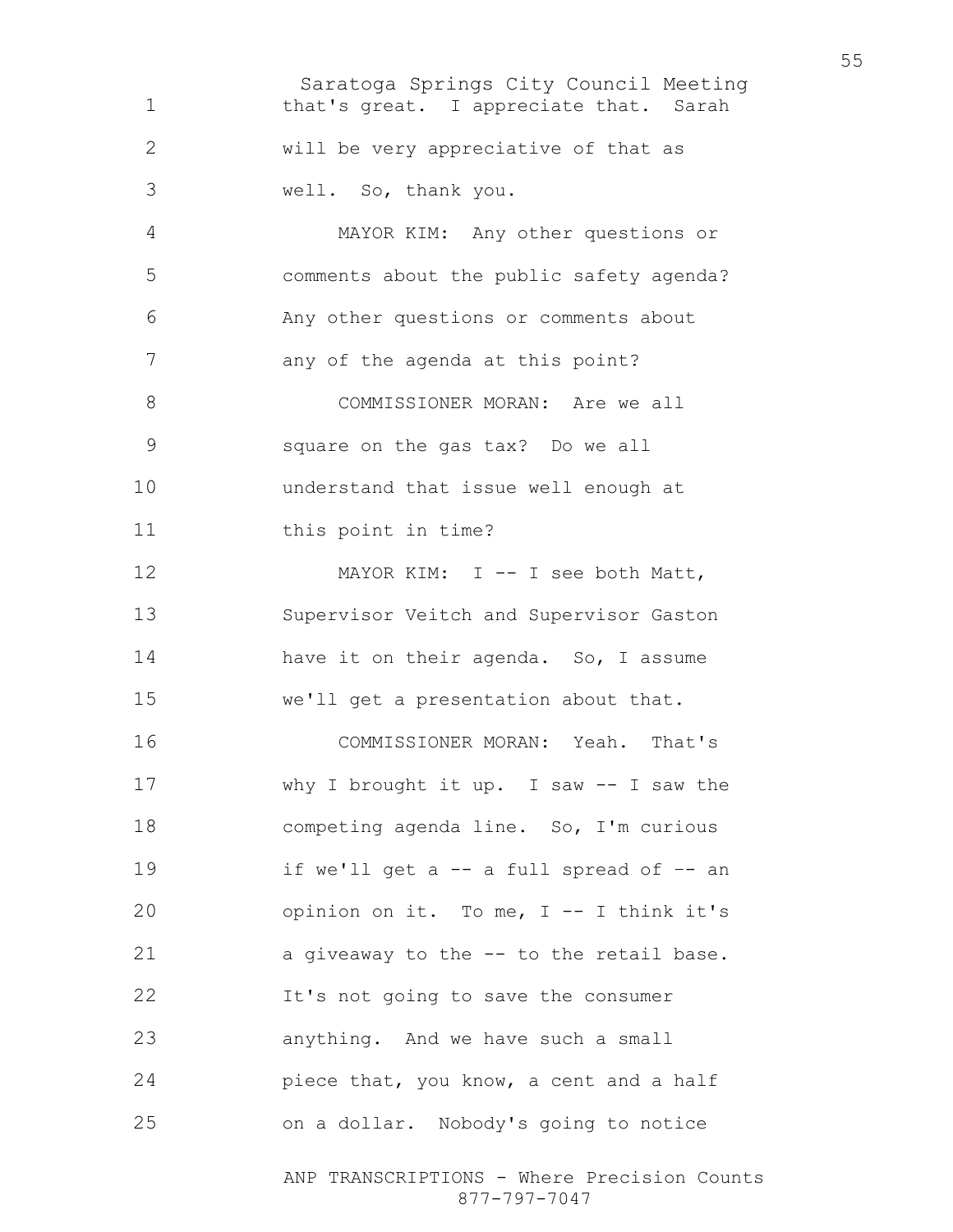Saratoga Springs City Council Meeting 1 that. And it will take a big line item away from us and not everybody who buys gas is a citizen of Saratoga Springs, quite in fact it's the opposite, right, in the next three months. So, to me, I'm not in favoring of enacting anything locally. COMMISSIONER MONTAGNINO: I -- I agree with Commissioner Moran fully on 11 that. MAYOR KIM: Anything else? Hearing 13 none. We can adjourn, it's 9:48. I appreciate everybody's attendance. And we'll see you tomorrow night. COMMISSIONER MORAN: Thanks everybody. 18 MAYOR KIM: Great. COMMISSIONER MONTAGNINO: Thank you. COMMISSIONER MORAN: Bye now. COMMISSIONER GOLUB: Bye.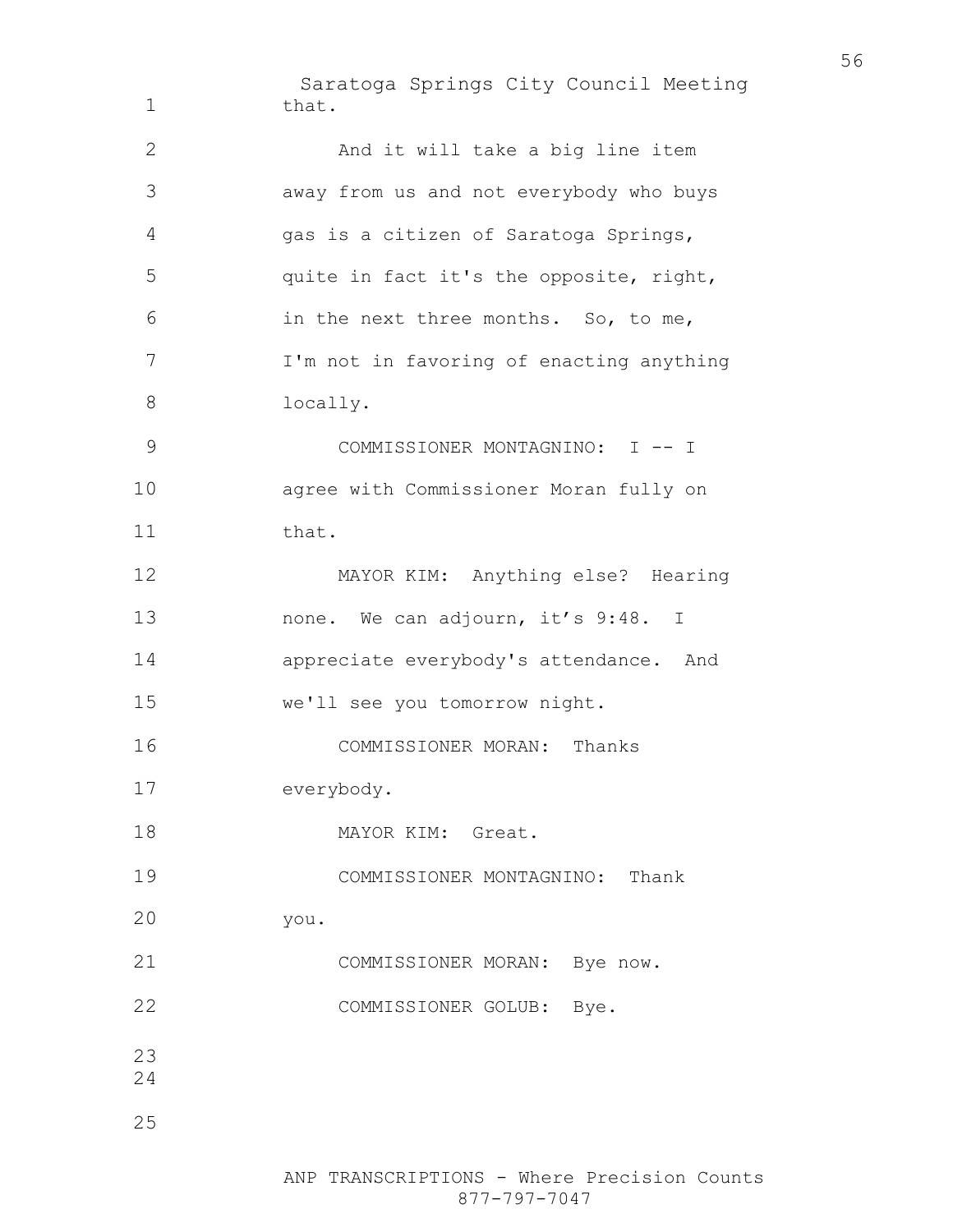|             | Saratoga Springs City Council Meeting<br>$\mathbf 1$ |
|-------------|------------------------------------------------------|
|             | $\mathbf{2}$                                         |
|             | 3                                                    |
|             | $\overline{4}$                                       |
| 5           | CERTIFICATION                                        |
| 6           |                                                      |
| 7           | I, Hector Solomon, certify that                      |
| $\,8\,$     | the foregoing transcript is a                        |
| $\mathsf 9$ | true and accurate record of the                      |
| 10          | proceedings.                                         |
| 11          | Areal er                                             |
| 12          |                                                      |
| 13          | Hector Solomon                                       |
| 14          |                                                      |
| 15          | ANP Transcriptions                                   |
| 16          | 135 WEST MOREHEAD STREET UNIT 11                     |
| 17          | CHARLOTTE, NC 28202                                  |
| $18\,$      |                                                      |
| 19          | Date: May 24, 2022                                   |
| 20          |                                                      |
| 21          | Approved: 6-7-2022                                   |
| 22          | Vote: $4 - 0$                                        |
| 23          |                                                      |
| 24          |                                                      |
| 25          |                                                      |